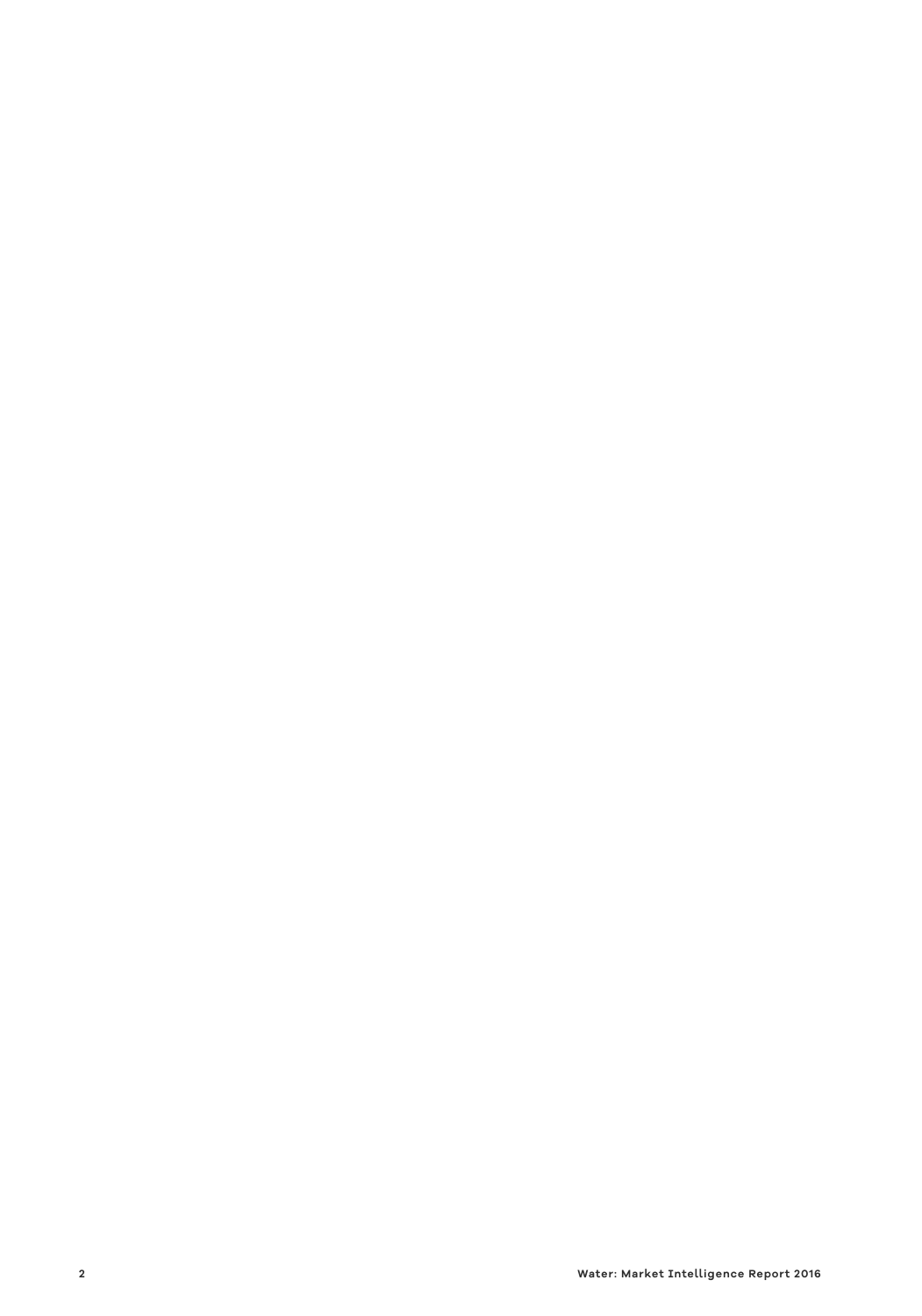#### **GreenCape**

GreenCape is a non-profit organisation that supports and promotes the green economy - low carbon, resource efficient and socially inclusive - in the Western Cape, South Africa. We assist businesses and investors focusing on green technologies and services to remove barriers to their establishment and growth.

#### Acknowledgements

We thank Raymond Siebrits for the time and effort that went into compiling this Market Intelligence Report.

#### Disclaimer

While every attempt was made to ensure that the information published in this report is accurate, no responsibility is accepted for any loss or damage that may arise out of the reliance of any person or entity upon any of the information this report contains.

Copyright © GreenCape 2016

This document may be downloaded at no charge from [www.greencape.co.za](http://www.greencape.co.za). All rights reserved.

Subscribe to receive e-mail alerts or GreenCape news, events and publications by registering as a member on our website[: www.greencape.co.za](http://www.greencape.co.za)

For the latest updates on the water sector, visit the water pages on the GreenCape website or email [water@greencape.co.za.](http://water@greencape.co.za)



18 Roeland Street, Cape Town, 8001, South Africa

Layout and design: Deep Design

Editorial and review: Salomé Bronkhorst, Chris Millson, Andrew Payne, Claire Pengelly and Helen Seyler. Images: Raymond Siebrits, GreenCape Western Cape Department of Agriculture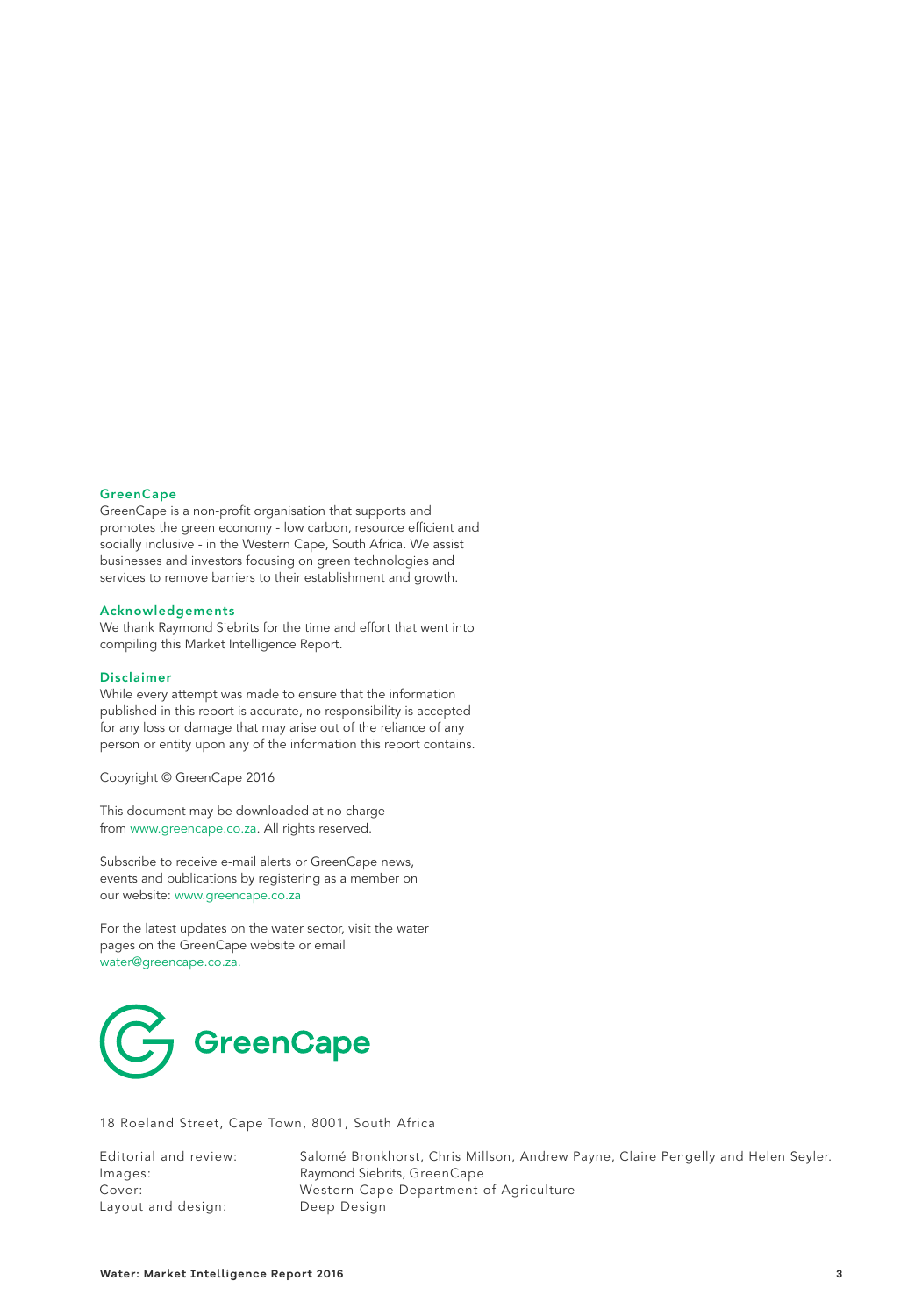## **Contents**

| List of figures   |                                                  | 6  |  |  |  |  |
|-------------------|--------------------------------------------------|----|--|--|--|--|
| List of tables    |                                                  |    |  |  |  |  |
|                   | List of acronyms                                 |    |  |  |  |  |
| Executive summary | 8                                                |    |  |  |  |  |
| 1.                | Introduction                                     | 9  |  |  |  |  |
| 2.                | Overview                                         | 10 |  |  |  |  |
| 2.1.              | Resource overview                                | 10 |  |  |  |  |
| 2.2.              | Water use                                        | 12 |  |  |  |  |
| 2.3.              | Institutional structure                          | 13 |  |  |  |  |
| 3.                | Policies and regulation                          | 16 |  |  |  |  |
| 3.1.              | Water law in South Africa                        | 16 |  |  |  |  |
| 3.2.              | Public sector activities                         | 17 |  |  |  |  |
| 4.                | Opportunities and barriers                       | 23 |  |  |  |  |
| 4.1.              | Clearing invasive alien vegetation               | 24 |  |  |  |  |
| 4.2.              | Agricultural irrigation                          | 24 |  |  |  |  |
| 4.3.              | Rainwater harvesting                             | 25 |  |  |  |  |
| 4.4.              | Groundwater and artificial recharge              | 26 |  |  |  |  |
| 4.5.              | Desalination                                     | 28 |  |  |  |  |
| 4.6.              | Water-sensitive cities                           | 29 |  |  |  |  |
| 4.7.              | End-user efficiency                              | 32 |  |  |  |  |
| 4.8.              | Reducing municipal losses                        | 32 |  |  |  |  |
| 4.9.              | Small or decentralised treatment                 | 35 |  |  |  |  |
| 4.10.             | Resource recovery from wastewater                | 36 |  |  |  |  |
| 4.11.             | Water reclamation                                | 37 |  |  |  |  |
| 4.12.             | Energy and water                                 | 39 |  |  |  |  |
| 4.13.             | Smart metering and ICT in water                  | 42 |  |  |  |  |
| 4.14.             | Horizon technologies                             | 42 |  |  |  |  |
| 4.15.             | Shared risk and corporate water stewardship      | 43 |  |  |  |  |
| 5.                | Funding and incentives                           | 46 |  |  |  |  |
| 5.1.              | Manufacturing incentives                         | 49 |  |  |  |  |
| 5.2.              | Grants for water infrastructure and services     | 49 |  |  |  |  |
| 6.                | The Western Cape: Africa's growing greentech hub | 50 |  |  |  |  |
| 7.                | GreenCape's support to businesses and investors  | 52 |  |  |  |  |
| 8.                | References and further reading                   | 54 |  |  |  |  |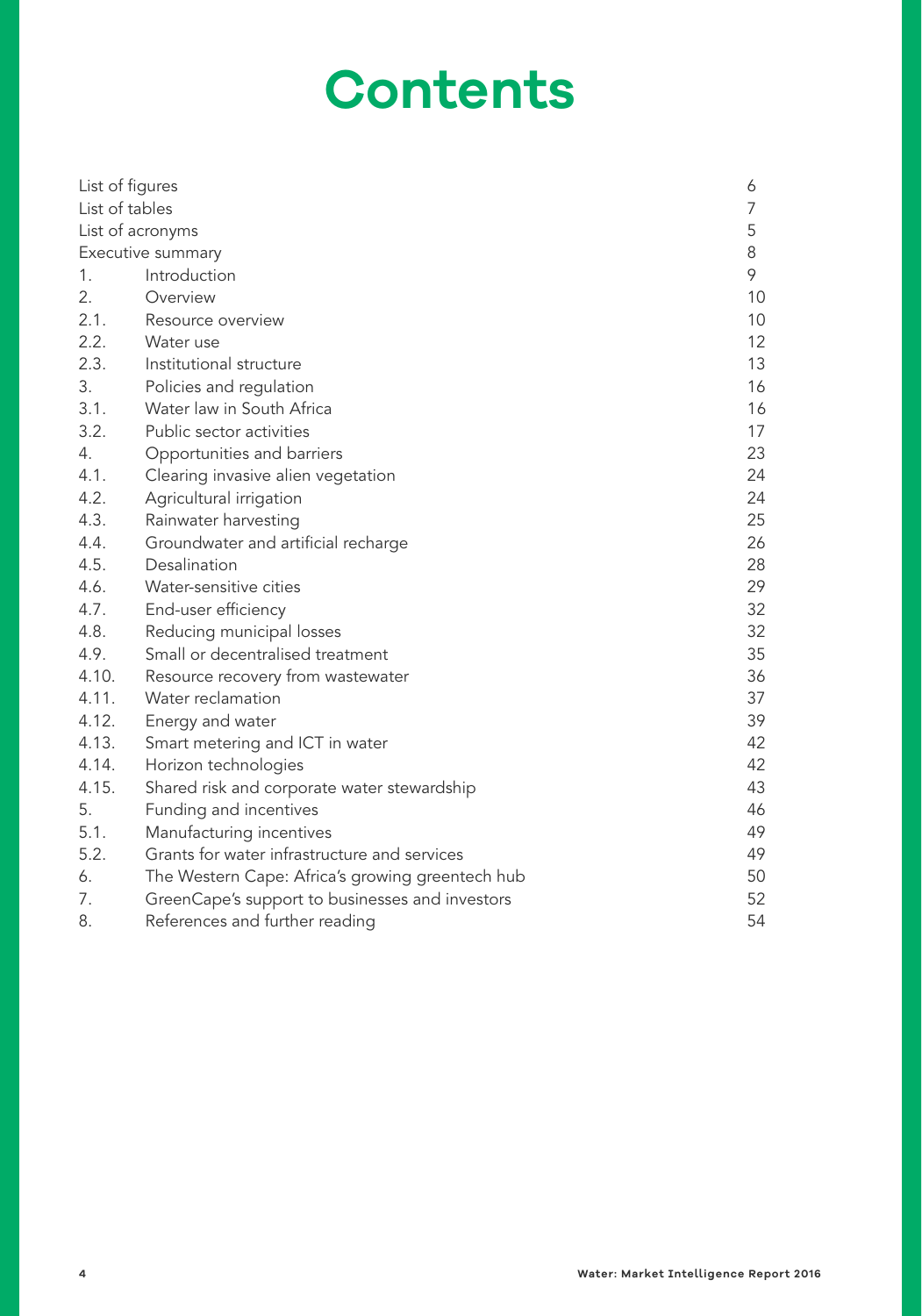# **List of acronyms**

<span id="page-4-0"></span>

| CMA             | Catchment Management Agency                                  |
|-----------------|--------------------------------------------------------------|
| CO <sub>2</sub> | Carbon dioxide                                               |
| CoCT            | City of Cape Town                                            |
| <b>DBSA</b>     | Development Bank of South Africa                             |
| DEA             | Department of Environmental Affairs                          |
| DМ              | District Municipality                                        |
| DMR             | Department of Mineral Resources                              |
| <b>DOE</b>      | Department of Energy                                         |
| <b>DST</b>      | Department of Science and Technology                         |
| DTI             | Department of Trade and Industry                             |
| <b>DWS</b>      | Department of Water and Sanitation                           |
| e-WULAAS        | Electronic water use licence application and approval system |
| GIZ             | German International Cooperation Agency                      |
| <b>ICT</b>      | Information and communications technology                    |
| <b>IDC</b>      | Industrial Development Corporation                           |
| <b>IDP</b>      | Integrated development plan                                  |
| kW              | Kilowatt                                                     |
| kWh             | Kilowatt hour                                                |
| LM              | Local Municipality                                           |
| <b>MW</b>       | Megawatt                                                     |
| <b>NRW</b>      | Non-revenue water                                            |
| NWA             | National Water Act (Act 36 of 1998)                          |
| <b>NWAA</b>     | National Water Amendment Act                                 |
| NWRS2           | National Water Resources Strategy 2                          |
| R&D             | Research and development                                     |
| SALGA           | South African Local Government Association                   |
| SEZ             | Special economic zone                                        |
| <b>SUDS</b>     | Sustainable urban drainage systems                           |
| SWWTW           | Small wastewater treatment works                             |
| TMG             | Table Mountain Group                                         |
| UCT             | University of Cape Town                                      |
| WC/WDM          | Water conservation and water demand management               |
| <b>WCWSS</b>    | Western Cape Water Supply System                             |
| <b>WMA</b>      | Water management area                                        |
| <b>WRC</b>      | <b>Water Research Commission</b>                             |
| <b>WSA</b>      | Water Services Act (Act 108 of 1997)                         |
| <b>WWF</b>      | Worldwide Fund for Nature                                    |
| <b>WWTW</b>     | Wastewater treatment works                                   |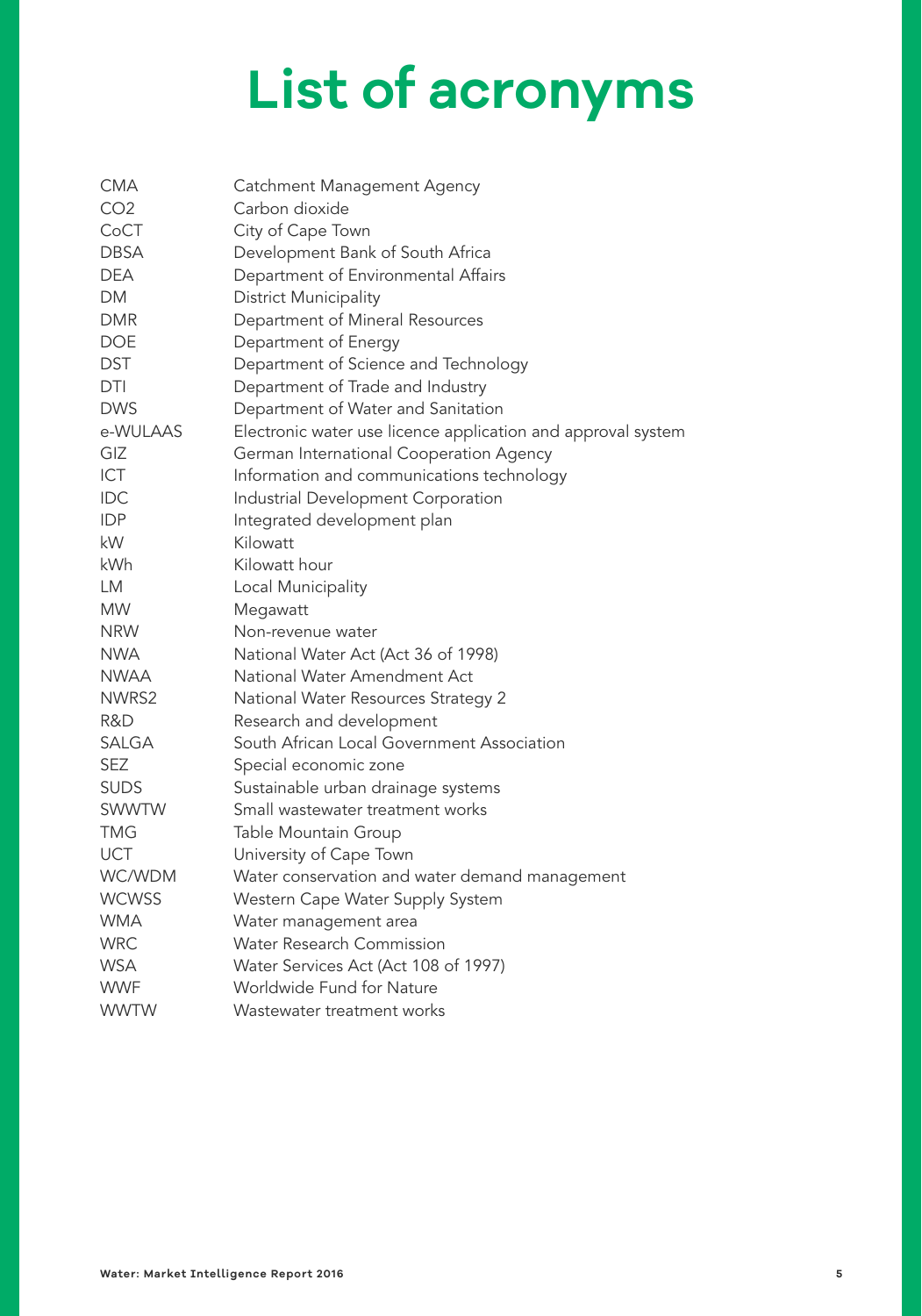# **List of figures**

<span id="page-5-0"></span>

| Figure 1                                                                          |    |
|-----------------------------------------------------------------------------------|----|
| Water demand by type in South Africa                                              | 12 |
| Figure 2                                                                          |    |
| Water use by type for the four Western Cape WMAs                                  | 12 |
| Figure 3                                                                          |    |
| Water resource governance organisations in South Africa                           | 13 |
| Figure 4                                                                          |    |
| Designated catchment management agency boundaries in South Africa                 | 14 |
| Figure 5                                                                          | 19 |
| Water requirement scenarios for the WCWSS<br>Figure 6                             |    |
| The water sector value chain for green economy business opportunities             | 23 |
| Figure 7                                                                          |    |
| The value of water to a company, economy, society and nature                      | 24 |
| Figure 8                                                                          |    |
| Typical municipal groundwater recharge system                                     | 27 |
| Figure 9                                                                          |    |
| Costs and design parameters of selected Western Cape desalination plants          | 29 |
| Figure 10                                                                         |    |
| Cape Town water balance 2013/2014 (million m <sup>3</sup> )                       | 33 |
| Figure 11                                                                         |    |
| Institutional arrangements for the Emfuleni Water Loss Reduction Project          | 34 |
| Figure 12                                                                         |    |
| Types of water reclamation                                                        | 38 |
| Figure 13                                                                         | 39 |
| Treatment processes for two operational water reclamation facilities<br>Figure 14 |    |
| The interdependence of water and energy                                           | 40 |
| Figure 15                                                                         |    |
| Business approach to water stewardship                                            | 43 |
| Figure 16                                                                         |    |
| Overlaying water risks in corporate management and stewardship                    | 45 |
| Figure 17                                                                         |    |
| Major market opportunities in the Western Cape (2015 - 2020)                      | 50 |
| Figure 18                                                                         |    |
| GreenCape's focus areas                                                           | 53 |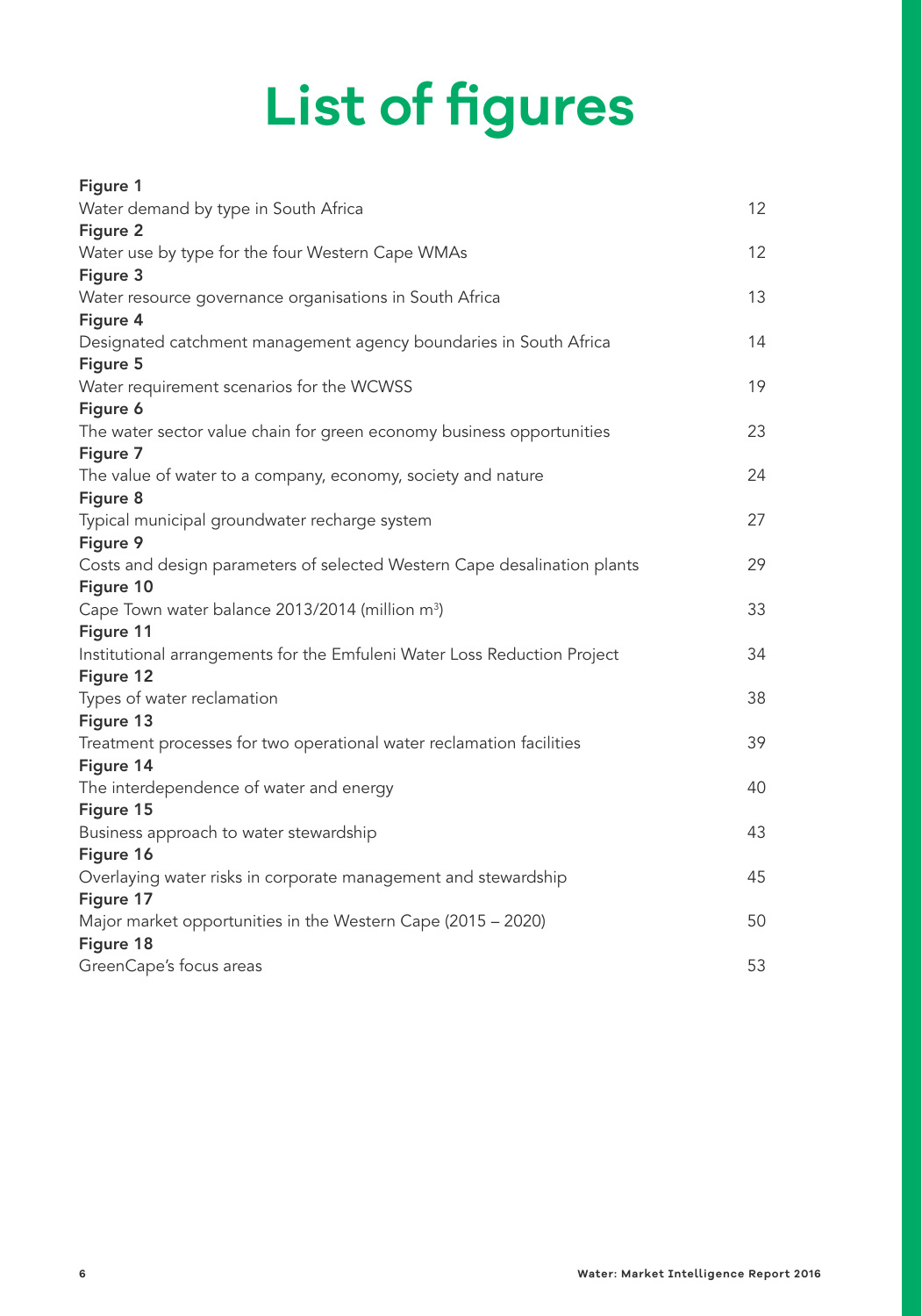# **List of tables**

<span id="page-6-0"></span>

| Table 1                                                                                |    |
|----------------------------------------------------------------------------------------|----|
| Water use licences issued in South Africa                                              | 17 |
| Table 2                                                                                |    |
| Overview of WCWSS allocations in 2015                                                  | 18 |
| Table 3                                                                                |    |
| Water intervention possibilities for the WCWSS                                         | 19 |
| Table 4                                                                                |    |
| DWS long-term infrastructure projects planned for the Western Cape                     | 20 |
| Table 5                                                                                |    |
| Agricultural potential and water availability for Western Cape district municipalities | 25 |
| Table 6                                                                                |    |
| Green infrastructure solutions for water resource management                           | 30 |
| Table 7                                                                                |    |
| Western Cape sanitation requirements by district municipality (May 2015)               | 36 |
| Table 8                                                                                |    |
| Energy potential from wastewater in South Africa                                       | 41 |
| Table 9                                                                                |    |
| List of funding solutions                                                              | 46 |
|                                                                                        |    |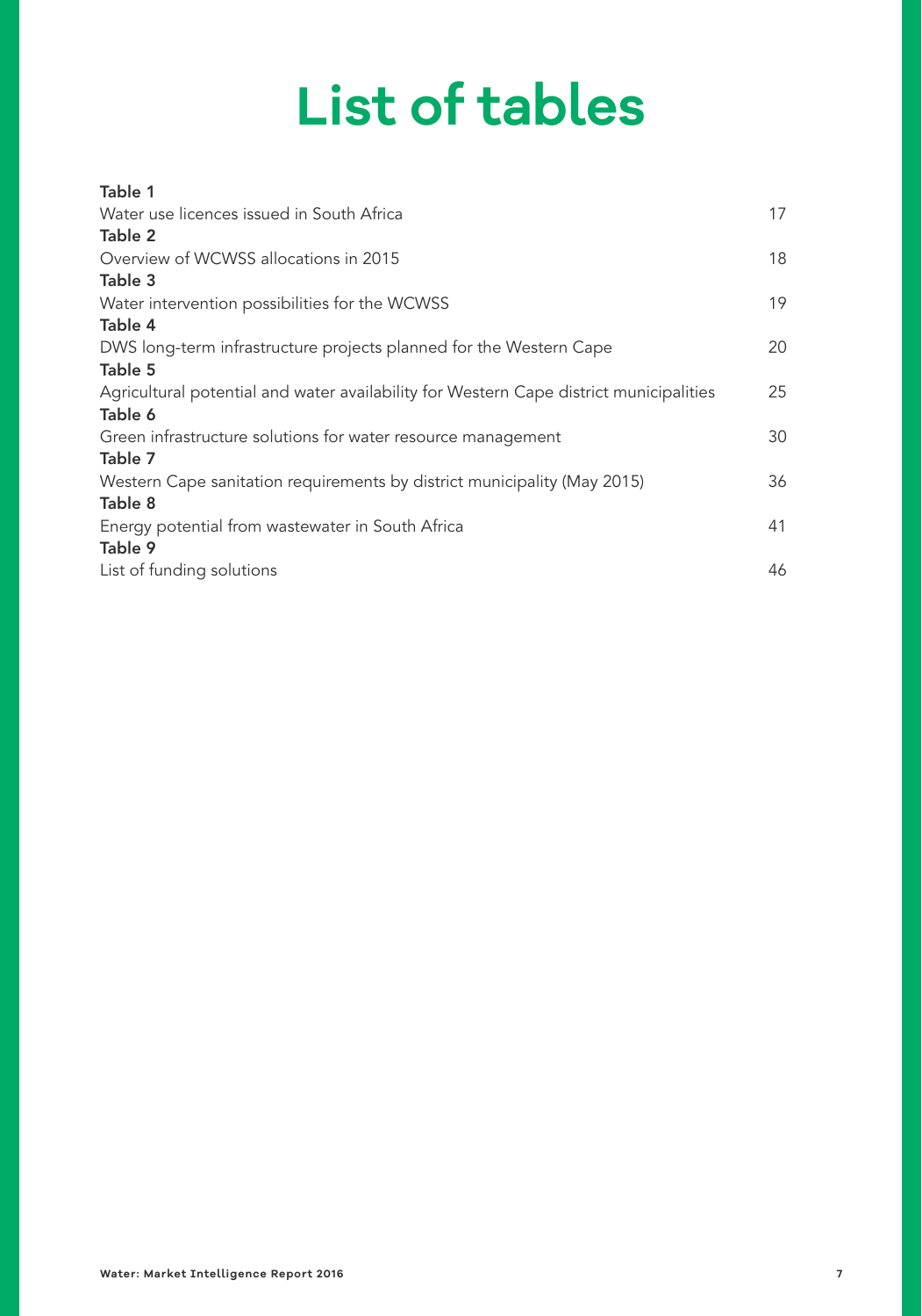### <span id="page-7-0"></span>**Executive summary**

**The GreenCape 2016 Water Market Intelligence Report highlights business opportunities for water in the green economy in the Western Cape. It targets investors and entrepreneurs interested in the business of water, and seeks to promote the Western Cape as the leading place to do business in the green economy.**

The predominant policy environment and legal framework of water resource management is presented and provides a snapshot of key market forces. Investors and businesses will find insights into the state of water resources and use, key policy and public sector programme activities and green economy opportunities. Horizon technologies, grants and incentives, as well as the role of business in water stewardship, are also unpacked.

Water demand is increasing at a higher rate than population growth, as income levels of towns rise and demands for food and services increase. Water availability, on the other hand, is declining due to competing demands from agriculture and industry, and from deteriorating water quality and climate change. This rising demand and diminishing supply will require careful management of the province's water resources, and carefully placed investments.

The complex water supply system in the Western Cape relies mostly on surface water, which is dominated by a matrix of rivers, dams, pipelines, tunnels and reticulation networks. Different state institutions and private businesses are active and have invested along the value chain. New supply interventions, as well as demand-side mechanisms and green technology, need timeous implementation to avoid constraints on development. Varied business opportunities exist to solve these needs.

The imperative to improve agricultural irrigation efficiency offers large technology and water supply opportunities. Suppliers to public and private alien invasive clearing services and products will also be interested in the growing Western Cape demand for these interventions. Shifts in the approaches to wastewater management (including stormwater and urban drainage, as well as domestic wastewater and treated effluent) to consider artificial recharge, recycling, reclamation, decentralisation and resource recovery are opening new markets and business opportunities. This is at a municipal and private user scale, and green technology applications are steadily increasing.

Further opportunities in the energy-efficiency and water services markets are opening up as renewable energy generation technology becomes viable and energy scarcity increases. These market shifts also hold potential for novel desalination opportunities. Water loss reduction and non-revenue water have become a national priority, providing opportunities for distribution system technologies and new management programmes, as well as smart, integrated metering and billing systems.

GreenCape's Water Sector Desk, which produced this report, serves as a platform for the industry to access relevant information, source assistance in identifying business opportunities and overcoming barriers, and connect to other stakeholders. The Water Sector Desk is part of GreenCape's Resources Programme, which supports the uptake of technologies and practices that enable more productive and sustainable use of natural resources — primarily water and land — in the Western Cape economy.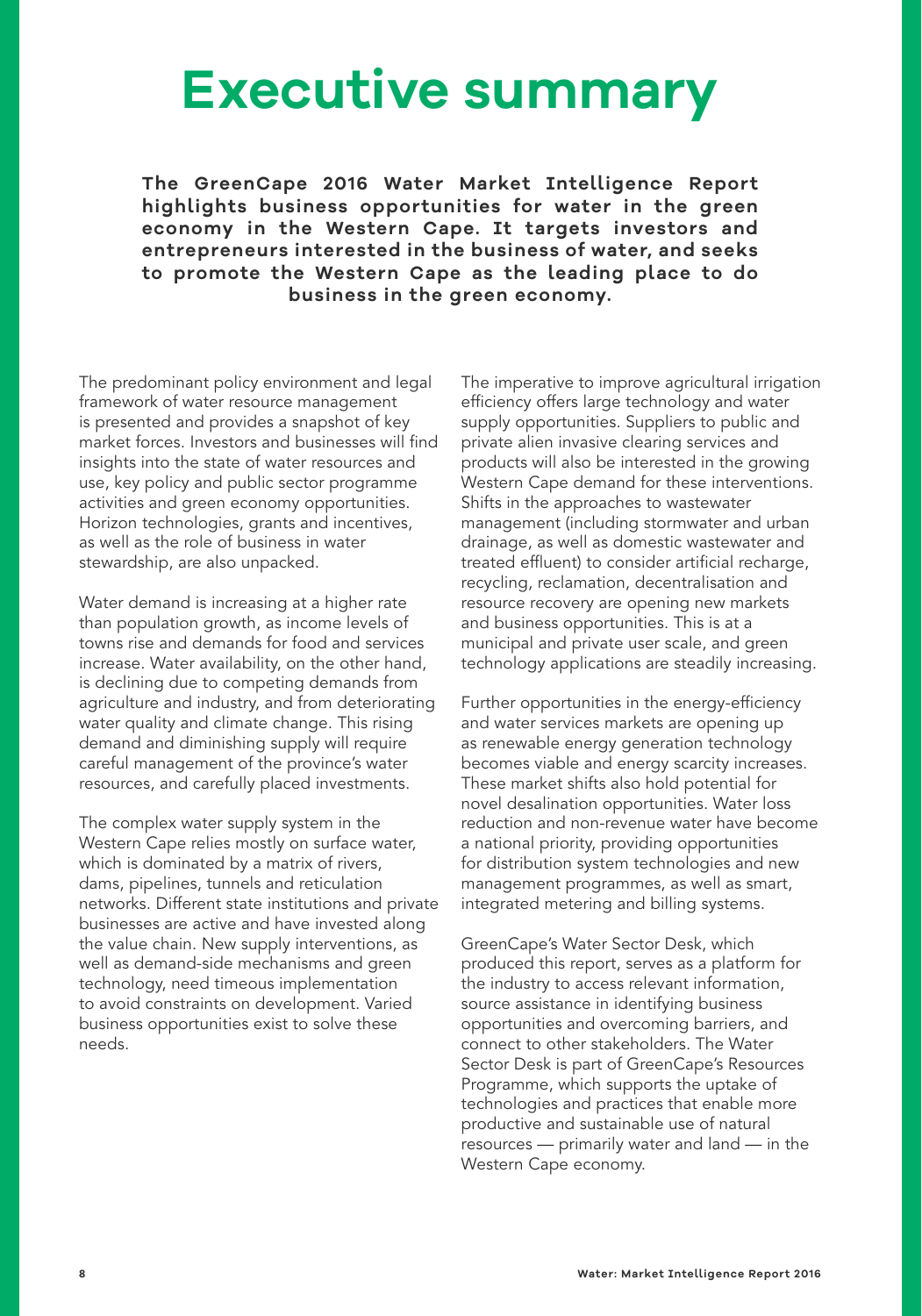

<span id="page-8-0"></span>**This report seeks to further the development of the green economy within the Western Cape by exploring business opportunities in the water sector and providing a snapshot of the main market forces within this landscape.** 

Investors and businesses will find snapshots and insights into the state of water resources and use, major policy and public sector programme activities and key green economy business opportunities. Horizon technologies, grants and incentives as well as the role of business in water stewardship are also unpacked.

GreenCape engages in a multitude of events, forums and leadership circles and builds relationships with companies, regulators, investors and entrepreneurs.

This report has been developed through insights from local and global thought leaders and practitioners. Baseline literature and benchmark research has been used to further these insights, while essential resources for deeper guidance and understanding have been provided.

For questions or queries, or to access GreenCape's services contact our Water Sector Desk: [water@greencape.co.za](mailto:water%40green-cape.co.za?subject=)

For the latest updates on the water sector, visit the water pages on the GreenCape website: [www.greencape.co.za](http://www.greencape.co.za)

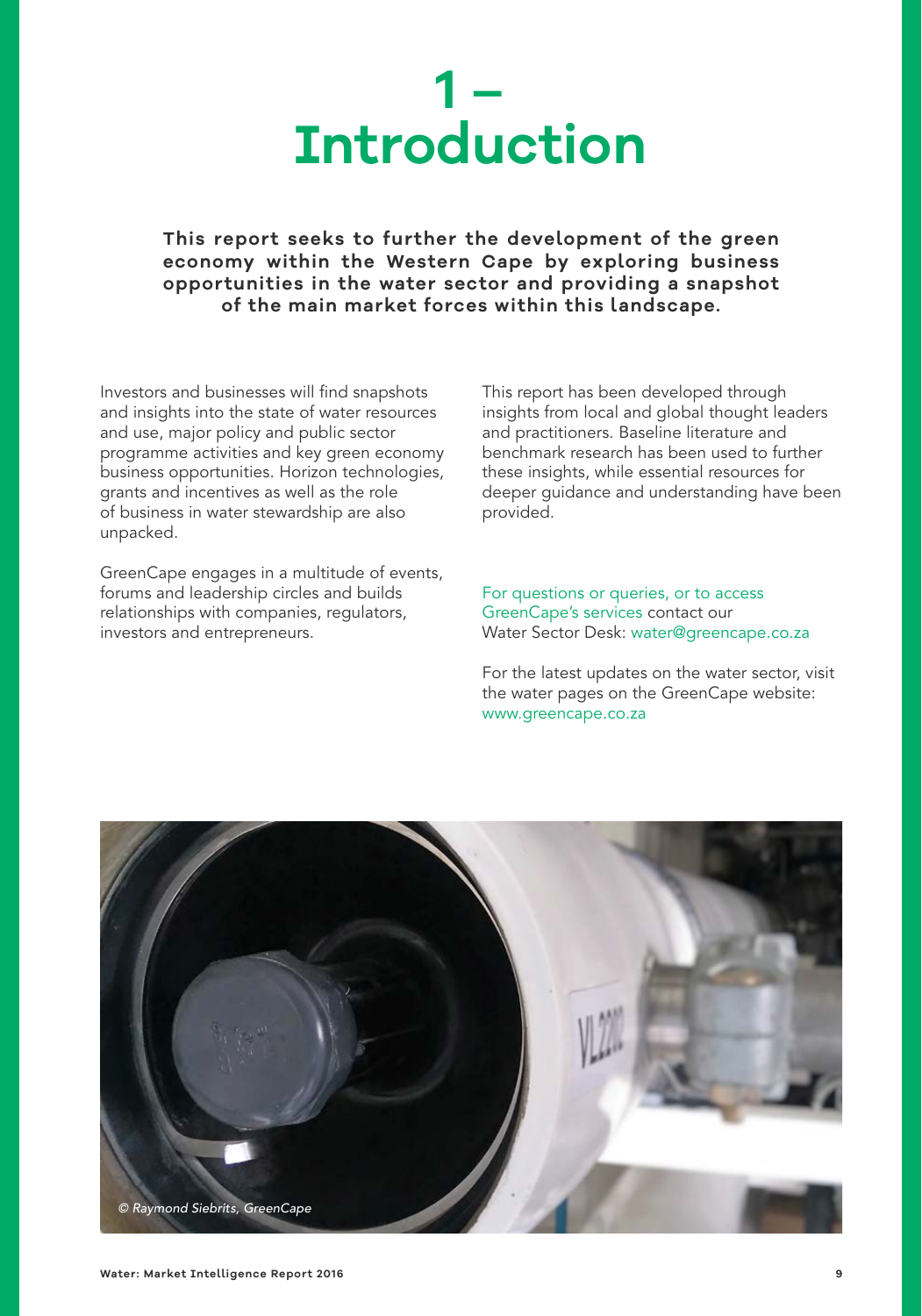<span id="page-9-0"></span>

**While water is a finite resource, it is also a catalyst for economic growth.** 

This growth and development depends largely on water quality and availability, which are affected by competing demands between people, industry, food security, the environment and development. The interrelationship between these aspects must be considered in strategic planning, particularly when there is a paradigm shift in economic growth. The green economy is seen by many governments as an opportunity to meet growth projections and, in turn, reduce poverty and create much-needed iobs.

Rising demand and diminishing supplies of water will require careful management of our water resources. New supply interventions as well as demand-side mechanisms and green technology need to be in place timeously to avoid a constraint on development. The cost of water provision could become a constraint on economic development, but cost varies depending on the local availability of water, the distance of distribution, and the raw water quality.

#### 2.1. Resource overview

The Berg Water Management Area (WMA) and associated urban areas (Cape Town, Stellenbosch, Paarl and Saldanha) and infrastructure accounts for over two thirds of the province's population, and most of its economic outputs. Towards the east of Cape Town, the Breede WMA provides more than one fifth of its water resources to augment the Western Cape Water Supply System (WCWSS) and produces over 70% of South Africa's table grapes, apples and fynbos for international export (BOCMA 2011). The majority of the business opportunities for water in the green economy therefore fall within the context of these two WMAs due to the relatively highimpact potential for economic development, resource efficiency and cleaner production.

### **—**

**Most water-related business opportunities fall within the Berg and Breede Water Management Areas. It is projected that water demand will surpass supply by 2019 in the WCWSS that supplies greater Cape Town and the province's west coast, unless effective measures are taken to manage water supply and demand.**

South Africa is ranked as the 30th driest country in the world, with extreme climate and rainfall fluctuations. The Western Cape province, in the south-western corner of the country, is classified as a water-stressed region. Under the current planning scenarios, it is projected that water demand will surpass supply by 2019 in the WCWSS that supplies greater Cape Town and the province's west coast, unless effective measures are taken to manage water supply and demand (DWS 2015a).

The driving forces and pressures that influence water and water supply in the Western Cape are:

- population growth and economic development
- growing urbanisation
- land-use policies changes and increasing impermeable surfaces
- encroachment of invasive alien vegetation and fauna
- increasing pollution from agriculture, industry, urban runoff, insufficient sanitation
- overutilisation of riparian zones.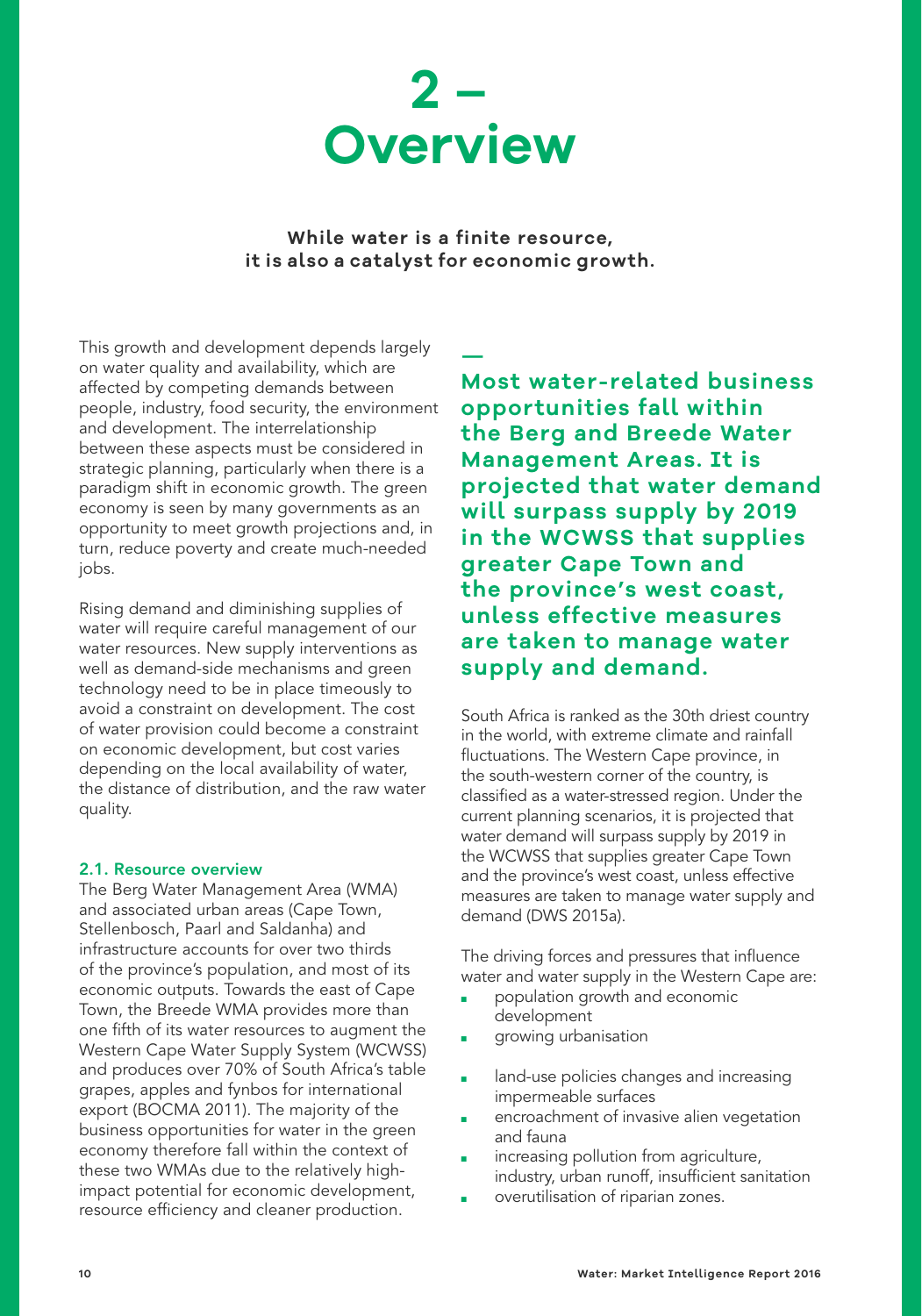The province's water resources are becoming increasingly vulnerable to climate variability, with climate models indicating that the Western Cape will become hotter and dryer (leading to reduced availability), and will experience more intense rainfall events. Given the potential impact on the agricultural sector, this growing scarcity could potentially have a negative effect on the country's economy (IPCC 2014 and ACDI 2015).

The complex water supply system in the Western Cape relies predominately on surface water and is dominated by a matrix of dams, pipelines, tunnels and distribution networks. The largest of these is the WCWSS. Some of the various facilities are operated by the South African Government's Department of Water and Sanitation (DWS), and others by the City of Cape Town (CoCT) and directly neighbouring municipalities — the largest and fastest-growing urban areas in the province (Drakenstein, Overstrand, Stellenbosch and Saldanha Bay).

Five main dams currently feed the WCWSS (servicing the Berg WMA) and provide approximately 580 million cubic metres  $(m^3)$ of water per year for agriculture and urban use. Efforts to implement solutions to water supply, demand and access issues are well underway and are orchestrated by agencies of the national, provincial and municipal governments, with support and input from

non-governmental organisations, private businesses and other stakeholder groups. Due to the complexity of the entire system, solving problems is not easy and involves managers and users from all sectors.

The main recommendations below follow from the latest WCWSS assessment of the current water requirements and updated scenario planning (DWS 2015a) — known collectively as the Intervention Implementation Programme (7-13 years). These interventions are in different stages of development, and relevant business opportunities are discussed in later sections of this report:

- Berg River-Voëlvlei Augmentation Scheme (phase 1)
- desalination of seawater
- large-scale water reclamation
- other possible interventions to be considered for implementation at a later stage include:
	- large-scale Table Mountain Group (TMG) aquifer development
	- Langebaan Road Aquifer Artificial Recharge Scheme
	- Cape Flats aquifer development
	- Mitchells Pass Diversion
	- raising of Steenbras Lower Dam
	- development of the Lourens River Diversion.

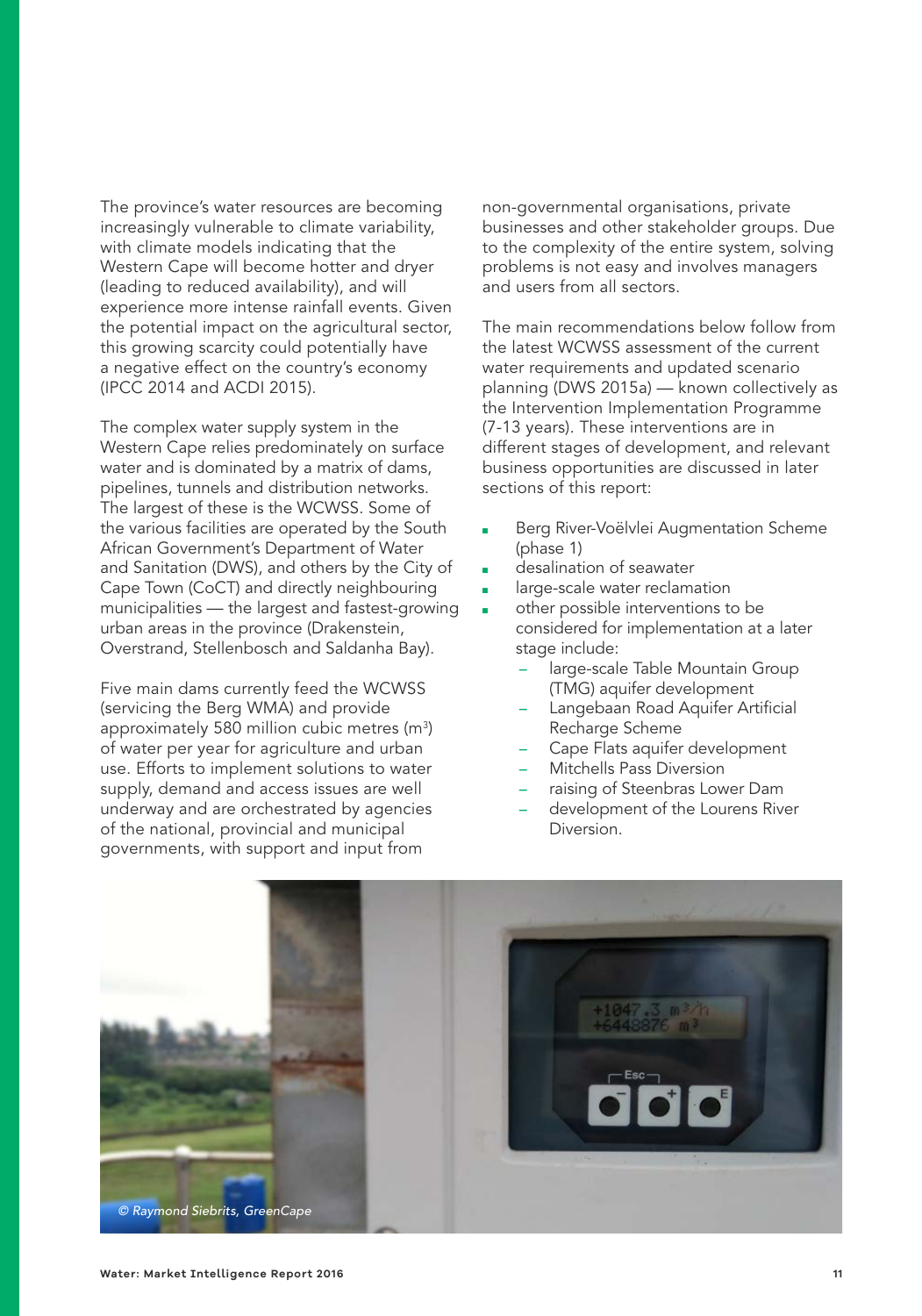<span id="page-11-0"></span>The 2014 World Economic Forum Global Risks Report identified the top 10 global risks that have 'systemic impacts', which could be significant if not addressed. In this report, environmental and economic-related risks are identified as 'high impact and high likelihood'. This recent report indicates a rising trend where water-related risks have risen to be ranked third, up from 10<sup>th</sup> in 2011 (WEF 2014).



irrigation mining rural afforestation power generation transfers out

#### Figure 1: Water demand by type in South Africa

**— On a national scale, it is estimated that by 2030 South Africa will experience a 2,97 billion m3 per annum supply-demand gap. However, through timely and smart investments using the appropriate levers, this can be resolved and realise positive financial returns and savings from other inputs.** 

#### 2.2. Water use

A large proportion (66%) of South Africa's water use is for agricultural purposes, specifically irrigation. Figure 1 shows the proportional differences of the current water demand in South Africa (DWS 2013a).

The agricultural activity of the Western Cape covers an area of 11.5 million hectares. Although this is only approximately 12.4% of the total agricultural land available in South Africa, the Western Cape produces between 55% and 60% of South Africa's agricultural exports (WRC 2014).

| <b>Breede River WMA</b>        | <b>Gouritz WMA</b>      | Olifantsdoorn WMA                         | <b>Berg River WMA</b>    |
|--------------------------------|-------------------------|-------------------------------------------|--------------------------|
|                                |                         |                                           |                          |
| $94\%$ / 3% / 2% / 1%          | 83% / 5% / 9% / 2% / 1% | 83% / 5% / 9% / 2% / 1%                   | 47% / 1% / 49% / 1% / 2% |
| <b>AGRICULTURE: IRRIGATION</b> | AGRICULTURE: LIVESTOCK  | <b>COMMERCIAL</b><br>WATER SUPPLY SERVICE | <b>INDUSTRY: URBAN</b>   |

#### Figure 2: Water use by type for the four Western Cape WMAs<sup>1</sup>

<sup>1</sup> Source: GreenCape 2015 Water Market Intelligence Report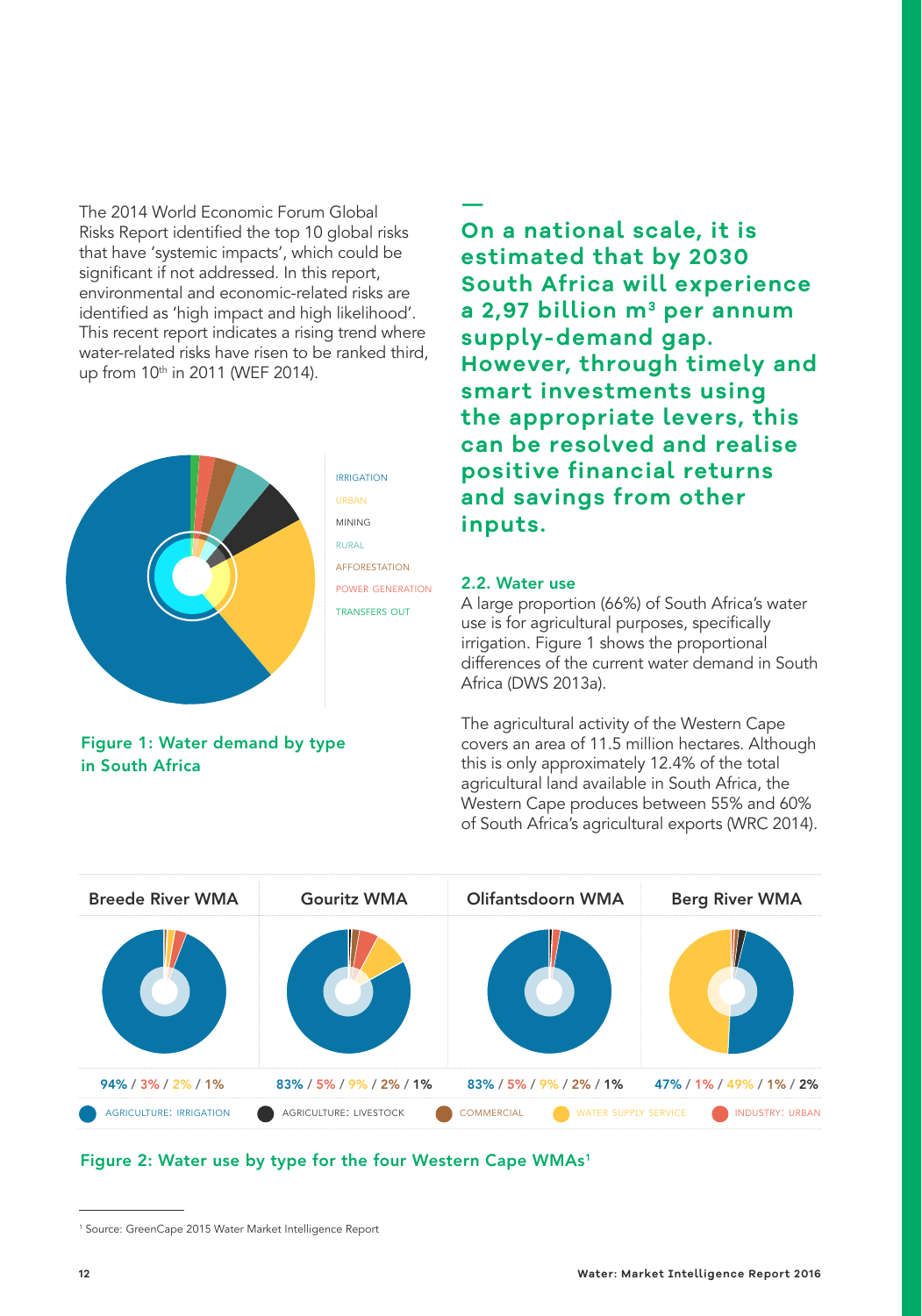<span id="page-12-0"></span>South Africa's water is drawn from a variety of sources. Typically, 77% is surface water, 9% is groundwater and 14% is drawn from reusing return flows (DWS 2013a). In the Western Cape, irrigation to support agriculture is the major water use in the four currently designated WMAs, as shown in Figure 2 (StatsSA 2010). In the Berg WMA, however, water supply service to the metropolitan area of Cape Town also represents a major source of consumption.

Consideration of the nature of water as a development catalyst or possible constraint on economic growth and social development has prompted the establishment of the Water for Growth and Development Framework of the DWS (2010a). This implies a shift from water for the economy to water in the economy. The framework explores the way in which the water sector contributes to economic, social and environmental imperatives, also considering the relationship between government and the private sector.

In early 2005, the then-Department of Water Affairs and Forestry, as custodian of the country's water resources, in partnership with the CoCT, commissioned the Western Cape Reconciliation Strategy Study to facilitate the reconciliation of predicted future water requirements with supply available from the WCWSS, for a 25-year planning horizon. The strategy is used as a decision-support framework for making timeous and informed recommendations on those interventions that should be implemented to meet future water requirements (DWS 2015a). Further, the All Towns Reconciliation Strategy was initiated to include other towns and villages in the country, and examines the water balances and resource details for each urban node. This market intelligence report focuses on the areas predominantly serviced by the WCWSS and the Breede WMA, but also addresses certain elements of the broader All Towns Reconciliation Strategy databases and approaches.



#### Figure 3: Water resource governance organisations in South Africa<sup>2</sup>

<sup>2</sup> Source: GreenCape 2015 Water Market Intelligence Report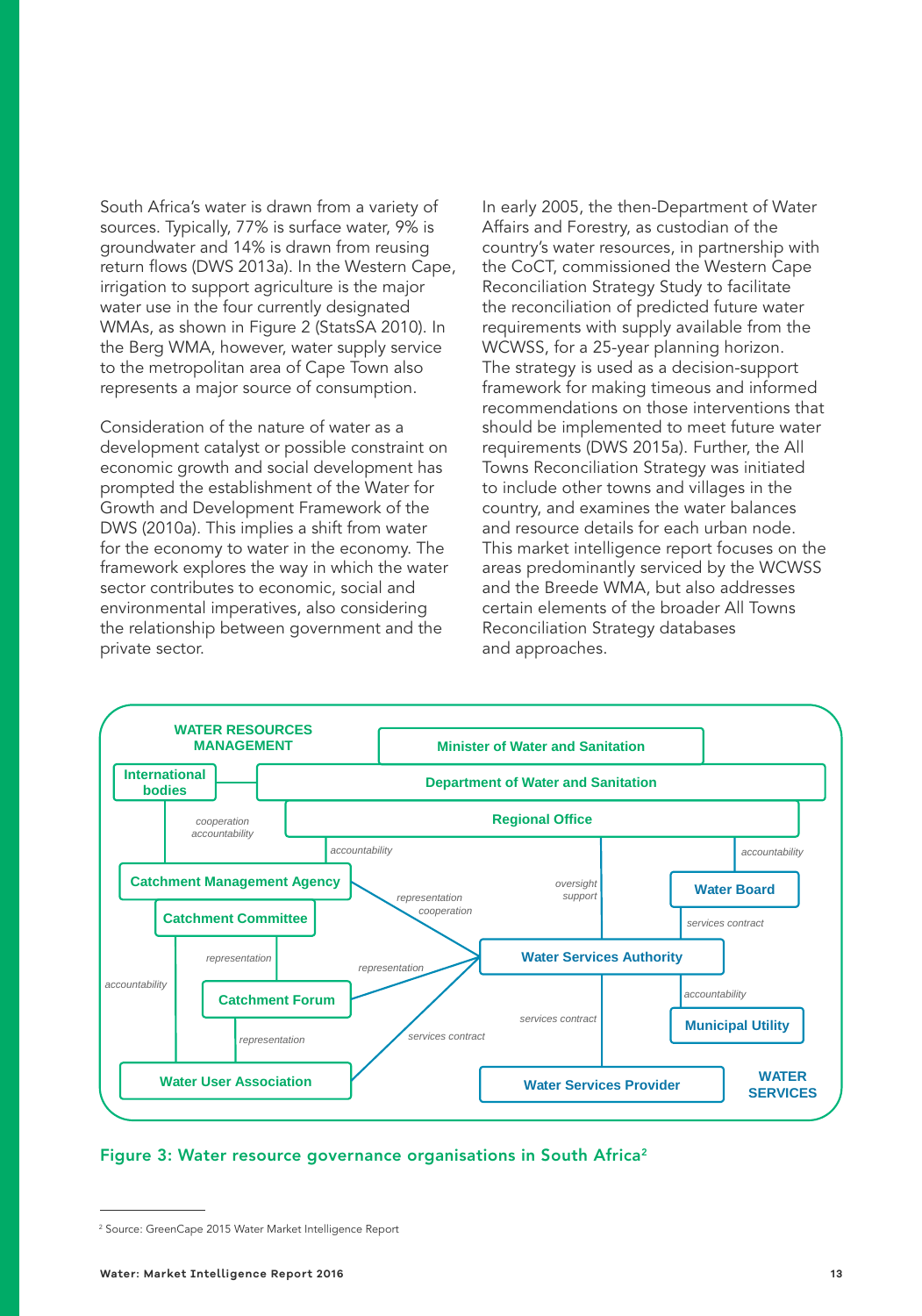#### <span id="page-13-0"></span>2.3. Institutional structure

The water sector is highly complex. Accordingly, managing water resources involves contributions from various stakeholders at different points in the value chain. The value chain comprises eight broadly defined stages, as follows: basin/catchment management; abstraction; storage; treatment; distribution; use; wastewater treatment; and discharge.

The National Water Resources Strategy 2 (NWRS2) (DWS 2013b) outlines the institutional structure of the sector, and highlights the roles played by water services authorities, water services providers, regional water utilities, catchment management agencies (CMAs), catchment management forums and water user associations through the sector value chain. Figure 3 describes the national organisational structure of water resource management, while this section further describes the roles and responsibilities of the different forms of governance.

**— The value chain comprises eight broadly defined stages, as follows: basin/ catchment management; abstraction; storage; treatment; distribution; use; wastewater treatment; and discharge.** 

#### Catchment management agencies

To facilitate water resource management, South Africa is in the process of being divided into nine WMAs. In turn, these are managed by CMAs. The CMAs are responsible for water resource management within the defined WMAs. As such, they:

■ serve as the first port of call for all water resource management issues;

- are responsible for delegating water resource management at the regional or catchment level while involving local communities with water management where appropriate;
- contribute towards progressively decentralising national management and realising the National Water Act's (NWA) integrated water resource management ethos (WC-DEADP 2013).

The Western Cape will have two WMAs in which CMAs will be established: the Berg-Olifants (currently managed by the DWS as a proto- $CMA$ ) and the established Breede-Gouritz<sup>3</sup> (BOCMA 2011, 2014). Figure 4 shows South Africa's designated CMAs.

#### Catchment management forums

The NWRS2 (DWS 2013b) highlights that catchment management forums will be established to act as non-statutory bodies to democratise participation in water resource management and to support CMAs. They provide the means to engage with stakeholders on the formation of CMAs and will assist in implementing catchment management strategies.

#### Water user associations

The NWA provides for water user associations 'to operate at a restricted localised level and in effect be co-operative associations of individual water users who wish to undertake water related activities for their mutual benefit'.

#### Water services authorities

Water services authorities are municipalities that have the constitutional responsibility for planning, ensuring access to and regulating the provision of water services (including water supply and sanitation) within their area of jurisdiction (DWS 2013a). The water services authorities are responsible for securing licences from the DWS (or from CMAs, where these are established and power has been delegated or transferred) to abstract and discharge water.

<sup>3</sup> [www.breedegouritzcma.co.za](http://www.breedegouritzcma.co.za)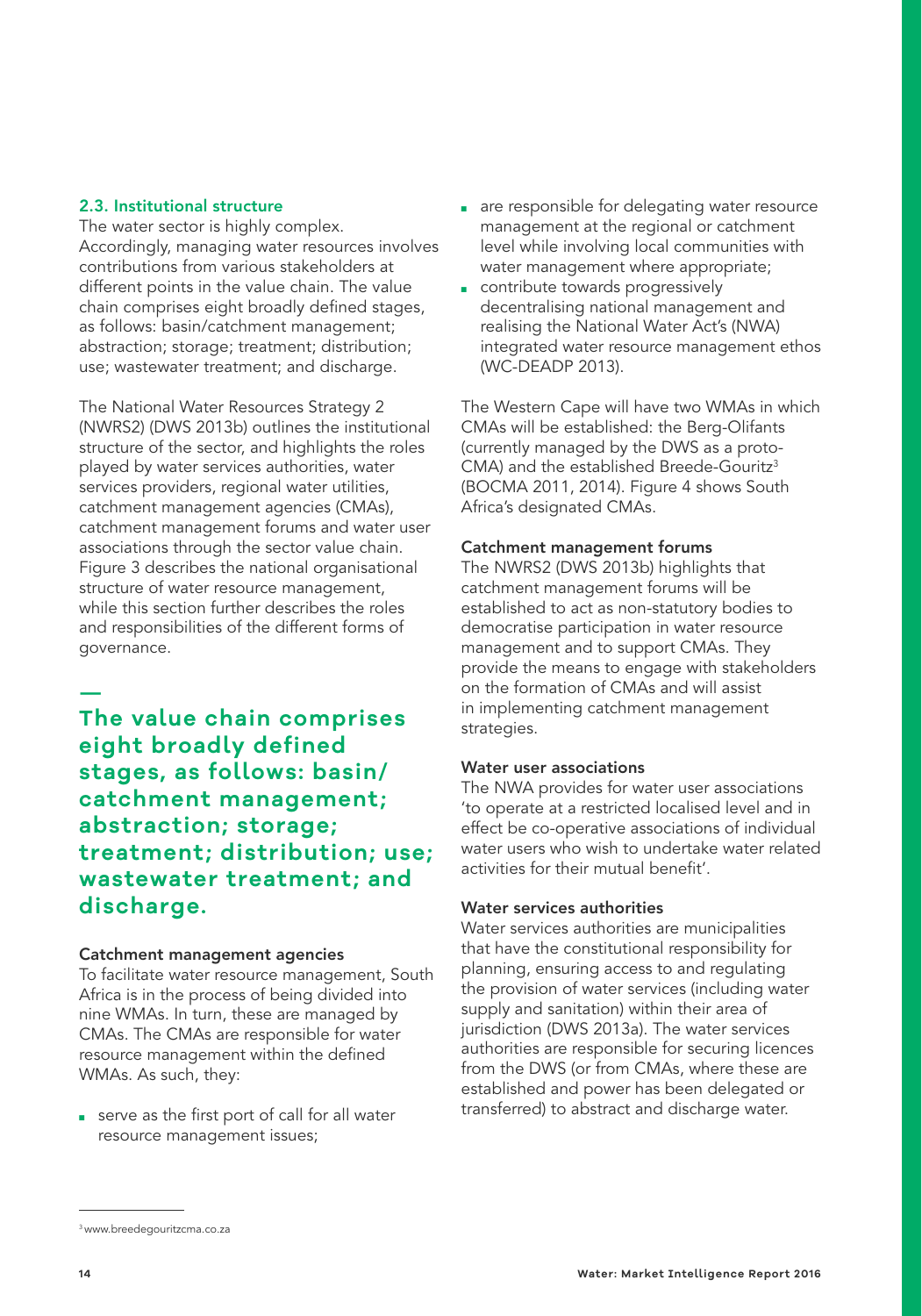The water services authorities may provide services themselves, or may contract out to water services providers. In the Western Cape, the Cape Metro and 24 municipalities are designated water services authorities, while the 278 municipalities in the country as a whole include 152 designated water services authorities.

#### Water boards

Water boards are categorised as national government business enterprises. They are separate legal entities that have their own governance structures and assets, and are required to be self-funding. The Minister of Water Affairs appoints board members and chairpersons. Water boards provide bulk potable water services to the municipalities in which they operate, and to other water services institutions and major customers within designated service areas (DWS 2014a).

The NWRS2 (DWS 2013b) points out that the 12 existing water boards will be consolidated into nine viable regional water utilities. These regional water utilities will manage bulk water services infrastructure and supply bulk water to water services authorities and their water services providers, and to bulk water consumers. They will also manage bulk sanitation infrastructure for wastewater treatment, operate existing regional water resources infrastructure, develop new regional water resources infrastructure, and provide support to water services authorities and CMAs.



#### Figure 4: Designated catchment management agency boundaries in South Africa4

<sup>4</sup> Source: GreenCape 2015 Water Market Intelligence Report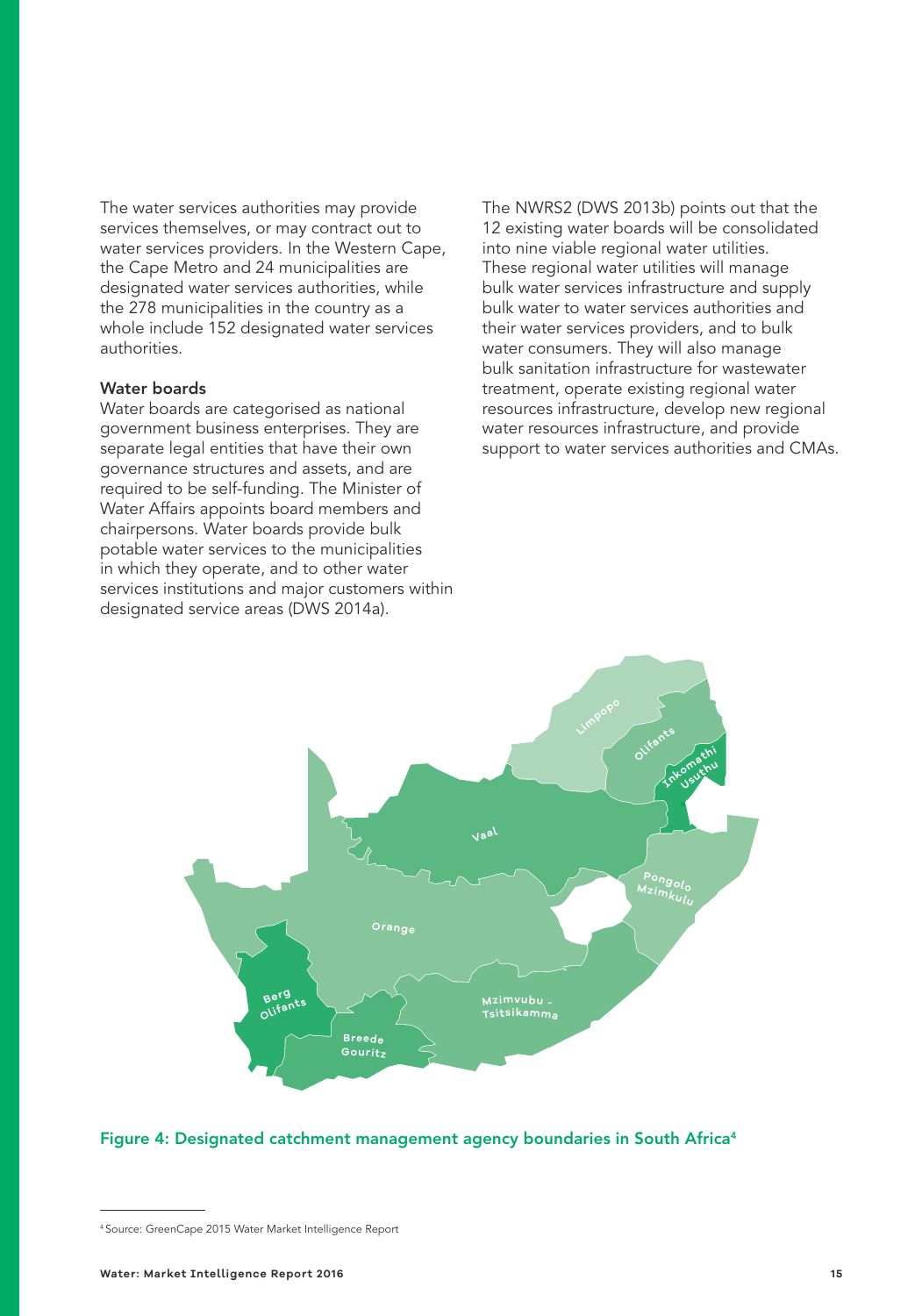## <span id="page-15-0"></span>**3 – Policies and regulation**

**This section provides a brief introduction to the regulatory frameworks and public sector activities related to the water sector, including a focus on updates made in the past year. These are expected to inform or affect investment decisions made by potential investors and businesses in the water sector.** 

#### 3.1. Water law in South Africa

The DWS formulates and implements policies to regulate the water sector and provides strategies for sector support. It does this by operating across the water value chain as a national government entity. However, the DWS does not execute all functions, because some are constitutionally assigned to appropriate sector partners, such as CMAs.

The GreenCape Water Market Intelligence Report 20155 describes the main legal mechanisms for water in South Africa — the National Water Act (Act 36 of 1998) (NWA), the Water Services Act (Act 108 of 1997) (WSA) and the NWRS2 (DWS 2013b) — in greater detail. However, the National Water Amendment Act (NWAA) has recently been promulgated. Key summary updates are as follows:

- The National Development Plan requires that regulatory impediments to growth be urgently addressed.
- The DWS has as its primary objectives two key aspects: (1) decreasing the time frames for processing licence applications; and (2) alignment of the appeal process for water licences — to include an internal appeal authority, as both the Department of Environmental Affairs (DEA) and the Department of Mineral Resources (DMR) currently have internal appeal panels.
- The agreed time frame for the processing of the respective authorisations is the cumulative period of 300 days, and a further 90 days for the internal appeal process.

■ Both the NWAA and its regulations reflect the formal agreement between the DWS, DEA and DMR — i.e. to give effect to 'the one environmental system' — and further gives rise to the integrated water use licensing process, with a shortened time frame and an aligned internal appeals process (DWS 2015b).

The above legislative developments can be construed as means to a smoother and expeditious licensing process, as well as measures that eradicate some of the problems currently faced with the ineffective and costly nature of the existing independent Water Tribunal, which is currently still in the process of being reconstituted.

Since the promulgation of the NWA, around 4 000 water use licences have been successfully issued, amounting to just under 6 billion  $m<sup>3</sup>$ per year being formally allocated. Of this, around 54% has been for agricultural irrigation, totalling approximately 314 000 hectares of land.

Table 1 highlights the sectoral and volumetric breakdown of issued water use licences in South Africa (DWS 2015b).

The DWS is currently setting up its electronic water use licence application and approval system (e-WULAAS).<sup>6</sup> The e-WULAAS system will radically transform water use licensing and is to be fully implemented by late 2015. It is designed to be flexible and adaptable to any configuration of the business process, and will be the platform for direct application.

<sup>5</sup>  [www.greencape.co.za/news/greencape-publishes-market-intelligence-reports](http://www.greencape.co.za/news/greencape-publishes-market-intelligence-reports) 6  [www.dwa.gov.za/ewulaas](http://www.dwa.gov.za/ewulaas)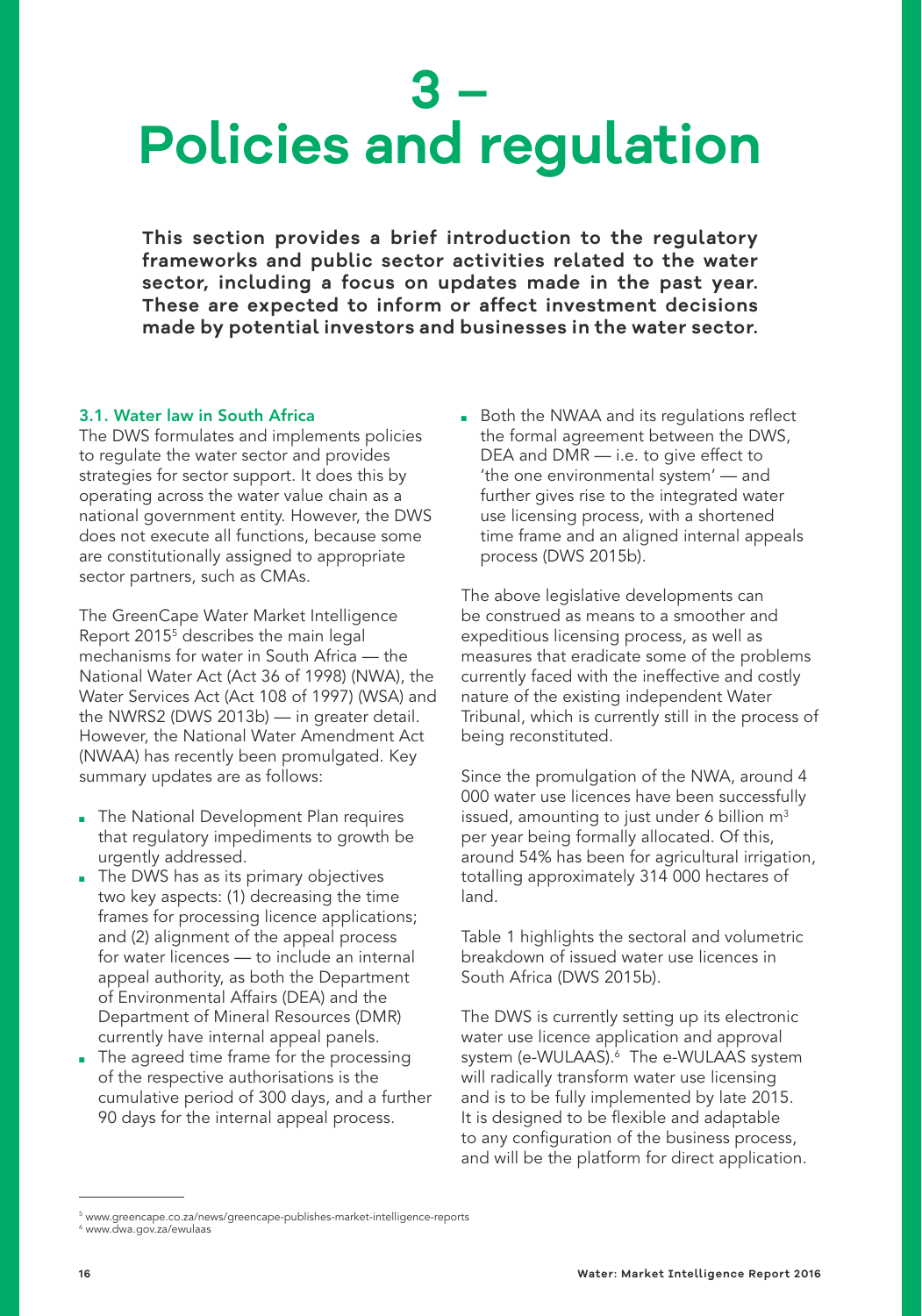| Water use sector |           | Number of licences |           | Million m3 allocated |           |               |  |  |
|------------------|-----------|--------------------|-----------|----------------------|-----------|---------------|--|--|
|                  | 2001-2015 | 2001-2010          | 2011-2015 | 2001-2015            | 2001-2010 | 2011-2015     |  |  |
| Agriculture      | 1981      | 1 3 2 7            | 654       | 3 141.55             | 921.02    | 2 2 2 0 . 5 3 |  |  |
| Mining           | 360       | 92                 | 268       | 1 134.10             | 860.94    | 273.17        |  |  |
| Local government | 473       | 133                | 340       | 612.52               | 170.18    | 442.34        |  |  |
| Industry         | 213       | 61                 | 152       | 823.18               | 703.94    | 119.24        |  |  |
| Housing          | 136       | 38                 | 98        | 97.48                | 2.32      | 95.17         |  |  |
| Forestry         | 766       | 427                | 339       | 0.03                 | 0.02      | 0.02          |  |  |
| <b>TOTAL</b>     | 3 9 2 9   | 2078               | 1851      | 5 808.88             | 2 658.41  | 3 150.46      |  |  |

#### <span id="page-16-0"></span>Table 1: Water use licences issued in South Africa

This will reduce delays and make the entire authorisation process transparent. The Western Cape had around 190 water use licence applications outstanding as of June 2015 (DWS 2015c). The clearing time for problematic applications nationally is between one and two years.

#### 3.2. Public sector activities

Water management, services and regulation are primarily public sector activities in South Africa. Recent and relevant policies, strategies, activities, shifts in direction and initiatives are discussed where they may be of interest to investors, decision-makers and businesses in the green economy.

#### Western Cape Sustainable Water Management Plan

The Sustainable Water Management Plan for the Western Cape Province was developed in 2009. Its development was undertaken collaboratively by the Western Cape Government and the DWS: Bellville Regional Office (WC-DEADP 2012a).

Short-term (1-5 years), medium-term (6-15 years) and long-term (16+ years) actions to guide the implementation of projects

and activities were developed, as a means towards achieving integrated and sustainable management of water in the Western Cape. The overall aim of the water plan is to guide sustainable water management towards meeting the growth and development needs of the region. The four strategic goals of the plan are as follows:

- 1. Ensure effective cooperative governance and institutional planning for sustainable water management.
- 2. Ensure the sustainability of water resources for growth and development.
- 3. Ensure the integrity and sustainability of socio-ecological systems.
- 4. Ensure effective and appropriate information management, reporting and awareness-raising of sustainable water management.

In 2012, the Berg River Improvement Plan was implemented under the Berg River Partnership to address water quality concerns in the Berg River. This concern is particularly relevant given the importance of the Berg River to agricultural exports. The plan highlights the current status of pollution sources and the various interventions that have been or are currently being undertaken in the Western Cape.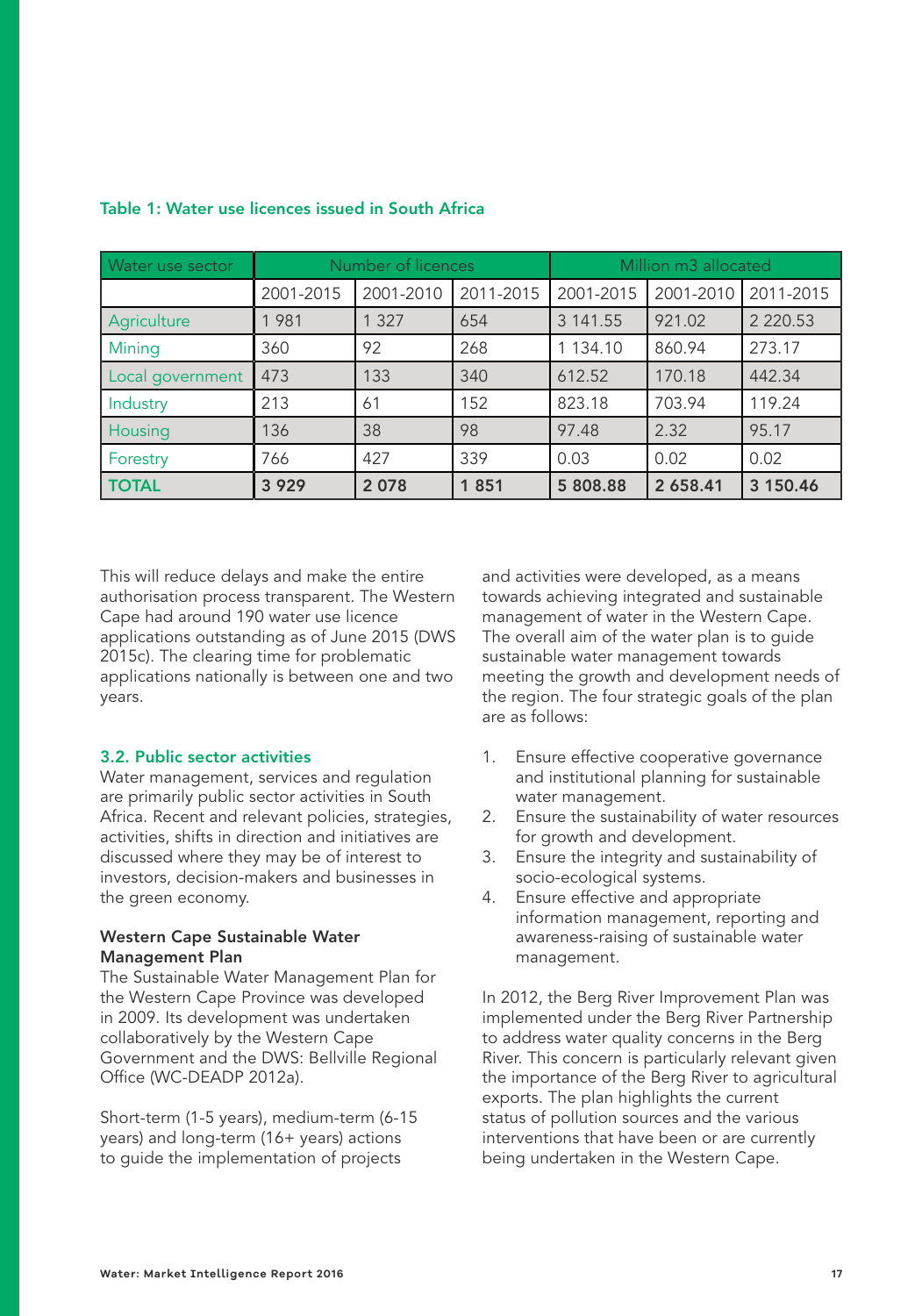<span id="page-17-0"></span>Possible short-term (five-year) and long-term (5-30 years) measures have been identified, and these focus on six tasks:

- Task 1: Implement a Berg River water quality monitoring regime.
- Task 2: Upgrade wastewater treatment works (WWTW) and train process controllers.
- Task 3: Upgrade informal settlements.
- Task 4: Advocate best practice in agricultural and agro-industrial processes.
- Task 5: Implement riparian zone rehabilitation and bio-remediation.
- Task 6: Inform water pricing in the Berg River catchment.
- Task 5: Implement riparian zone rehabilitation and bio-remediation.
- Task 6: Inform water pricing in the Berg River catchment.

#### Western Cape Water Supply System

The WCWSS is an important system of planning and infrastructure for water in the Western Cape economy. At its core are the dams located in the upper regions of the Berg River and Breede River catchments. The system supplies water for the following (DWS 2015a):

- raw water to the CoCT (raw treated water from the CoCT's treatment works is provided to several towns close to the treatment works and bulk transfer pipelines);
- West Coast District Municipality (DM) for domestic supply to the Swartland Local Municipality (LM), Saldanha Bay LM and Bergrivier LM;
- Stellenbosch LM to augment the supply to Stellenbosch; and
- Agricultural users downstream of the Berg River Dam, Voëlvlei Dam and Theewaterskloof Dam.

The total 'adjusted' water consumption from the WCWSS in 2014/15 (based on releases from the dams and the capped allocation for the agricultural sector) was about 575 million  $m<sup>3</sup>$ . Two-thirds (391 million m<sup>3</sup>) was for urban and industrial use, and the remainder was allocated for irrigation (Table 2).

#### Table 2: Overview of WCWSS allocations in 2015

| <b>Allocation type</b>                            | Volume (m <sup>3</sup> /annum) |
|---------------------------------------------------|--------------------------------|
| <b>Total allocations</b>                          | 609.1                          |
| <b>Total agricultural</b><br>allocations (capped) | 216.2                          |
| <b>Total domestic</b><br>allocations              | 392.9                          |
| <b>City of Cape</b><br>Town                       | 357.9                          |
| <b>West Coast DM</b>                              | 22.8                           |
| Drakenstein LM                                    | 2.1                            |
| Stellenbosch LM                                   | 3.0                            |
| Overberg Water                                    | 4.0                            |
| Piketberg                                         | 1.5                            |
| Other                                             | 1.6                            |
| <b>System yield</b>                               | 582.0                          |

Figure 5 presents different water requirement scenarios. Solid lines show different demand projections based on various growth scenarios and years of calculation. Under the current planning scenarios, it is projected that water demand will surpass supply by 2019, unless effective measures are taken to manage water supply and demand.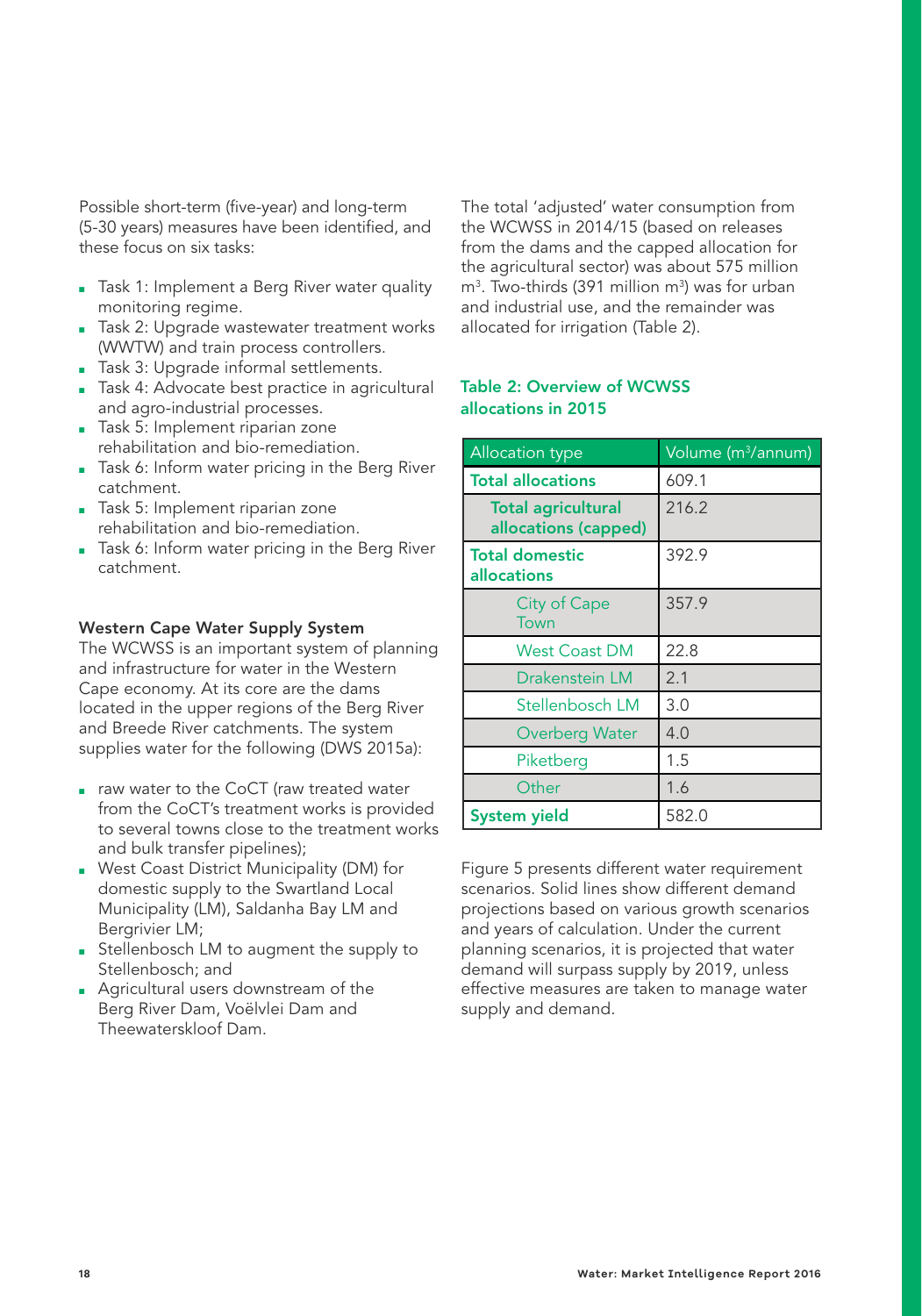<span id="page-18-0"></span>



Table 3 describes the possible intervention implementation programme for the planning scenarios, along with actual yields for the different interventions. The raising of the Voëlvlei Dam (an off-channel dam located adjacent to the Berg River) by two metres will only provide further supply by 2021, and is the only confirmed project. Other interventions are at various planning and feasibility study stages.

#### Future infrastructure projects

The DWS long-term infrastructure and other capital plans (DWS 2014a) in the Western Cape — outlining the infrastructure investment needs for the next 10 years, which total just under R1 billion — are shown below in Table 4. These present the major investments in water infrastructure by national government planned for the next decade that will unlock economic development, potentially provide opportunities for green technology implementation and enhance water security.

#### Table 3: Water intervention possibilities for the WCWSS

|                | Intervention<br>selection            | Yield<br>(Mm <sup>3</sup> /a) | Lead time<br>(years) |  |  |
|----------------|--------------------------------------|-------------------------------|----------------------|--|--|
| 1              | Voëlvlei phase 1                     | 23                            | 6                    |  |  |
| $\overline{2}$ | Reclamation<br>option 1              | 40                            | 7                    |  |  |
| 3              | TMG scheme 1                         | 20                            | 8                    |  |  |
| $\overline{4}$ | Reclamation<br>option 2              | 40                            | $\overline{7}$       |  |  |
| 5              | TMG scheme 2                         | 30                            | 10                   |  |  |
| 6              | <b>West Coast</b><br>aquifer storage | 14                            | 10                   |  |  |
| $\overline{7}$ | Desalination 1                       | 50                            | 8                    |  |  |
| 8              | Desalination 2                       | 50                            | 8                    |  |  |
| 9              | Desalination 3                       | 50                            | 8                    |  |  |
| 10             | Voëlvlei phases<br>$2$ and $3$       | 110                           | 15                   |  |  |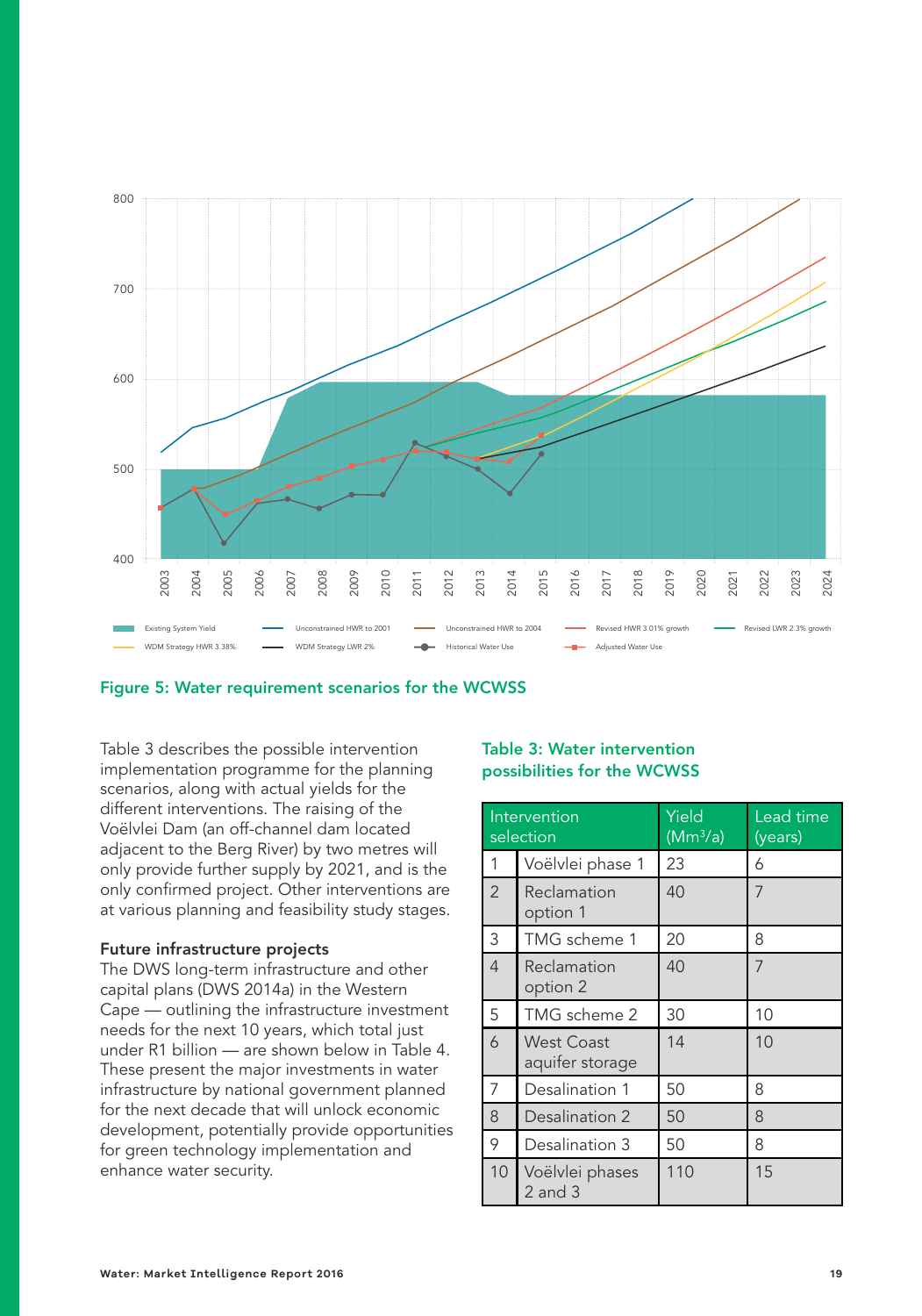| Project name                           | Project stage Outputs |              | Projected total cost (R'000) |
|----------------------------------------|-----------------------|--------------|------------------------------|
|                                        |                       |              |                              |
| Citrusdal WWTW                         | F                     | <sub>B</sub> | 35 603                       |
| Clanwilliam water treatment works      | $\mathsf{D}$          | W            | 16 000                       |
| Clanwilliam regional water supply      | C                     | W            | 67 500                       |
| Tulbagh bulk water supply (Witzenberg) | C                     | W            | 78 000                       |
| Drakenstein WWTW                       | D                     | <sub>B</sub> | 29 000                       |
| Stellenbosch WWTW                      | $\mathsf{C}$          | <sub>B</sub> | 61 000                       |
| Worcester bulk water supply            | C                     | B            | 67 800                       |
| <b>Grabouw WWTW</b>                    | $\mathsf{C}$          | W            | 14 000                       |
| Hermanus bulk water supply             | D                     | W            | 20 579                       |
| <b>Hermanus WWTW</b>                   | C                     | B            | 31 104                       |
| Swellendam WWTW                        | $\mathsf{C}$          | W            | 21 600                       |
| Struisbaai WWTW                        | C                     | B            | 11 366                       |
| Oudtshoorn groundwater supply          | $\vee$                | W            | 78 000                       |
| Beaufort West bulk water supply        | C                     | W            | 30 000                       |
| Vanrhynsdorp raw water supply          | C                     | W            | 37 957                       |
| Klawer bulk water supply               | F                     | <sub>B</sub> | 17 661                       |
| Paarl bulk sewer                       | F                     | B            | 58 7 56                      |
| Calitzdorp and Ladismith WWTW          | $\mathsf{D}$          | B            | 18 400                       |
| Kannaland dam relocation               | D                     | B            | 22 800                       |
| Bitou cross-border bulk water supply   | C                     | W            | 120 000                      |
| George bulk water supply augmentation  | F                     | W            | 129 000                      |

#### <span id="page-19-0"></span>Table 4: DWS long-term infrastructure projects planned for the Western Cape

F=feasibility; D=design; C=construction; B=bulk water supply; W=wastewater services

The only mega project (over R1 billion total cost) currently underway in the province is the raising of the Clanwilliam Dam, which commenced in 2014 (known as the Olifants-Doorn River Water Resources Project). Initial work included realigning the adjacent N7 national road, part of which will be flooded by the rising water level. The project is scheduled for completion in March 2017, at an estimated cost of R2.5 billion.

Three quarters of the additional water made available by the project will be reserved for new, resource-poor farmers. The wall height is being raised and will allow for a yield increase from around 122 to 190 million  $m<sup>3</sup>$  per annum. Other upgrades will include a small hydropower station, and a new intake and outlet structure.

966 126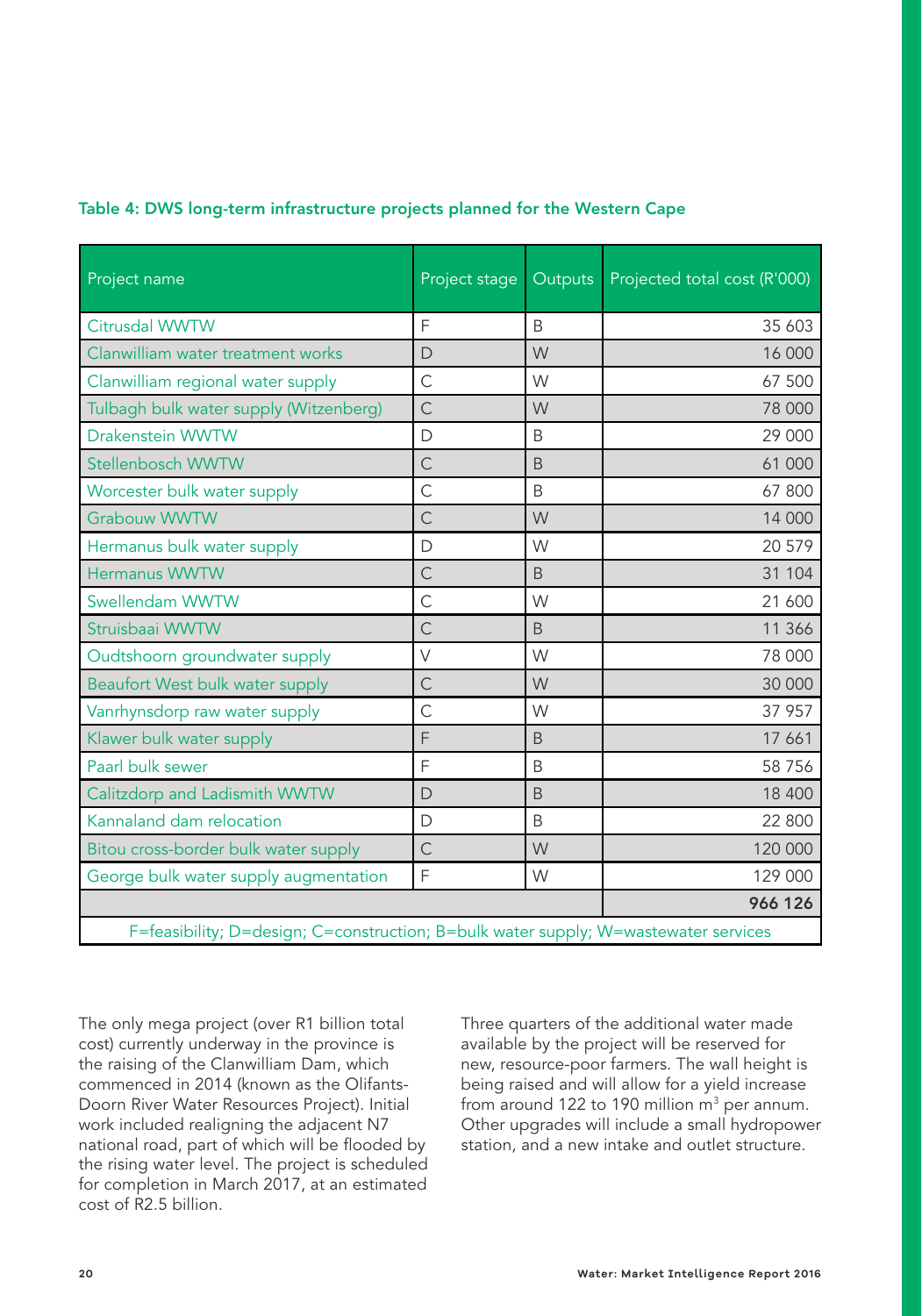#### Municipal performance

Municipal plans and strategies for water-related investments are outlined per municipality in integrated development plans (IDPs) and water services development plans, or water master plans. These are available from municipal websites or upon request from the relevant municipal manager. By means of an example, the Mossel Bay IDP (2012-2017) outlines the following strategies related to sustainable water resources:

- the removal of invasive plants;
- the artificial recharge of aquifers, rehabilitation of wetlands and clean-up campaigns of rivers;
- targets for reducing unaccounted-for water and water inefficiencies;
- consumer/end-use demand management: public information and education programmes;
- leak and meter repair programmes;
- Working for Water Programme.

In 2008, the DWS introduced the Blue Drop and Green Drop certification programmes for auditing and managing drinking water and wastewater quality respectively. Water services authorities are audited and receive a score for their overall performance. The 2013 Blue Drop and Green Drop summaries (DWS 2013c) show the favourable performance of Western Cape systems when compared to other provinces.<sup>7</sup> The following record is acknowledged:

Western Cape Blue Drop score overall — 94.2%:

> − Number of drinking water supply systems assessed nationally: 1 009. − Number of water systems audited in the Western Cape: 117.

− CoCT is the best-performing municipality in the Western Cape province, with a municipal Blue Drop score of 98.14%.

- − Matzikama LM was cited as the most improved area.
- − Top 20 scores nationally include 9 LMs from the Western Cape.

Western Cape Green Drop score overall — 84.5%:

− Number of drinking water supply systems assessed nationally: 824.

− Number of water systems audited in the Western Cape: 158.

− 84.2% of plants (133) in low-risk and medium-risk positions.

− Wastewater systems with scores lower than 30% score: 9.

One of the greatest short-term opportunities to enhance water security within a water user area is in the application of water conservation and water demand management (WC/WDM) strategies. Such interventions include:

- implementing pressure management;
- replacing non-functional water meters;
- reusing treated effluent;
- installing flow-limiting devices;
- launching leak repair projects in schools and houses;
- hosting awareness and education workshops.

Some of these interventions are explored further in the Opportunities and Barriers chapter, as they are key interest areas for many water sector businesses. The CoCT consumes 59% of the total WCWSS and is therefore one of the greatest opportunity systems for efficiency gains and impact in the system and province. The CoCT updated its long-term strategy to include the following five goals:

**— The City of Cape Town consumes 59% of the total Western Cape Water Supply System and is therefore one of the greatest opportunity systems for efficiency gains and impact in the system and province**

<sup>7</sup> Visit [www.greencape.co.za](http://www.green-cape.co.za) for the latest update on the Blue Drop and Green Drop results.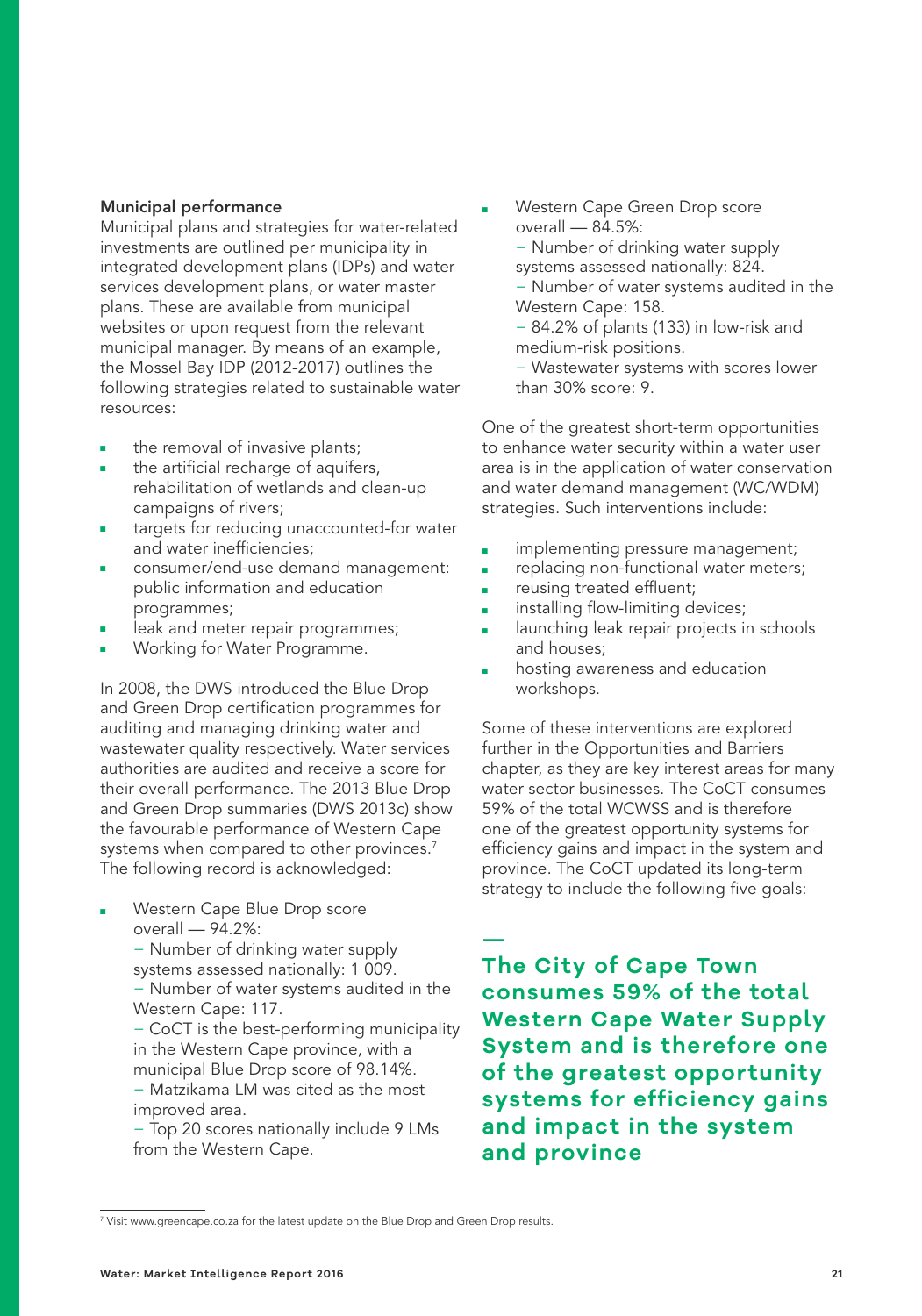- A: By 2015/2016, reduce and maintain water losses to below 15% of the total average annual water requirement and within accepted international benchmarks.
- B: Ensure an ongoing effective management system and implementation of the Integrated Water Leaks Repair Project.
- C: Align investments made according to the WC/WDM strategy requirements.
- D: By 2020, reduce and maintain nonrevenue water (NRW) to below 20% of the total average annual water requirement and within accepted international benchmarks.
- E: Reduce the projected potable water requirement to an average growth rate of no more than 2% per annum for the next 10 years.

The strategy aims to save up to 50 million  $m^3$  of water over the planning horizon of 10 years until 2020/2021, with an annual budget of between R150 million and R400 million. Goals A and D were achieved in the 2012/2013 financial year and NRW was reduced to 19.8%, while water losses were contained below the target of 15%. In addition, the CoCT was able to sustain the annual growth in water requirements below the target of 2%, despite the estimated increase in population of about 3.5% per annum. The number of metered connections increased from 617 323 in 2010/11 to 634 071 in 2013/14, and 640 992 in 2014/15.

**— The strategy aims to save up to 50 million m3 of water over the planning horizon of 10 years until 2020/2021, with an annual budget of between R150 million and R400 million. City of Cape Town was able to sustain the annual growth in water requirements below the target of 2%, despite the estimated increase in population of about 3.5% per annum.**

The decrease in the overall *adjusted water use*, seen in 2014 in Figure 5, shows the recent success of implemented WC/WDM strategies within the WCWSS as a whole. Key challenges will lie in (1) how to deliver on Goal E while still ensuring strong regional economic growth; and (2) realising successful WC/WDM strategies in other municipalities.

#### Water pricing

The DWS has gazetted a new pricing strategy for raw water (DWS 2015d). This strategy replaces a previous strategy from 2007, and is expected to come into effect in 2017. The draft strategy seeks to reform the sector so that pricing is more transparent and predictable. It also seeks to ensure that the management of our water resources is more effective and efficient. Major changes from the previous strategy include an increase in the number of water use categories (for which there are different tariffs levied) and some changes to the actual water use charges. The water use categories will now include:

- 1. agriculture
- 2. municipal
- 3. industry and mining
- 4. hydropower
- 5. high-assurance use (e.g. energy generation)
- 6. stream flow-reduction activities.

Changes to the water use charges include the Future Infrastructure Build Charge for new infrastructure or the improvement of existing infrastructure, an Economic Regulator Charge to fund the activities of a proposed pricing regulator, and a hydropower charge for existing and planned hydropower plants.

The draft strategy has been published and is currently under consultation. It is not yet clear what the impact will be on water tariffs for water users in terms of whether they can expect increased tariffs, and at what magnitude. It is apparent, however, that there is a significant focus on improving water efficiency, water quality and the financial sustainability of water management. The pricing strategy will incentivise users to improve water use efficiency, and therefore may provide opportunities for businesses that operate in the WD/WCM sector.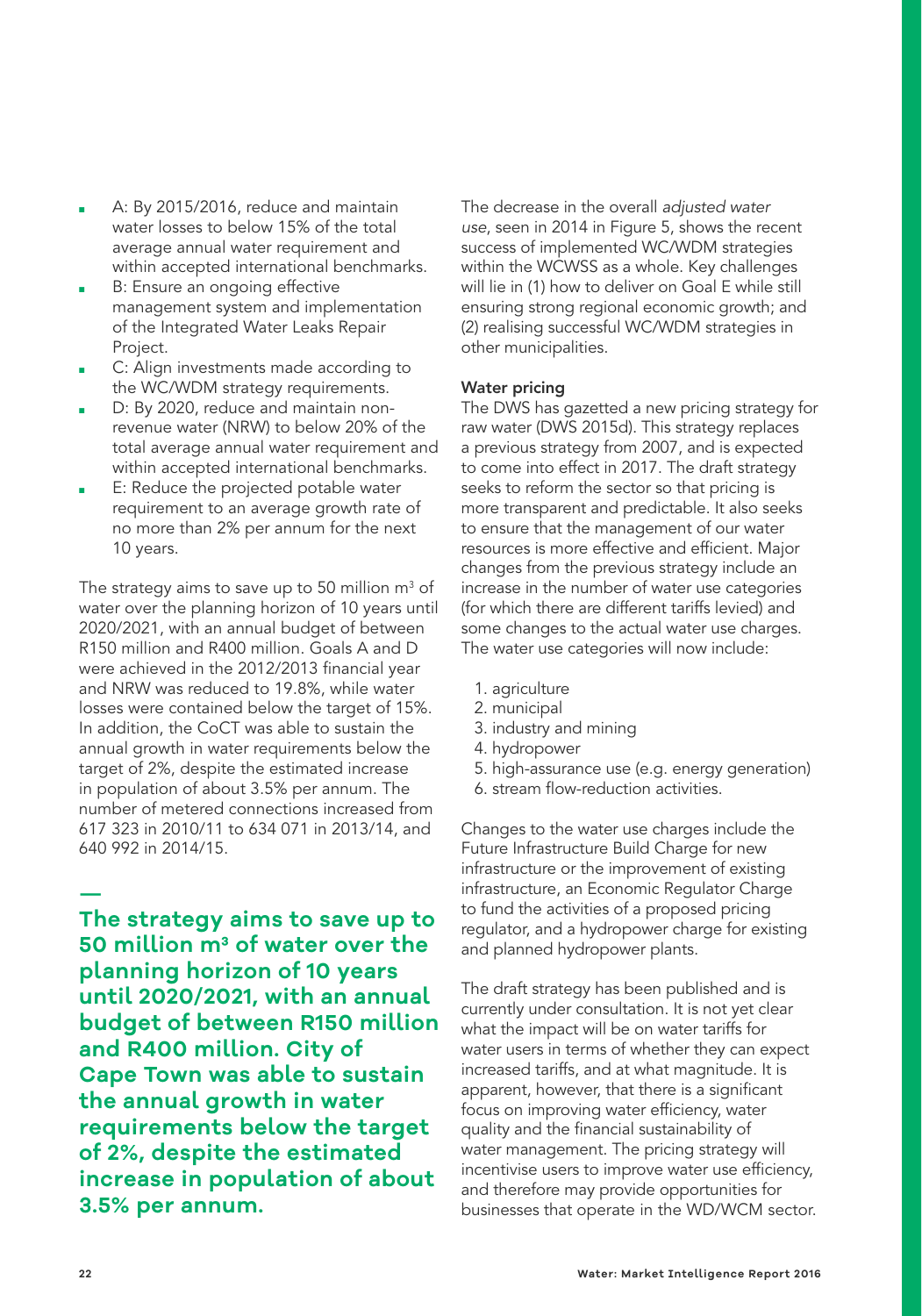## <span id="page-22-0"></span>**4 – Opportunities and barriers**

**At the heart of green economy activities are the technologies and the business opportunities available. Developing this economy is highly dependent on the transfer of applicable technologies.** 

It is not only a process of supplying capital equipment from one entity to another, but also includes the transfer of skills and know-how, understanding the technology and seeking viable business cases (WRC 2013a).

Understanding the development and application of various green technologies can help to direct focus and enable market forces ultimately to increase adoption. The business opportunities and focus areas identified and described further within this report are divided into the following sections:

- clearing invasive alien vegetation
- agricultural irrigation
- rainwater harvesting
- groundwater and artificial recharge
- desalination
- water-sensitive cities
- end-user efficiency
- reducing municipal losses
- small or decentralised treatment
- resource recovery from wastewater
- water reclamation
- energy and water
- smart metering and information and communications technology (ICT) in water.

This report considers the business opportunities within the water sector value chain presented in Figure 6. There are various private sector opportunities — and barriers to taking advantage of them —- within the sector's value chain that occur in one defined node, or which cover many different stages.

While this report focuses largely on the corporate and economic value of water, it is acknowledged that water has broader social and ecological values that form part of the accounting. Figure 7 describes the spread of water value from monetary to societal (WWF & IFC 2015). However, the opportunities described in this report are mostly framed within the corporate and economic value creation side — although value may be derived across the accounting spectrum.



Figure 6: The water sector value chain for green economy business opportunities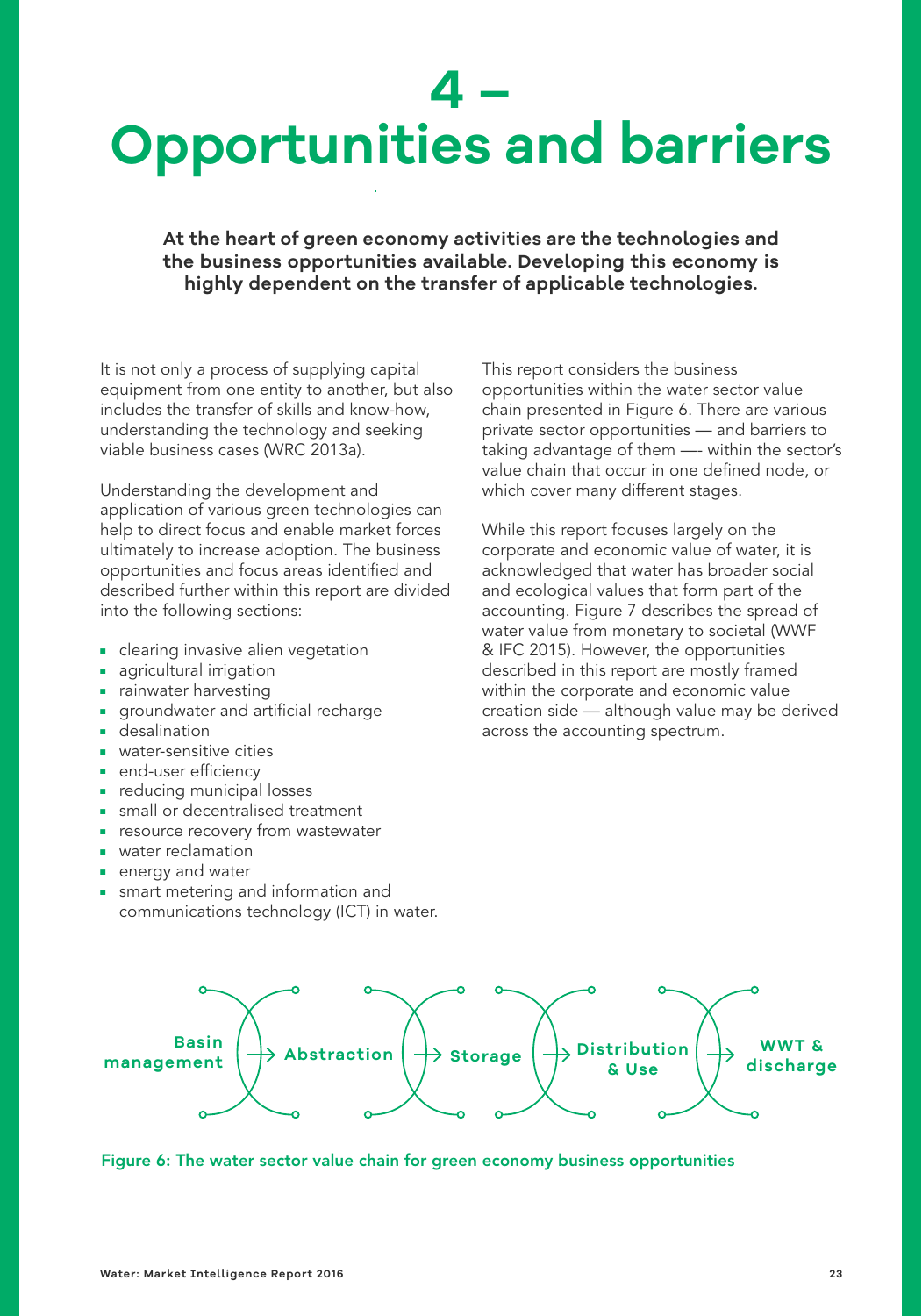<span id="page-23-0"></span>



#### 4.1. Clearing invasive alien vegetation

The 2015 national budget for the Working for Water Programme is R1.3 billion, and is mainly spent on employment creation and downstream uses and beneficiation for the biomass extracted during clearing programmes. The programme regularly procures operational equipment and machinery from the private sector through competitive tenders. Opportunities for monitoring and reporting on the progress and follow-up of clearing programmes also exist, with new solutions being considered regularly.

The Working for Water Programme offers the private sector numerous potential opportunities when it comes to using waste biomass in, for example, manufacturing and energy production, among other areas. However, further work is required to determine the financial viability of these business models.

Invasive alien plants cover up to 10% of the country, and their distribution is increasing. In the Western Cape, over 170 000 hectares of land is covered by invasive alien plants, predominantly in riparian zones (WC-DEADP 2012b). The Breede-Gouritz WMA is the most severely affected, with approximately 7% of water being used by alien invasive species (BOCMA 2011). The Western Cape Department of Environmental Affairs and Development Planning points out that clearing the invasive plants will make land available for use, but subsequent users must be sensitive towards the ecological integrity of the area (WC-DEADP 2013).

#### 4.2. Agricultural irrigation

Skills shortages and lack of expertise in agricultural irrigation technologies and applications are still considerable barriers for the local market growth of irrigation solution and product providers. Regular assessments on water infrastructure and opportunities for agriculture and agri-processing are performed by the Western Cape Government.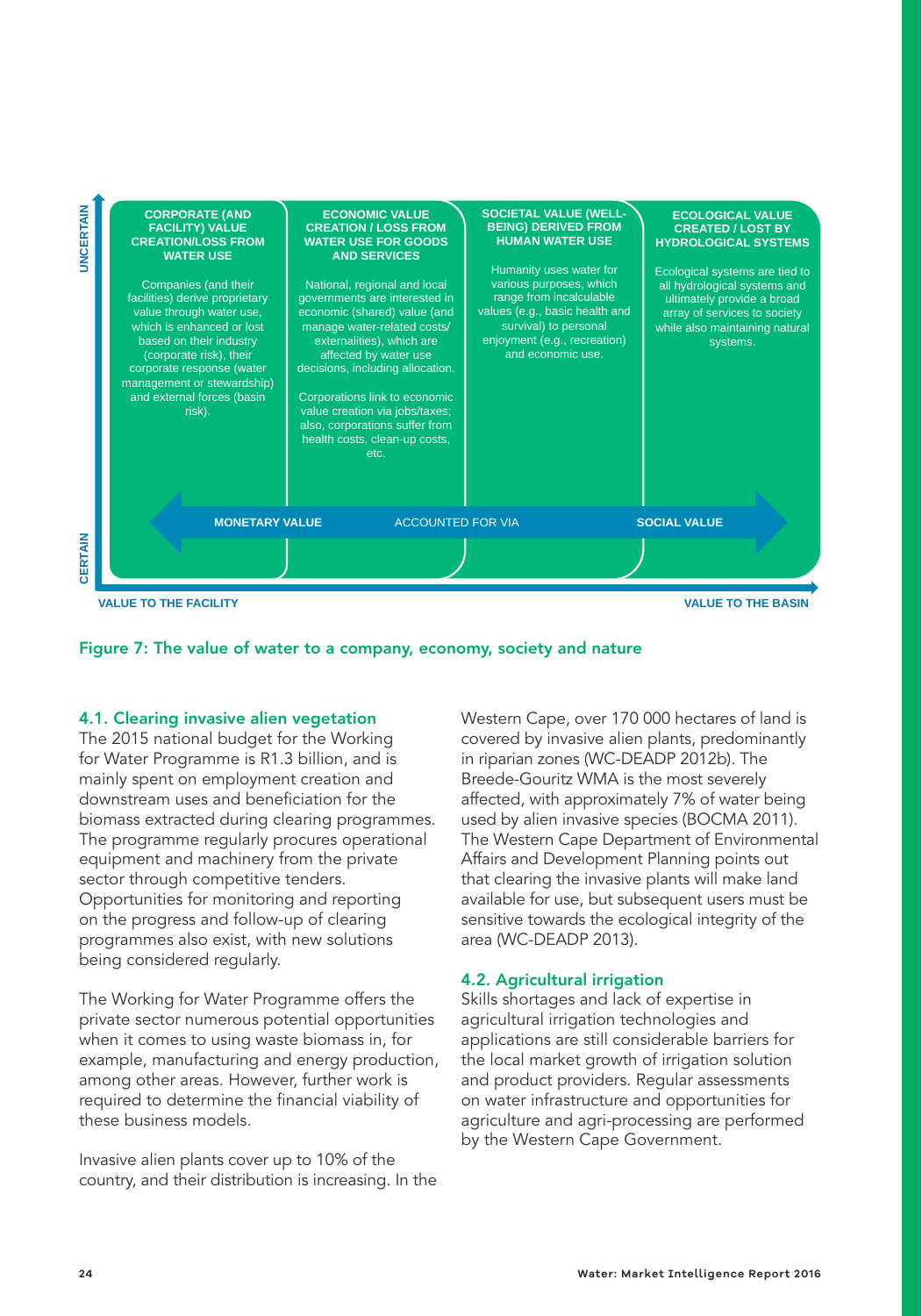|                                                            | <b>West Coast</b>                                                      | Cape Wine-<br>lands                                                                              | Overberg                                                                                         | Eden                                                                   | Central Karoo                                          | CoCT                                                             |
|------------------------------------------------------------|------------------------------------------------------------------------|--------------------------------------------------------------------------------------------------|--------------------------------------------------------------------------------------------------|------------------------------------------------------------------------|--------------------------------------------------------|------------------------------------------------------------------|
| Average<br>rainfall (mm/<br>annum)                         | $200 - 400$                                                            | 100-800                                                                                          | $200-1200+$                                                                                      | 200-1 000                                                              | $0 - 400$                                              | $200-1200+$                                                      |
| Municipal<br>supply<br>allocation<br>availability          | <b>Exceeding</b><br>allocation                                         | Some water<br>available                                                                          | Water available                                                                                  | Some water<br>available (coastal<br>zones only)                        | Inadequate yield                                       | Water<br>available                                               |
| Options for<br>increased<br>municipal<br>supply            | - Desalination<br>- Possibility of<br>ground water in<br>certain areas | - Reclamation<br>- Some surface<br>water available                                               | - Groundwater<br>- Some surface<br>water available                                               | - Surface water<br>- WC/WDM                                            | Limited                                                | - Reclamation<br>- WC/WDM<br>- Desalination                      |
| Ground<br>water<br>availability<br>(stress and<br>quality) | - Stressed supply<br>- Salinity levels<br>mixed (high<br>range)        | - Limited<br>supply (stressed<br>in certain areas)<br>- Salinity fair                            | - Available supply<br>- Augmenting<br>municipal supply                                           | - Limited supply<br>- Varied poten-<br>tial across region              | - Available supply<br>- Varied stress<br>across region | - Moderately<br>stressed supply<br>- Good quality                |
| Existing<br>dominant<br>sectors                            | - Livestock<br>- Poultry<br>- Dairy<br>- Olive oil                     | - Fruit juice<br>- Wine and<br>brandy<br>- Poultry<br>- Dairy<br>- Olive oil<br>- Essential oils | - Fruit juice<br>- Wine and<br>brandy<br>- Livestock<br>- Poultry<br>- Dairv<br>- Essential oils | - Livestock<br>- Poultry<br>- Dairy<br>- Olive oil<br>- Essential oils | - Livestock                                            | - Poultry                                                        |
| Sector for<br>potential<br>growth                          | Olive oil<br>- Essential oils                                          | - Berries<br>- Fruit juice<br>- Wine and<br>brandy                                               | - Olive oil<br>- Essential oils                                                                  | - Dairv<br>- Essential oils<br>- Olive oil                             | - Livestock<br>- Olive oil                             | - Fruit iuices<br>- Livestock<br>(pork)<br>- Speciality<br>dairy |
|                                                            |                                                                        |                                                                                                  | High water use Medium water use Low water use                                                    |                                                                        |                                                        |                                                                  |

### <span id="page-24-0"></span>Table 5: Agricultural potential and water availability for Western Cape district municipalities

The most recent results for district municipalities are seen in Table 5. This figure highlights the availability of further water resource development in the Overberg and CoCT for agriculture, as well as possible sectors for growth going forward (WC-DEADP 2015).

More than two thirds of the agricultural irrigation product producers and solution providers that trade in South Africa are based in the Western Cape. This is an industry that has large growth potential and employs both highly skilled and unskilled staff (from production floor staff to plastic-mould engineers and system designers). Access to agricultural development projects in other African countries are their largest growth

opportunities, but experienced representatives in these territories are a challenge.

To further the development of this market, the South African Irrigation Institute<sup>8</sup> provides a variety of technical training opportunities and qualifications across the irrigation sector. In addition, the recently launched GreenAgri portal<sup>9</sup> s fast becoming the central location for all agricultural practitioners to access resources, contacts and case studies regarding sustainable farming and new technologies.

#### 4.3. Rainwater harvesting

Rainwater harvesting involves the small-scale collection, capture and storage of rainwater runoff for various productive purposes, including irrigation, drinking and domestic use.

<sup>8</sup> [www.sabi.co.za](http://www.sabi.co.za)

<sup>9</sup> [www.greenagri.org.za](http://www.greenagri.org.za)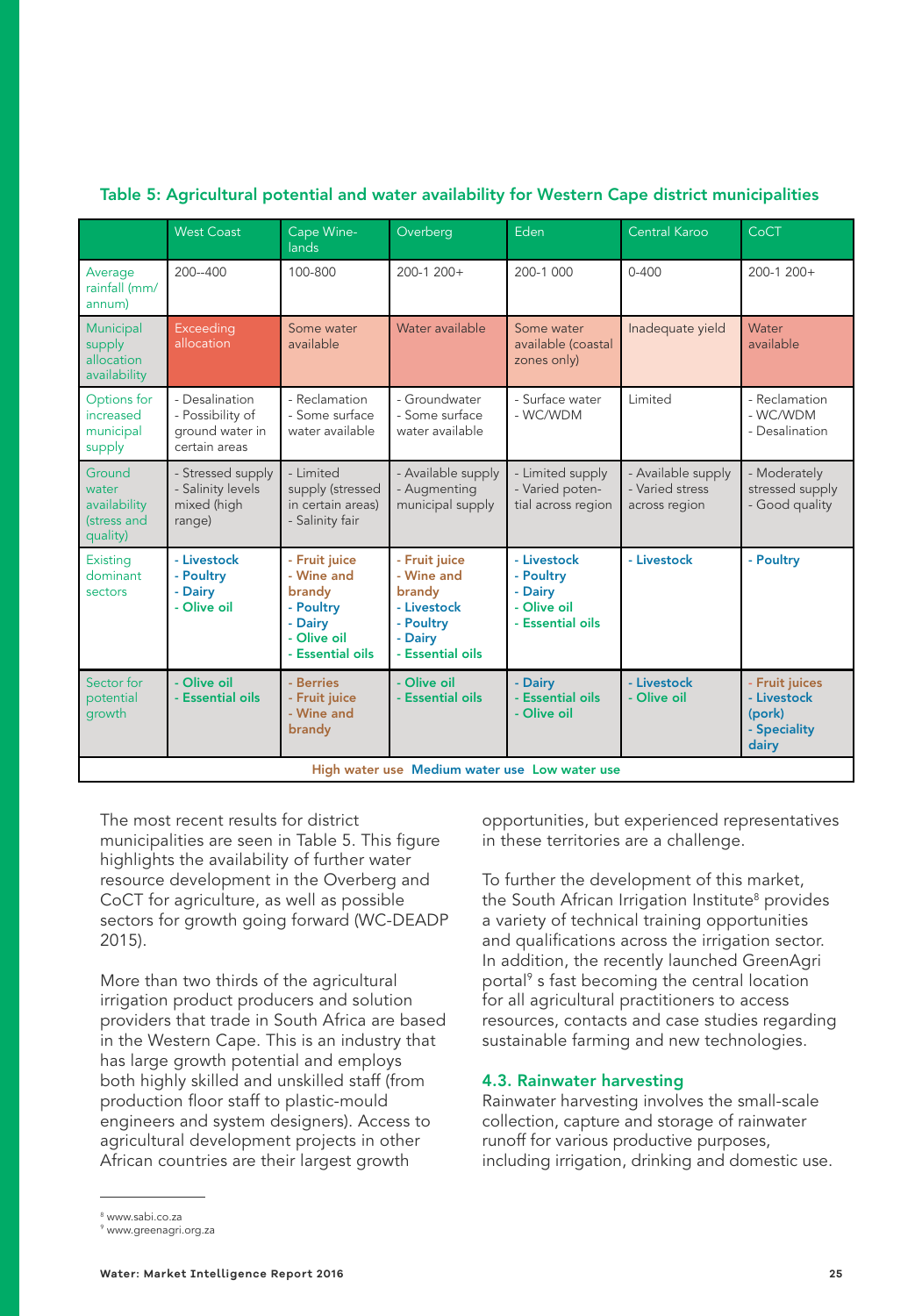<span id="page-25-0"></span>Initiatives such as rainwater harvesting can contribute to meeting rising water demand. The DWS has budgeted to fund and install 7 500 rainwater harvesting systems for rural households through competitive tenders in the current 2015-2020 Medium Term Strategic Framework (DWS 2014b). Further government systems will originate from municipalities, state entities and housing development schemes.

Polyethylene plastic storage tanks manufacturer, JoJo Tanks, has experienced a year-on-year increase in demand for information on rainwater harvesting, as well as a surge in the sales of rainwater harvesting systems — to the point that it has trained about 40 preferred rainwater installers across the country to keep up with the demand (Moodley 2015). This growth exhibits strong signals for further market uptake. Rainwater harvesting can be used for irrigation and household use, and can replace around 30% of domestic consumption (mainly irrigation, washing of clothes and dishes, etc.). With a properly designed system, it can also be used as potable water.

Opportunities for the private sector include manufacturing, selling and installing household and office rooftop rainwater harvesting systems. Water-related legislation does not, however, provide a clear legal framework for the adoption of rainwater harvesting, hampering national expansion. Currently, the direct job creation potential in the long term (25 years) for rainwater harvesting is 1 275 (total net direct employment potential) and 181 (net direct manufacturing employment potential) (ASSAF 2014).

The Climate Systems Analysis Group, together with the Water Research Commission (WRC), have recently developed an online tool<sup>10</sup> for planning and decision-making for rainwater harvesting systems for many different roof types. This tool looks at location-specific climate conditions, types of installations and potential

water savings to help inform the financial implications of rainwater harvesting. Further reading and advice is also available on this online platform. This web tool will be extended to the planning and site selection of small dams. It will look at location-specific climate conditions, slope and altitude factors depending on where a site is examined to see how much a dam could hold, and potential water savings, to inform the financial implications of small dam construction capital outlay.

### **— Opportunities for the private sector include manufacturing, selling and installing household and office rooftop rainwater harvesting systems.**

#### 4.4. Groundwater and artificial recharge

Groundwater resources in the Western Cape are managed sustainably on the whole, while recharge opportunities are underexploited. Artificial groundwater recharge has seen increasing amounts of research in the past two years. The most balanced picture of groundwater recharge and management is found in the DWS monitoring reports<sup>11</sup> of the Western Cape.

The DWS recently published a 20-year review on groundwater research and implementation across South Africa (DWS 2014c). Further to this, there are currently over 20 studies in the Western Cape exploring groundwater development, extraction, sustainability and hydrology, led by a number of groups and institutions. No commercial pumped (forced injection) recharge schemes have been implemented in the Western Cape, while aquifer recharge schemes in Langebaan, Prince Albert, Plettenberg Bay and Calvinia are being discussed or explored as pilots or feasibility studies. Notable commercialscale sites elsewhere include Windhoek and Polokwane (DWS 2010a).

<sup>10</sup> [cip.csag.uct.ac.za/webclient2/waterharvest](http://cip.csag.uct.ac.za/webclient2/waterharvest)

<sup>11</sup> [www.dwa.gov.za/groundwater](http://www.dwa.gov.za/groundwater)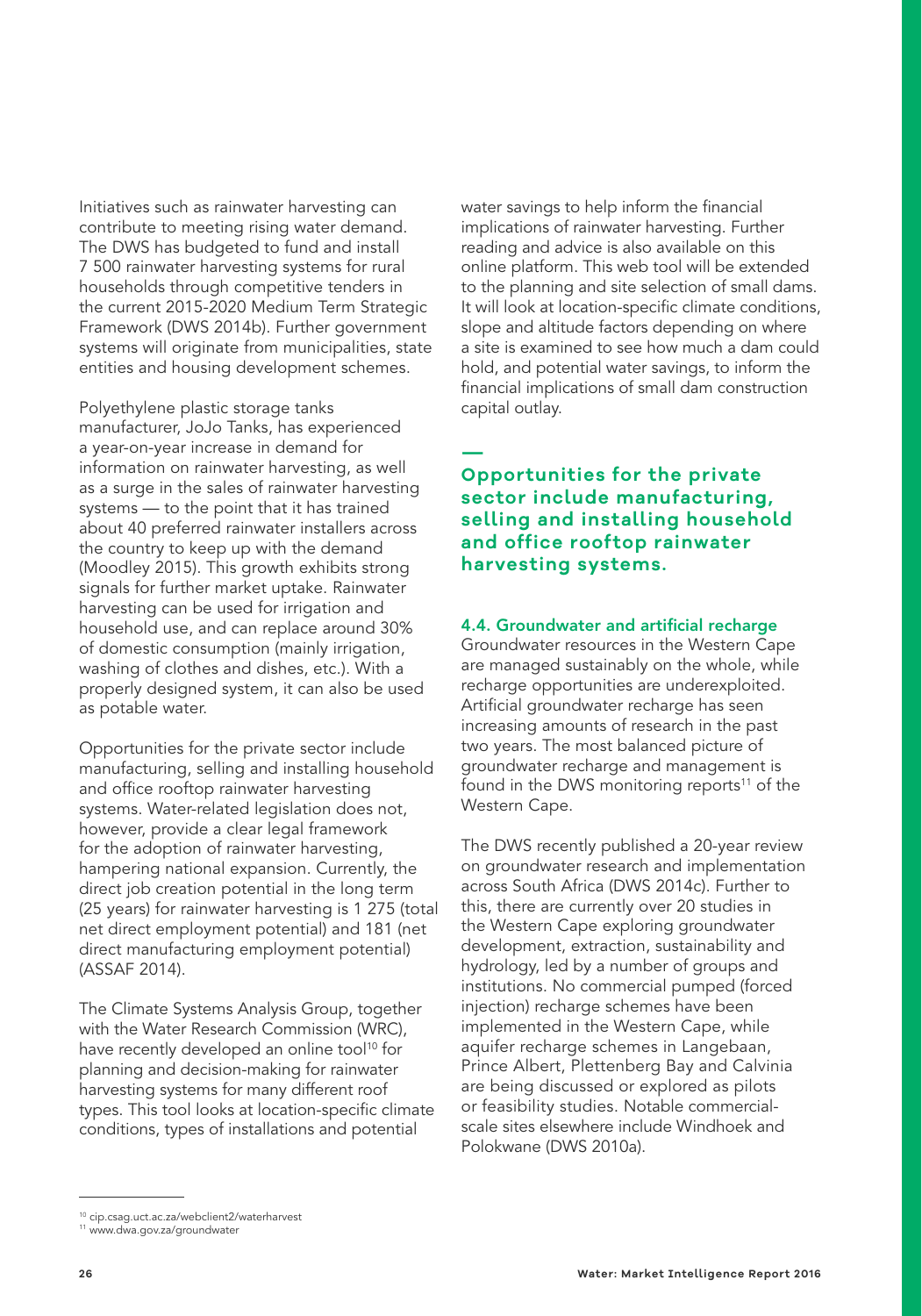<span id="page-26-0"></span>The Western Cape does, however, exhibit an interesting recharge system at a municipal level. Initially prompted by the need to find an alternative to wastewater discharge into the marine environment, Atlantis began recharging its stormwater and treated wastewater into its sandy soils in 1979, through seepage ponds rather than forced injection. With the recognition that the natural groundwater yield of the aquifer was not sufficient to meet the long term needs of the town, the focus shifted to recharging the aquifer and recycling water. A core component of the Atlantis Water Resource Management Scheme is the artificial groundwater recharge system therein, which uses a series of constructed surface recharge basins. This scheme has been running for over 30 years and is managed by the CoCT. It is estimated that, on average, approximately 7 500 m<sup>3</sup>/day of stormwater and wastewater is recharged at a higher gradient of the extraction wellfield, augmenting the water supply by more than 2.7 million m<sup>3</sup>/year (approximately 25-30% of Atlantis's groundwater supply is augmented through artificial recharge). Figure 8 shows the principle design behind the scheme, which has pioneered the application of artificial groundwater recharge as a water management

tool for bulk water supply in Southern Africa. The general observations from extensive and ongoing monitoring is that groundwater is used sustainably across the region. Over-abstraction in parts of the Sandveld and Klein Karoo only have local impacts, and the establishment of monitoring committees to collect data and source management solutions for these localities is recommended. The aquifer in the general area of Vanrhynsdorp is, however, overexploited for agriculture (DWS 2015e). The users are supported by specialists in the monitoring and provision of management advice, but it has been recommended that no further groundwater use licences are issued in the stressed parts of this aquifer.

The groundwater levels in the primary aquifers of the Berg WMA near Langebaan appear to be on a declining trend (DWS 2015e), but recent observations are showing a slight recovery. This may be the result of climatic changes and/ or increasing abstraction, and better research and management of this aquifer is needed to ensure that the aquifer is optimally used. Further resources for businesses interested in recharge options can be found on the DWS's artificial recharge information centre.12





<sup>12</sup> [www.artificialrecharge.co.za](http://www.artificialrecharge.co.za)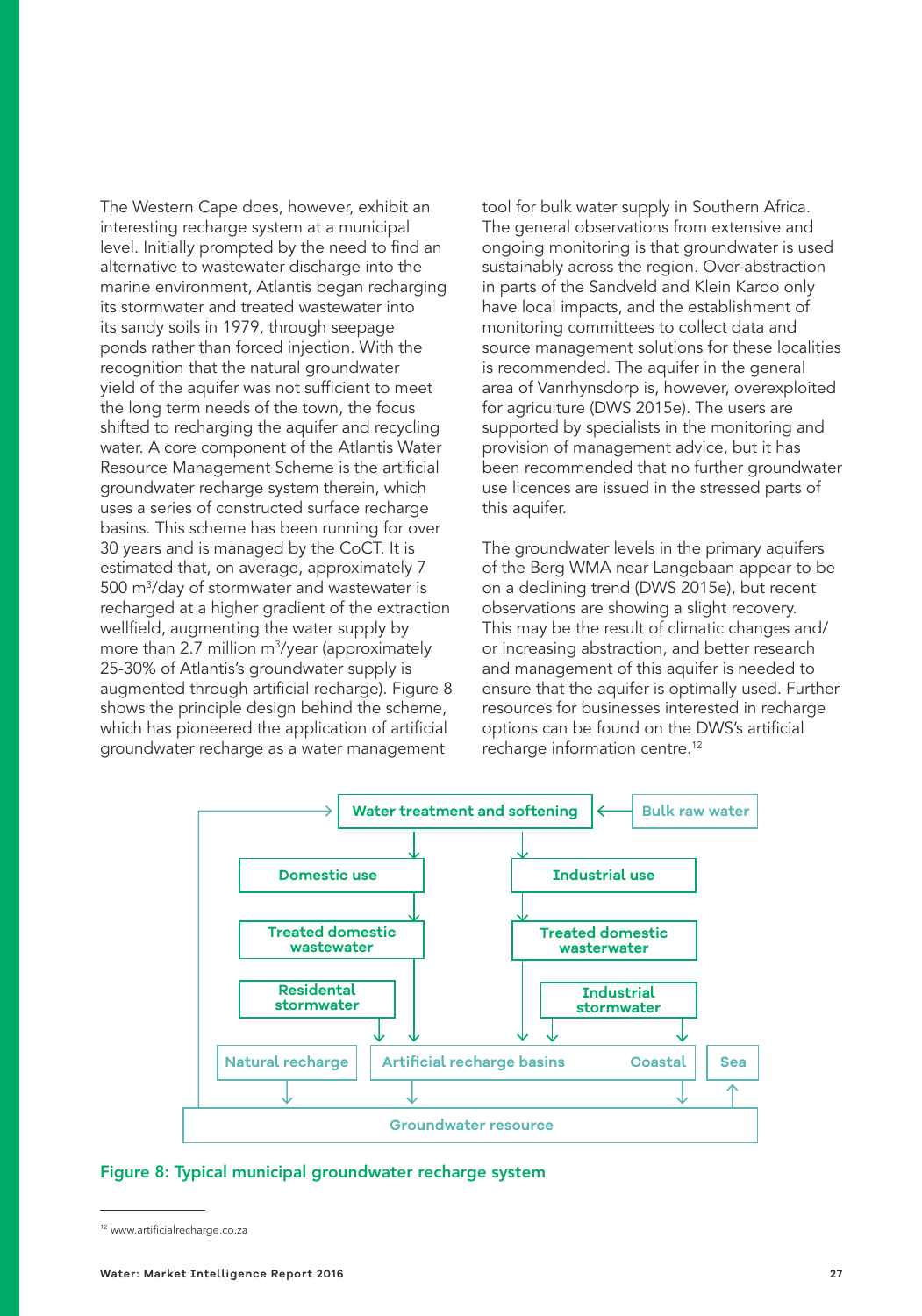#### <span id="page-27-0"></span>4.5. Desalination

Recent indications are that by 2030, up to 10% of the country's urban water supply could come from water desalination plants. However, the desalination process has a high energy demand. South Africa is currently experiencing an electricity crisis, and the water-energy nexus has many carbon emission implications. A solution to overcome the energy constraints would be to take advantage of the growth in the South African renewable energy industry, particularly in the Western Cape.

Globally, the desalination market has returned to a growth path after a period of decline. This technology will play a major role in certain regions (particularly Africa) in supporting how resources can potentially be recovered from wastewaters (Frost & Sullivan 2015). Largescale desalination plants have already been constructed in Mossel Bay and Lamberts Bay, while planning for the CoCT and Saldanha Bay is in progress.

Although not a typical green technology water solution, desalination is considered because of its potential to work alongside renewable energy opportunities, as well as being at the forefront of membrane technology and alternative supply application. Desalination plants have been constructed in response to increased water demand and to reduce the risk of drought. The 15 million litres per day (Ml/day) desalination plant in Mossel Bay — the largest in the country — was commissioned in November 2011, at a cost of R191.4 million, with emergency funds from national government. However, this plant has never operated at full capacity, as it was completed after the drought was over. The cost of maintaining this asset is around R1 million/ month before productive use (Turner 2015).

More recently, the Cederberg LM decided to supplement the Lamberts Bay water supply by adding a seawater desalination plant. In 2012, Veolia Water Solutions and Technologies SA won the multimillion rand contract, which was completed and commissioned in November 2013 (Water Wheel 2014).

The West Coast DM has also proposed constructing and operating a 25.5 Ml/day seawater desalination plant in the Saldanha Bay area, using reverse osmosis technology. The plant and associated infrastructure would cost an estimated R500 million — R300 million more than earlier estimates (DWS 2015a). Funding is currently a major challenge, as the West Coast DM is not in a position to fund a project of this size, and a grant application to the DWS has not yet been successful. Until such a time as a source of funding can be secured, it appears unlikely that this project will be taken towards realisation.

The CoCT is conducting a feasibility study into using seawater desalination to augment Cape Town's water supply. Worley Parsons was appointed in July 2012 to conduct this study (DWS 2015a). The most likely site identified is near the Koeberg power station. The design capacity of the plant will be 150 Ml/day, with the option of upgrading it to 450 Ml/day, with a R15 billion capex budget (excluding VAT, with a 30% contingency). A lead time of approximately eight years — including the feasibility study (to be completed in mid-2016), environmental impact assessment, construction and linking it to the current water distribution network — can be expected, according to current projections.

**— The City of Cape Town is conducting a feasibility study into using seawater desalination to augment Cape Town's water supply. Worley Parsons was appointed in July 2012 to conduct this study (DWS 2015a). The most likely site identified is near the Koeberg power station.**

Figure 9 shows the actual or planned operational costs for selected desalination plants operating in the Western Cape. These are represented to provide guidance on some of the modelled and actual costs of desalination at different scales (installation has taken place for various reasons).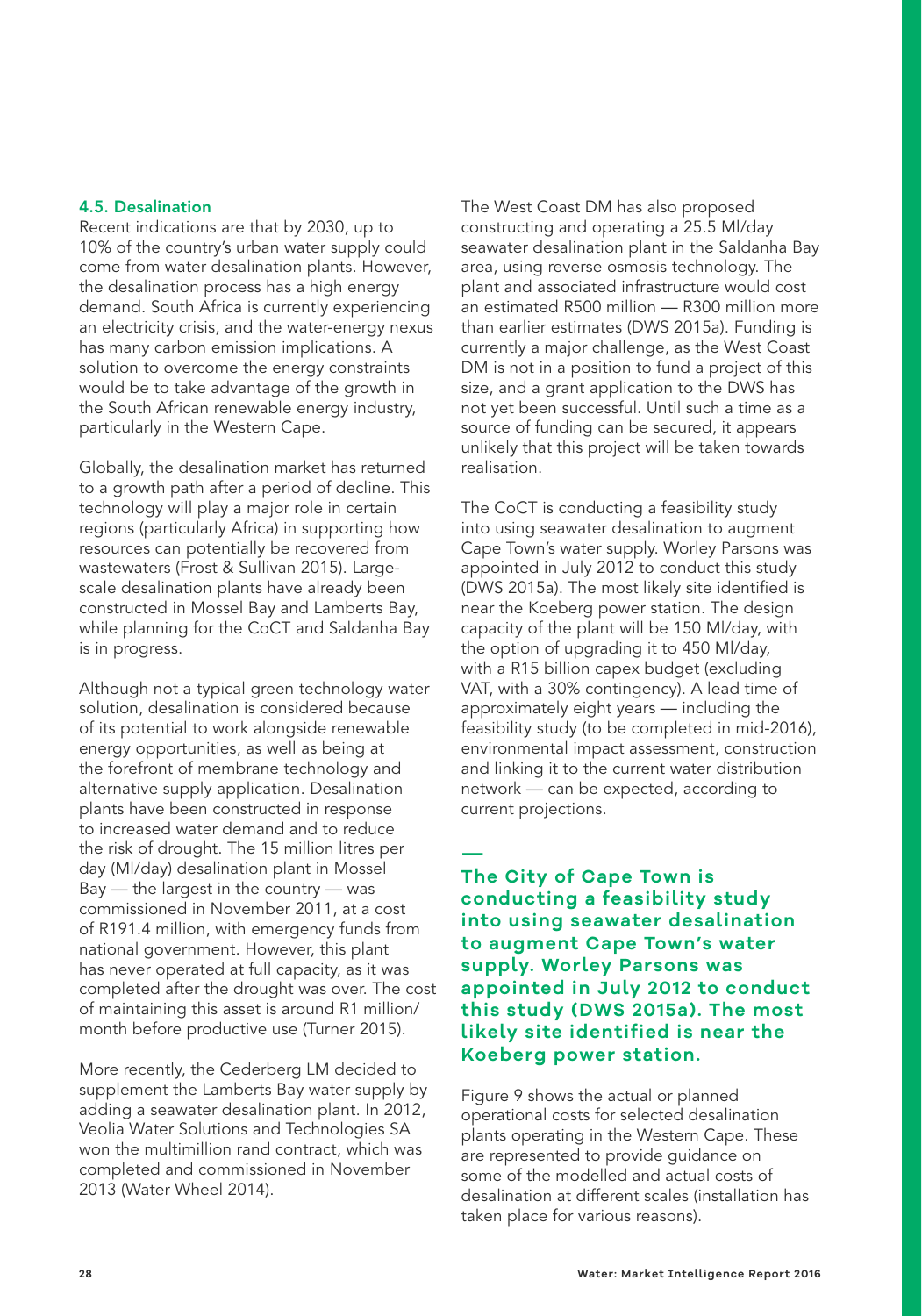<span id="page-28-0"></span>

Mossel Bay (15.00 MIday) Capex: R266m Opex: R6.81kl m.

Sedgefiel (1.50 MI/day) Capex: R22m Opex: R7.16/kl п

П Albany Coast (1.66 MI/day) Capex: R36m Opex: R8.47/kl

#### Figure 9: Costs and design parameters of selected Western Cape desalination plants

#### 4.6. Water-sensitive cities

Green infrastructure is becoming increasingly recognised as an important opportunity for addressing the complex challenges of water management. Green infrastructure refers to the natural or semi-natural systems that provide services for water resource management, with equivalent or similar benefits to conventional (built) greywater infrastructure. The United Nations Environment Programme has developed a comprehensive guideline and technology cost-benefit assessment for green infrastructure. Table 6 presents an overview of green infrastructure solutions, relevant for the water resource management that is discussed in the guide. Solutions marked with an asterisk ('\*') consist of built or 'grey' elements that interact with natural features and seek to enhance their water-related ecosystem services (UNEP 2014).

Conventional urban stormwater management focuses largely on quantity (flow) management, by collecting runoff and channelling it to the closest watercourse. This has led to the erosion of natural channels and pollution, resulting

in environmental degradation. Sustainable urban drainage systems (SUDS) offer an alternative approach through designing systems for water quantity management, water quality treatment, enhanced amenity and the maintenance of biodiversity. The approach has been widely adopted overseas; however, there is still some degree of scepticism as to its effectiveness in South Africa. The CoCT has established an interdepartmental task team to explore sustainable drainage opportunities, and is becoming a leading agency in the implementation of green infrastructure.

The growing approach towards greener urban infrastructure and softer stormwater management and recovery is becoming an increasing area of focus by private development and technology providers and designers. The recently published reports on alternative technology for stormwater management (WRC 2013b, 2013c) are the first of their kind locally, and also outline technologies that have already been implemented. These include: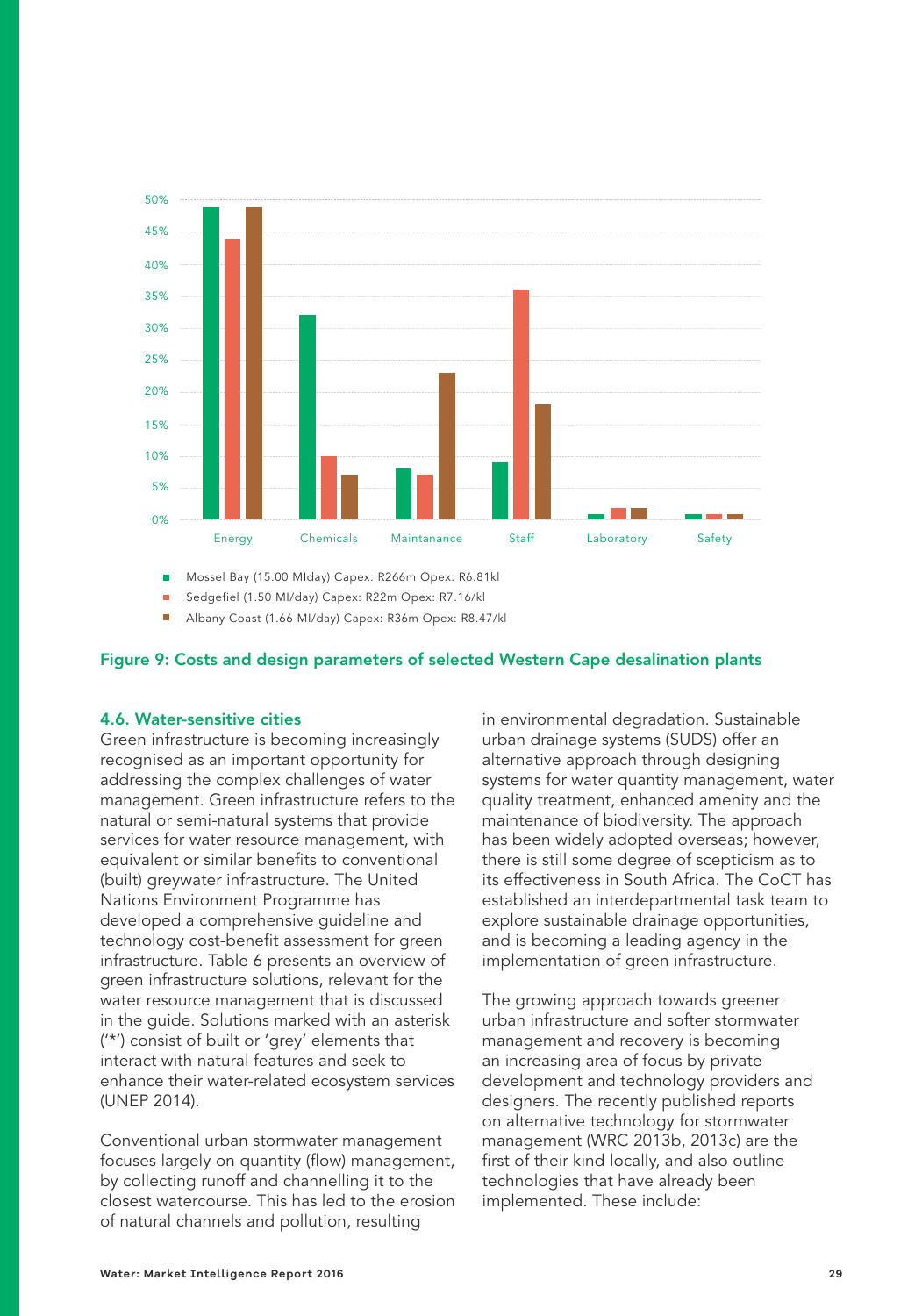- <span id="page-29-0"></span>**Permeable paving** is the most commonly implemented SUDS option in South Africa. This is most likely due to its promotion by the Concrete Manufacturers Association. The Cape Town Grand Parade — situated next to the Town Hall in the centre of Cape Town — was the first major permeable paving scheme in the Western Cape. There are currently only a handful of suppliers manufacturing these products in South Africa.
- **Green roofs** are vegetated roofs that act as excellent source water controls. They are relatively easy to retrofit onto commercial buildings in high-density areas, where other SUDS options would be inappropriate. Two interesting retrofit projects that have been undertaken are the Western Cape Department

of Environmental Affairs and Development Planning Green Roof in Cape Town and the Green Roof Pilot Project in eThekwini.

- **BUDS treatment trains** use multiple lowtechnology and green treatment methods in an integrated manner. Two new developments in South Africa — Cotswold Downs and Hawaan Forest Estate — have implemented SUDS treatment trains and present interesting case studies.
- The Century City wetlands collects stormwater runoff from the Century City and neighbouring Summer Greens developments, and channels it into the adjoining Tygerhof detention pond. The Wingfield outfall, located at the north-eastern end of Century City's bounds, is the stormwater outfall for the development.

| Water management<br>issue (primary service<br>to be provided) |                       | Green infrastructure solution                   |           |           | Location |         | Corresponding grey                                        |
|---------------------------------------------------------------|-----------------------|-------------------------------------------------|-----------|-----------|----------|---------|-----------------------------------------------------------|
|                                                               |                       |                                                 | Watershed | Floorplan | urban    | Coastal | infrastructure solution (at<br>the primary service level) |
| Water supply<br>regulation (including                         |                       | Re/afforestation and forest<br>conservation     | X         |           |          |         | Dams; groundwater<br>pumping; water                       |
| drought mitigation)                                           |                       | Reconnecting rivers to<br>floodplains           |           | X         |          |         | distribution systems                                      |
|                                                               |                       | Wetlands restoration/<br>conservation           | X         | X         | X        |         |                                                           |
|                                                               |                       | Constructing wetlands                           | X         | X         | X        |         |                                                           |
|                                                               |                       | Water harvesting*                               | X         | $\times$  | $\times$ |         |                                                           |
|                                                               |                       | Green spaces (bioretention<br>and infiltration) |           |           | X        |         |                                                           |
|                                                               |                       | Permeable pavements*                            |           |           | X        |         |                                                           |
| Water<br>quality                                              | Water<br>purification | Re/afforestation and forest<br>conservation     | X         |           |          |         | Water treatment plant                                     |
| regulation                                                    |                       | Riparian buffers                                |           | X         |          |         |                                                           |
|                                                               |                       | Reconnecting rivers to floodplains              |           | X         |          |         |                                                           |
|                                                               |                       | Wetlands restoration/<br>conservation           | $\times$  | $\times$  | X        |         |                                                           |
|                                                               |                       | Constructing wetlands                           | X         | X         | X        |         |                                                           |
|                                                               |                       | Green spaces (bioretention<br>and infiltration) |           |           | X        |         |                                                           |

#### Table 6: Green infrastructure solutions for water resource management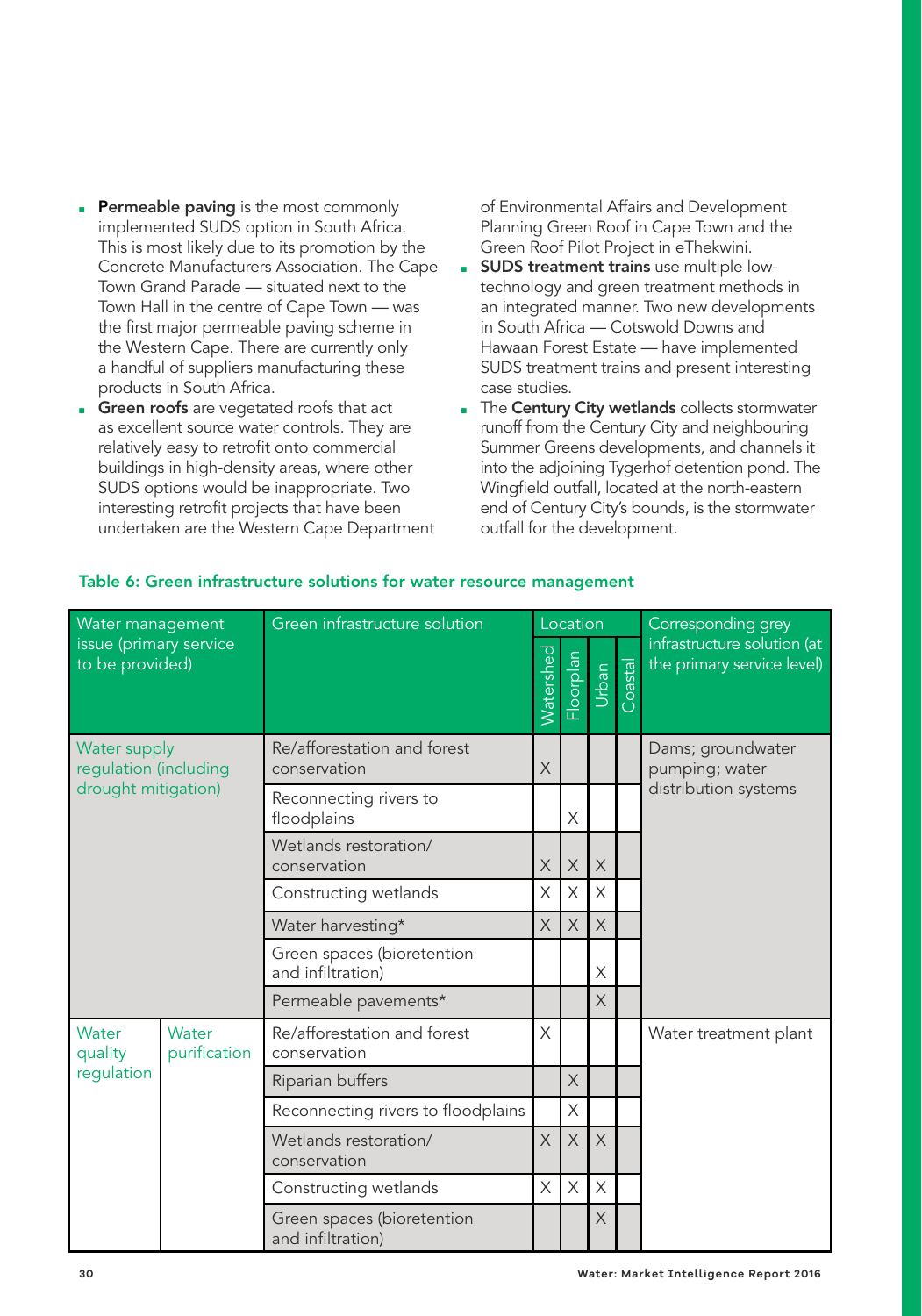| Water management issue<br>(primary service<br>to be provided) |                                 | Green infrastructure solution                   |             | Location                  |                         |         | Corresponding grey                                           |
|---------------------------------------------------------------|---------------------------------|-------------------------------------------------|-------------|---------------------------|-------------------------|---------|--------------------------------------------------------------|
|                                                               |                                 |                                                 |             | Floorplan                 | Urban                   | Coastal | infrastructure solution<br>(at the primary<br>service level) |
| Water<br>quality<br>regulation                                | Water<br>purification           | Permeable pavements*                            |             |                           | Χ                       |         | Water treatment plant                                        |
| Water<br>quality                                              | Erosion<br>control              | Re/afforestation and forest<br>conservation     | X           |                           |                         |         | Reinforcement of<br>slopes                                   |
| regulation                                                    |                                 | Riparian buffers                                |             | X                         |                         |         |                                                              |
|                                                               |                                 | Reconnecting rivers to<br>floodplains           |             | X                         |                         |         |                                                              |
|                                                               | Biological<br>control           | Re/afforestation and forest<br>conservation     | X           |                           |                         |         | Water treatment plant                                        |
|                                                               |                                 | Riparian buffers                                |             | $\mathsf X$               |                         |         |                                                              |
|                                                               |                                 | Reconnecting rivers to<br>floodplains           |             | X                         |                         |         |                                                              |
|                                                               |                                 | Riparian buffers                                | $\times$    | $\mathsf X$               | $\times$                |         |                                                              |
|                                                               |                                 | Constructing wetlands                           | X           | X                         | X                       |         |                                                              |
|                                                               | Water<br>temperature<br>control | Re/afforestation and forest<br>conservation     | X           |                           |                         |         | Dams                                                         |
|                                                               |                                 | Riparian buffers                                |             | Χ                         |                         |         |                                                              |
|                                                               |                                 | Reconnecting rivers to<br>floodplains           |             | $\times$                  |                         |         |                                                              |
|                                                               |                                 | Wetlands restoration/<br>conservation           | X           | $\boldsymbol{\mathsf{X}}$ | X                       |         |                                                              |
|                                                               |                                 | Constructing wetlands                           | $\mathsf X$ | $\mathsf X$               | $\mathsf X$             |         |                                                              |
|                                                               |                                 | Green spaces (bioretention<br>and infiltration) |             |                           | Χ                       |         |                                                              |
| Moderation<br>of extreme                                      | Riverine<br>flood               | Re/afforestation and forest<br>conservation     | X           |                           |                         |         | Dams and levees                                              |
| events<br>(floods)                                            | control                         | Riparian buffers                                |             | X                         |                         |         |                                                              |
|                                                               |                                 | Reconnecting rivers to floodplains              |             | X                         |                         |         |                                                              |
|                                                               |                                 | Wetlands restoration/<br>conservation           | X           | X                         | X                       |         |                                                              |
|                                                               |                                 | Establishing flood bypasses                     | X           | $\mathsf X$               | $\times$                |         |                                                              |
|                                                               | Urban                           | Green roofs                                     |             |                           | X                       |         | Urban stormwater                                             |
|                                                               | stormwater<br>runoff            | Green spaces (bioretention and<br>infiltration) |             |                           | $\overline{\mathsf{X}}$ |         | infrastructure                                               |
|                                                               |                                 | Water harvesting*                               | X           | $\mathsf X$               | X                       |         |                                                              |
|                                                               |                                 | Permeable pavements*                            |             |                           | X                       |         |                                                              |
|                                                               | Coastal<br>flood (storm)        | Restoring mangroves, marshes<br>and dunes       |             |                           |                         | X       | Sea walls                                                    |
|                                                               | control                         | Protecting/restoring reefs<br>(coral/oyster)    |             |                           |                         | X       |                                                              |

\* Built or 'grey' elements that interact with natural features and seek to enhance their water-related ecosystem services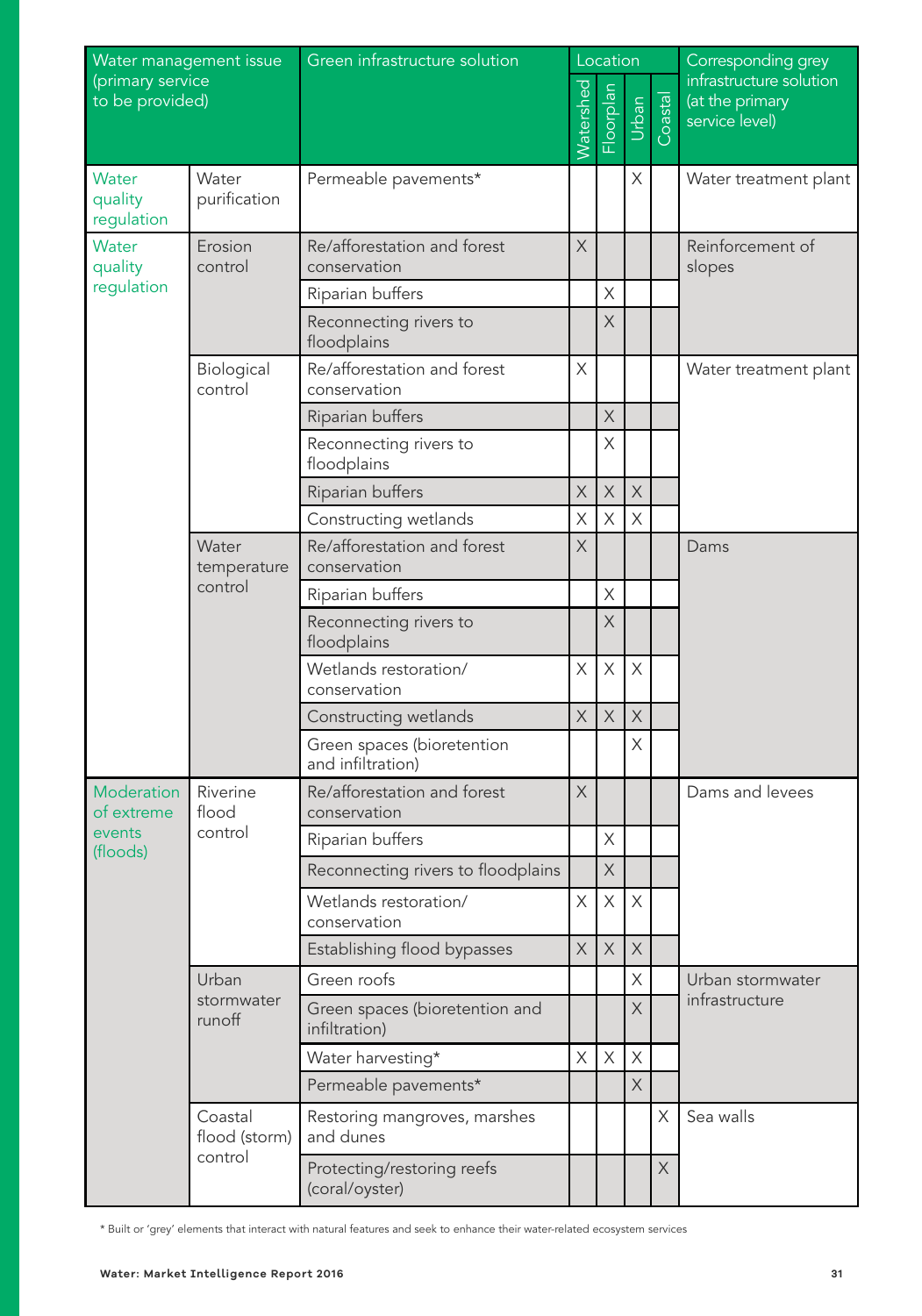#### <span id="page-31-0"></span>4.7. End-user efficiency

To drive improvements to water efficiency in agriculture, Fruitlook<sup>13</sup> (a project established by the Western Cape Department of Agriculture) supports farmers in making decisions on their water use. The web-based system provides information on nine growth parameters for each registered plot, using satellite imagery. These parameters include evapotranspiration deficit, crop factor, biomass developed, biomass wateruse efficiency and nitrogen content.

**— Fruitlook13 (a project established by the Western Cape Department of Agriculture) supports farmers in making decisions on their water use. The web-based system provides information on nine growth parameters for each registered plot, using satellite imagery.**

The DWS (2015a) highlights the potential for improved efficiency in agriculture, helping to maintain crop yields and lower water demand while reducing costs. These savings accrue by reducing water and pumping costs, cutting fertiliser costs and improving yields by maintaining soil quality. Interventions to achieve this include optimising crop selection, irrigation scheduling, irrigation methods, soil enhancement measures and reviewing water source selection. More information on green and efficient agricultural opportunities and market research can be found in the GreenCape 2016 Agriculture Market Intelligence Report.

There are also opportunities to improve water efficiency in industry, as well as in agriculture. For example, SABMiller has succeeded in reducing its breweries' water footprint by around 25% since 2008 by implementing improvements to water efficiency in its manufacturing process (SABMiller 2015). However, the company concedes that although water efficiency in its breweries is important, improving water efficiency across the agriculture sector would help to achieve more significant water savings. Other options for improving water efficiency, particularly in the industrial, commercial and residential sectors, include installing permanent products to detect excess consumption or unusual use amounts (e.g. leaks).

These automatically cut off the supply and alert maintenance staff accordingly (and are controversial, in some instances, due to the right to access to water). For example, a recent project in 2014 involved installing leak detection and control systems in over 60 schools in the Western Cape, with water losses reduced significantly.

#### 4.8. Reducing municipal losses

The Western Cape currently leads South Africa's provinces with the lowest NRW (around 90 million m<sup>3</sup>) as a percentage of the urban reticulation system input volume (around 480 million m<sup>3</sup>), at approximately 19% compared to the national average of around 40% (DWS 2015f).



<sup>13</sup> [www.fruitlook.co.za](http://www.fruitlook.co.za)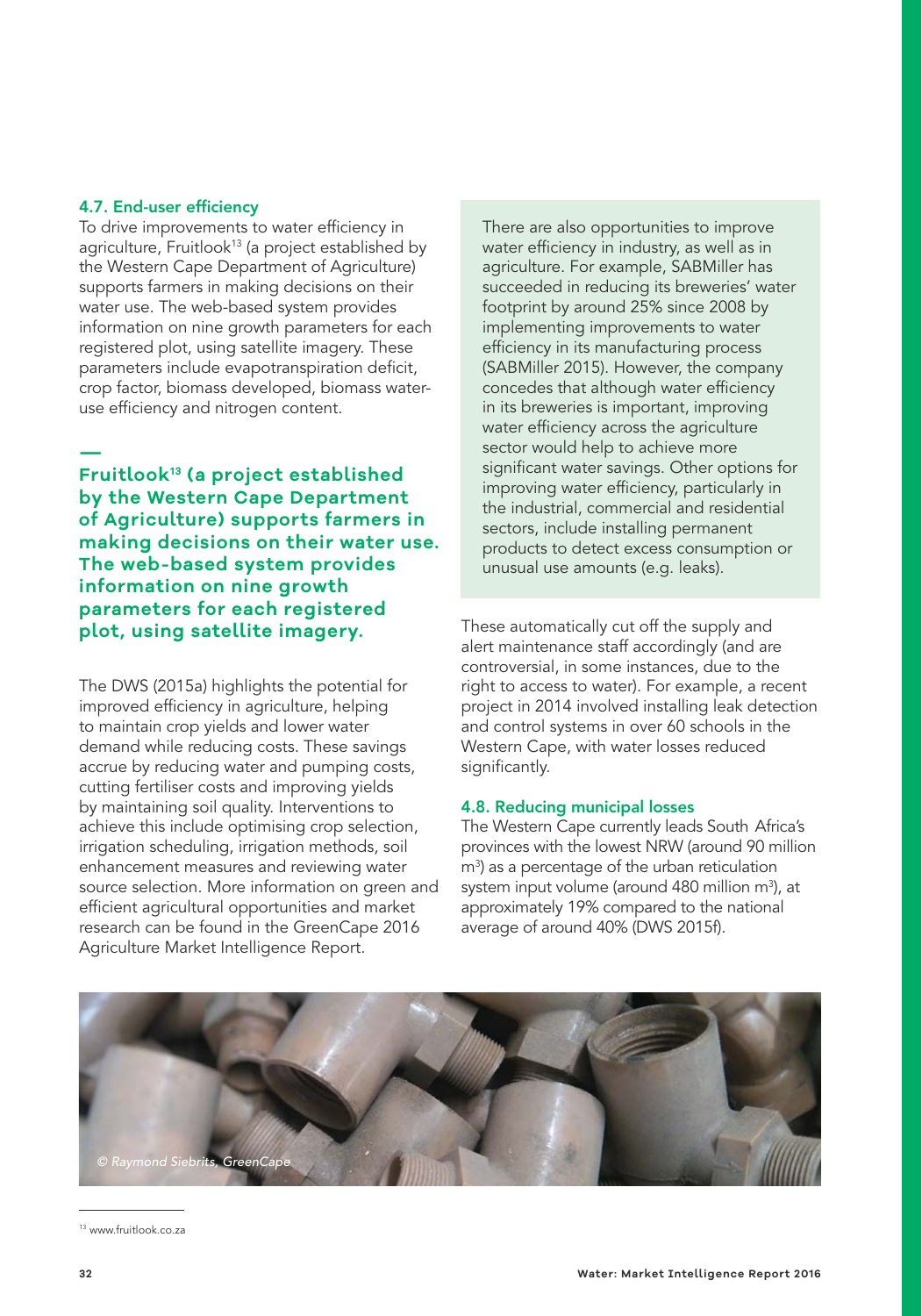<span id="page-32-0"></span>While the Western Cape municipalities specifically the CoCT — lead the country in fixing leaks, numerous opportunities still exist in the province for the private sector. These opportunities lie particularly in the installation of leak detection systems and in leak repair. NRW is water lost through physical leakage, commercial losses through meter under-registration, billing errors, theft and unbilled authorised consumption. An estimated R7.2 billion in potential revenue is lost every year through NRW (DWS 2013a).

The DWS has developed an excellent web tool to search and understand the differences in NRW across the country (DWS 2015f). This will hopefully help service providers and municipalities to understand where interventions are required most urgently.

Relevant studies show how provincial NRW in the Western Cape has reduced in the past five years, while holding per capita consumption between 201 litres/day and 250 litres/day (DWS 2014d). George, Stellenbosch and Paarl/Wellington are constantly in the topperforming secondary cities (DWS 2013d) with regard to water loss prevention, and maintain their system input volumes despite constant population growth. Water balance calculations are used to calculate and account for water in a distribution system. The CoCT's 2013/2014 water balance is shown in Figure 10 (DWS 2015g). Water production cost during this period was around R8/kl. As with all municipalities and towns, business opportunities lie in reducing losses and improving metering and billing, and in sound asset management.

**— As with all municipalities and towns, business opportunities lie in reducing losses and improving metering and billing, and in sound asset management.**

| <b>System input</b><br>volume<br>315 | <b>Authorised</b><br>consumption<br>271 | <b>Billed authorised</b><br>249     | <b>Bill metered</b><br>249      | <b>Revenue water</b><br>249 |  |
|--------------------------------------|-----------------------------------------|-------------------------------------|---------------------------------|-----------------------------|--|
|                                      |                                         | <b>Unbilled</b><br>authorised<br>22 | <b>Unbilled</b><br>metered 14   |                             |  |
|                                      |                                         |                                     | <b>Unbilled</b><br>unmetered 10 | Non-revenue                 |  |
|                                      | <b>Water losses</b><br>44               | <b>Commercial losses 8</b>          | water 66                        |                             |  |
|                                      |                                         | <b>Physical losses 36</b>           |                                 |                             |  |

#### Figure 10: Cape Town water balance 2013/2014 (million m<sup>3</sup>)\*

<sup>\*</sup> For the Cape Town water balance visit the water pages on the GreenCape website, [www.greencape.co.za](http://www.greencape.co.za)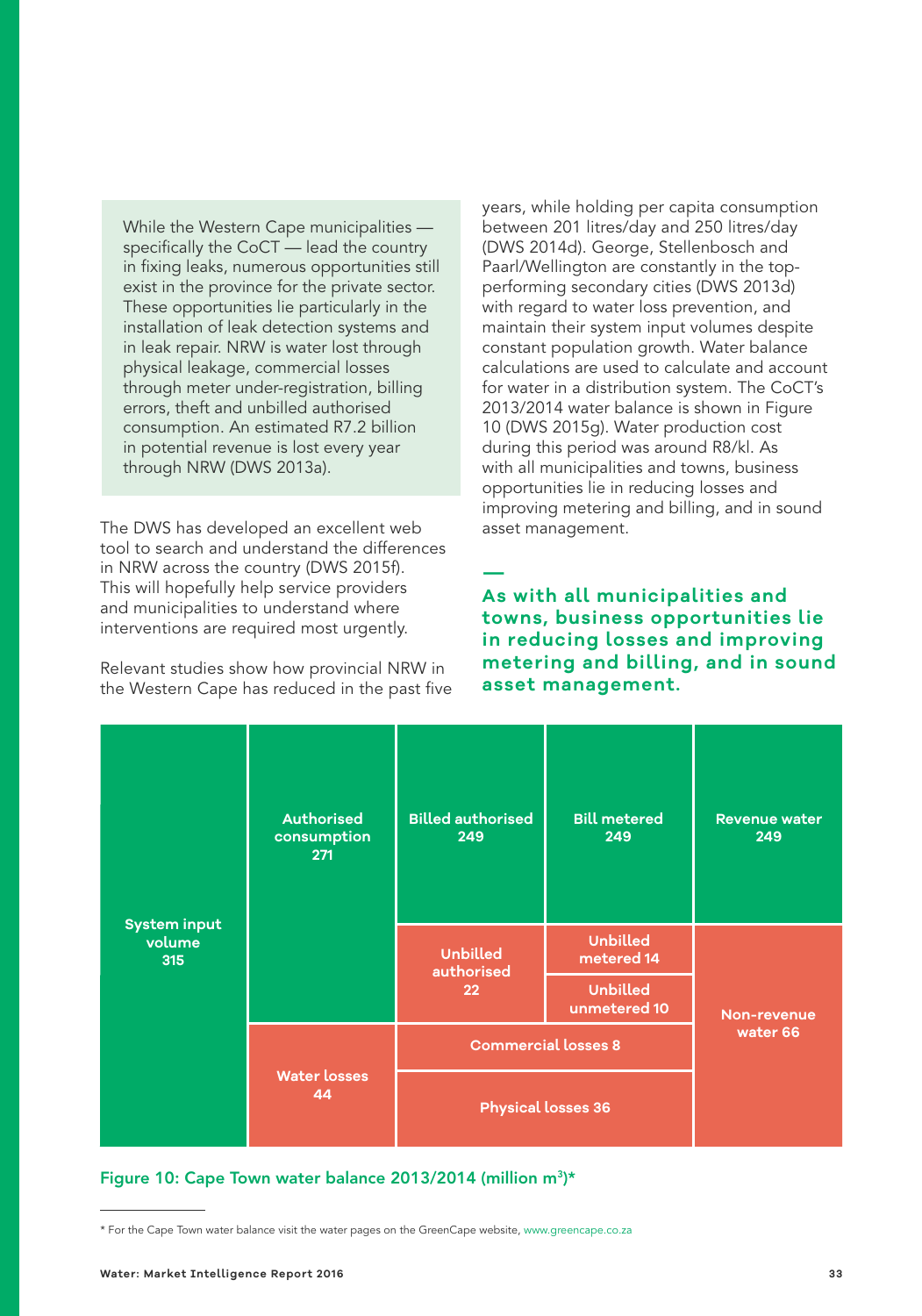<span id="page-33-0"></span>Leak detection technology for pipelines is also advancing at a healthy pace. Some of the latest radio hydrophone systems are now being used by South African companies and utilities, often allowing a single point of access to locate leaks far from the detection station. Common types of leak detection methods and technology now include: metal detection, tracer gas, acoustic systems, thermal imaging, smoke generation, fluorescent dyes and 'crawler' or push cameras.

Another advancing technology space is the insitu replacement or relining of pipes. Older or corroded pipes are calculated to be the cause of high water losses in reticulation systems, and also cause reduced flow rates and strain on pump and pressure systems. The latest technology uses non-invasive methods to either reline pipes or place new pipes within pipes, without the need to excavate. A single access point is used to pump polyvinyl chloride reliners, epoxy solutions or felt through the network using steam, pressure or hydraulic force. These methods have allowed for less network shutdown, cheaper access to systems and a faster turnaround time of system repair or maintenance.

A number of key actors have embarked on water loss reduction initiatives or programmes. Previous flagship activities in South Africa include the Nestlé milk factory in Mossel Bay; the Anglo American Thermal Coal, BHP Billiton Energy Coal South Africa and eMalahleni LM partnership; the South African Breweries and Coca-Cola production facility initiatives; and the Sasol plant water efficiency programmes.

The German International Cooperation Agency (GIZ), Sasol and Emfuleni recently completed a novel and wide-reaching water loss reduction programme. As a result of the collaborative effort from public and private entities, about R37 million and 6.8 million  $m<sup>3</sup>$  was saved between 2012 and 2014 while the programme was run. The programme had direct contact with over 105 000 households and focused on community education and raising awareness on the one hand, and physical loss reduction through leak fixing and pressure optimisation on the other. Figure 11 describes how the institutional relationships in the programme were structured (Civil Engineering 2015).

The Strategic Water Partners Network, GIZ, DWS and WRC have also collaborated on developing a model performance-based contract with associated guidelines of use, which can be used by municipalities or entities to procure service providers for similar water loss reduction projects or initiatives (SWPN 2015). The guidelines also include tools for the calculating of tender prices and performance bonuses, as well as a template for the evaluation of a performance-based WC/WDM project.



Figure 11: Institutional arrangements for the Emfuleni Water Loss Reduction Project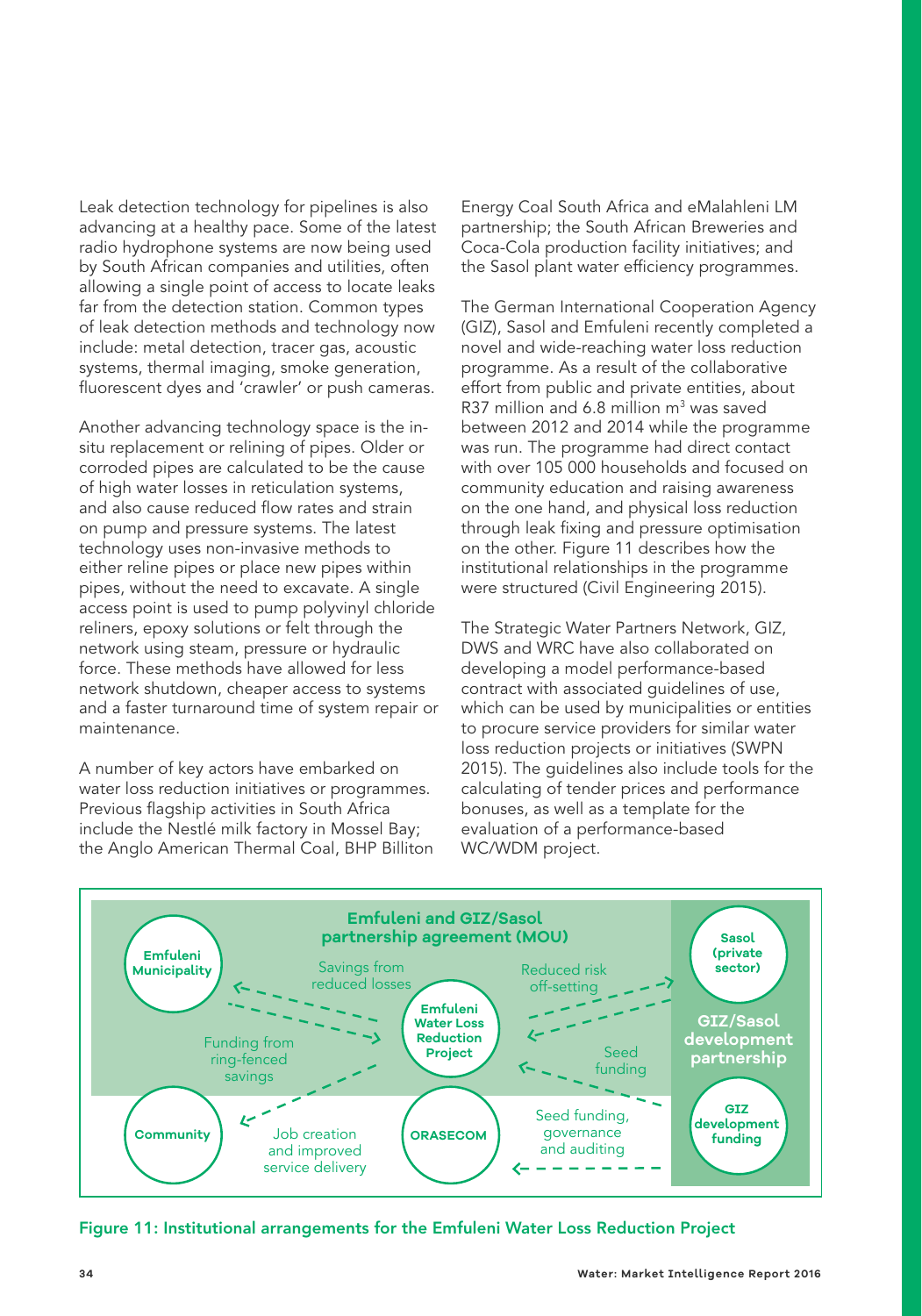<span id="page-34-0"></span>At a national level, The Presidency recently launched the training phase of the flagship War on Leaks campaign in mid-2015. The current budget is R680 million for the campaign, and young people will be trained in three phases:

- **phase 1:** 3 000 trained in the 2015/2016 financial year
- phase 2: 5 000 trained in the 2016/2017 financial year
- **phase 3:** 7000 trained in the 2017/2018 financial year.

Those who will qualify will be trained as fitters and turners, welders, instrument mechanics and electricians to fulfil the demand for repairs, retrofitting and replacements (DWS 2015h).

#### 4.9. Small or decentralised treatment

Certain municipalities and private developers are seeking alternatives to large, centralised, capital-intensive wastewater treatment systems, due to plant capacity constraints and limited budgets. These alternatives include small-scale distributed solutions, which are particularly relevant to urban fringe areas. Apart from housing pressure, reasons for considering decentralised options include the high cost of pumping, which results from a low population density; a need for improved access to services; a need to reduce river pollution; and a need for solutions that can be rapidly implemented. These drivers act as motivation for municipalities to facilitate private sector investment in decentralised solutions to wastewater treatment.

These small-scale WWTW are particularly suitable for remote locations, farms, schools and housing estates that are not connected to the local sewerage infrastructure. Their attractive qualities include easy installation, the range of available treatment capacities, low power consumption and low maintenance costs.

Barriers to the uptake of decentralised WWTW include the lack of municipal bylaws to accommodate their installation; the need to monitor the quality of discharged effluent; negative perceptions about cost and maintenance requirements; and a perception that decentralised options are impractical to manage. Decentralised wastewater treatment options have long been regarded as inferior alternatives to large-scale systems. However, given the improvements in compact activated sludge systems, and given that strained municipal infrastructure is acting as a constraint on the development of certain urban fringe areas, local government and municipalities are reconsidering decentralised options.

The Western Cape Department of Local Government and the DWS are supporting municipalities in considering means to formalise the regulation — and allow the use of — smallscale decentralised WWTW. Overcoming this hurdle will create opportunities for the suppliers and installers of such plants. The consensus from around the country is that this will provide development opportunities where municipal services are unavailable. Critical elements for success are the ongoing operations and maintenance systems, creating a legitimate industry association for the private sector and supporting further research.

These types of systems and technologies are also being considered in overcoming sanitation backlogs, where large or centralised systems cannot be implemented rapidly enough or would be inappropriate for certain settlements. Table 7 outlines the required number of toilets and capital costs for developing centralised, waterborne sanitation to every household in the Western Cape (excluding WWTW construction) (WC-DHS 2015).

**— Certain municipalities and private developers are seeking alternatives to large, centralised, capital-intensive wastewater treatment systems, due to plant capacity constraints and limited budgets. These alternatives include small-scale distributed solutions, which are particularly relevant to urban fringe areas.**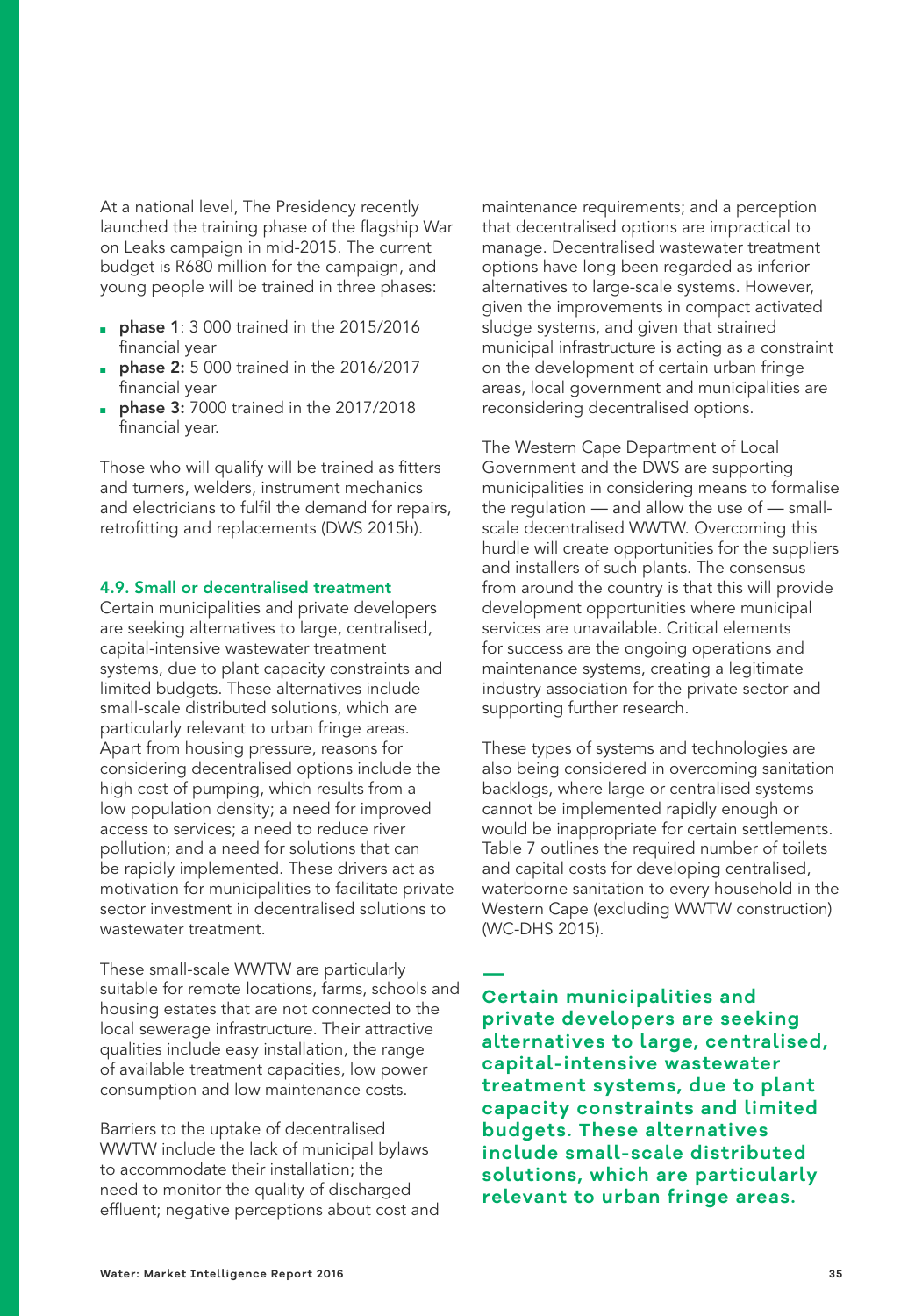| Region                                    | Informal<br>settlements | Households | Existing<br>toilets | Households<br>per toilet | Required<br>toilets | Estimated cost<br>$(R'000)*$ |
|-------------------------------------------|-------------------------|------------|---------------------|--------------------------|---------------------|------------------------------|
| Cape<br><b>Winelands</b>                  | 80                      | 22 449     | 2 1 4 1             | 17.91                    | 3 0 6 3             | 61 260                       |
| Central<br>Karoo                          | 6                       | 123        | $\overline{4}$      | 9.83                     | 23                  | 460                          |
| Eden                                      | 133                     | 15 2 9 0   | 3 5 5 3             | 6.24                     | 1 3 0 1             | 26 0 20                      |
| Overberg                                  | 40                      | 9 3 7 2    | 788                 | 13.26                    | 1 2 5 0             | 25 000                       |
| <b>West Coast</b>                         | 15                      | 8 2 5 6    | 2 3 6 9             | 13.05                    | 328                 | 6 5 6 0                      |
| <b>Total DM</b>                           | 274                     | 55 4 9 0   | 8 8 5 5             | 11.46                    | 5 9 6 5             | 119 300                      |
| <b>CoCT</b>                               | 203                     | 158 673    | 23898               | 7.45                     | 11 262              | 225 240                      |
| <b>Grand Total</b>                        | 477                     | 214 163    | 32753               | 9.45                     | 17 227              | 344 540                      |
| *personal communications and calculations |                         |            |                     |                          |                     |                              |

<span id="page-35-0"></span>Table 7: Western Cape sanitation requirements by district municipality (May 2015)

The WRC and the DWS have been leading the research and guideline development for this market opportunity. Key resources are:

■ the WRC technical report, entitled 'Selfregulation of the SWWTW industry', which focused on two parts:

− development of a proposed framework of standards, a conceptual model for a test facility and an accreditation system for each 'new' technology provided by suppliers − development of a 'Green Droplet'

accreditation system;

■ the WRC/DWS technical reference document. entitled 'Guideline document: package plants for the treatment of domestic wastewater' (WRC 2015a, DWS 2009, DWS 2010b).

Private sector activities are attempting to increase the presence and viability of these technologies. The Small Wastewater Treatment Works (SWWTW) Suppliers Association<sup>14</sup> is a young industry body that is attempting to formalise and support the industry, and is further supported by the Water Institute of Southern Africa's SWWTW Division<sup>15</sup>

#### 4.10. Resource recovery from wastewater

Momentum is gathering in South Africa for developing resource recovery technologies from wastewater. Energy recovery is seen as a keen driver of this opportunity area, while business cases are opening up for resource extraction from sludge (e.g. fertiliser). The South African Local Government Association (SALGA) and the GIZ recently published a report on biogas potential in selected municipal WWTW. A key result is that there seems to be a definite viability to implement projects at larger WWTW, specifically where the inflow is in excess of 15 Ml/day. Most plants will generate thermal and electrical energy for their own internal usage, reducing operational demand significantly. In general, these biogas projects will require a long-term investment, with viable returns only possible over a 7-10 year period (SALGA & GIZ 2015).

**— Momentum is gathering in South Africa for developing resource recovery technologies from wastewater. Energy recovery is seen as a keen driver of this opportunity area, while business cases are opening up for resource extraction from sludge (e.g. fertiliser).**

<sup>14</sup> [www.sewpacksa.co.za](http://www.sewpacksa.co.za)

<sup>15</sup> [www.wisa.org.za](http://www.wisa.org.za)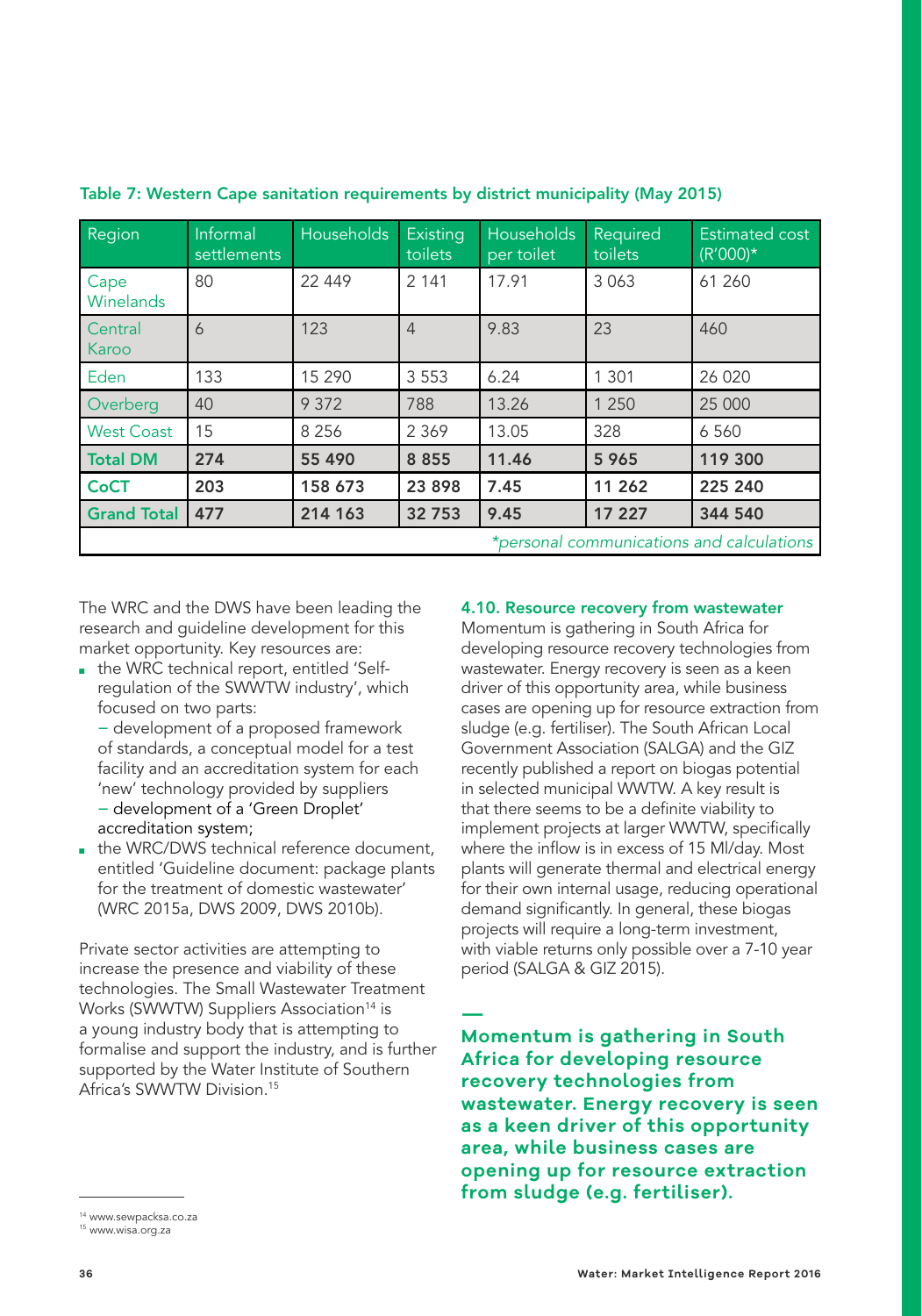<span id="page-36-0"></span>Johannesburg Water has recently completed commissioning a biogas-to-energy project, and has commissioned two further projects — at its Northern Waste Raw Water Treatment Works near Diepsloot and at Driefontein WWTW. Overall, around 17 megawatts (MW) is planned to be developed at the city's largest facilities.

The CoCT is fast becoming active in the resource recovery market, with its wastewater department having received environmental authorisation for the development of a biosolids beneficiation facility. At present, the treated effluent from key plants is recovered for irrigation/ industrial/golf estate use, and the majority of the sludge (biosolids) is applied to agricultural land. While the application of sludge onto farmlands has been ongoing for the past 12 years, the intention of the city going forward is to beneficiate the biosolids and recover energy/resources from these biosolids.

The regional biosolids beneficiation facility will treat approximately 80 tonnes/day of both primary and secondary sludge from nine of the CoCT's northern wastewater treatment facilities with advanced anaerobic digestion. (There will be another regional biosolids facility at a southern works.) Besides normal mesophilic anaerobic digestion, the facility will also pre-treat the sludge by means of thermal hydrolysis, to generate more biogas. The biogas will be used for the generation of electrical energy, for on-site and external use. The thermal energy will be used to sustain the digestion process. Essentially, the facility will be self-sufficient in its energy requirements.

#### Benefits of this project:

1. Class A biosolids, which can be used as a fertiliser (nitrates), will be produced.

- 2. Essential nutrients such as struvite (magnesium ammonium phosphate) will be recovered.
- 3. An estimated 3 MW will be recovered through the treatment process. This quantity of energy recovery can be equated to 45% of the electricity consumption used at all these WWTW
- 4. The project will generate around R200 million in new business sales for the CoCT and R76 million to the provincial gross domestic product, and provide over 350 permanent and sustainable job opportunities (Urban-Econ 2015).

Other institutions that are actively pursuing the resource recovery agenda by developing new technology and promoting the circular economy are the WRC, with many research projects underway and published; the South African Biogas Industry Association;<sup>16</sup> and the Centre for Bioprocess Engineering Research.17

#### 4.11. Water reclamation

Water reclamation<sup>18</sup> and recycling takes on many types, forms and definitions. Figure 12 outlines most of the types of reclamation, and the relevant sources. Overall, water reclamation is broadly split into direct or indirect water reclamation. The majority of the technology innovations and business opportunities in this focus area are in recycling and direct reclamation.

The DWA developed a National Strategy for Water Reuse to better inform decision-making for the implementation of water reclamation projects (DWS2013b). There is general consensus that South Africa has the potential to be a leading innovator in water reclamation technology (particularly in acid mine drainage, where most of the commercial developments in water reclamation have already take place). There is, however, still a limited local base of knowledge and expertise, as well as limited projects in existence.

<sup>16</sup> [www.biogasassociation.co.za](http://www.biogasassociation.co.za)

<sup>&</sup>lt;sup>17</sup> [www.ceber.uct.ac.za](http://www.ceber.uct.ac.za)<br><sup>18</sup> This report uses the term reclamation instead of re-use.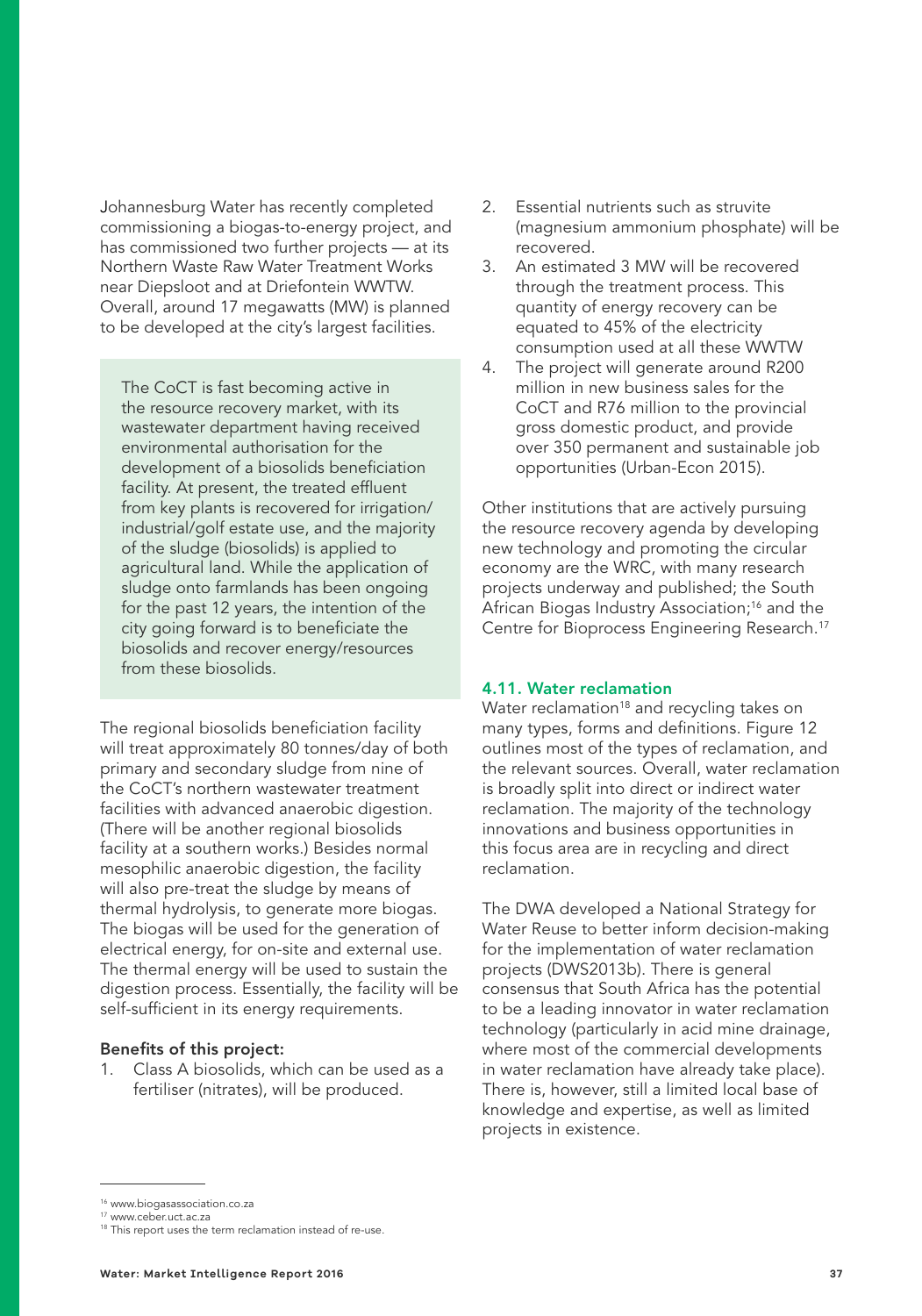<span id="page-37-0"></span>

Figure 12: Types of water reclamation

However, this landscape is rapidly changing as the business case for investing in reclamation and recycling technologies grows. Excellent research has been completed for different components of water reclamation, while further studies are underway led by water services authorities, the Water Institute of Southern Africa Water Reuse Division and the WRC. The research includes topics such as:

- Implementation plan for direct and indirect water reclamation for domestic purposes.
- Investigation into the cost and water quality aspects of South African desalination and reclamation plants.
- Wastewater reclamation for potable reclamation.
- An investigation into the social, institutional and economic implications of reusing reclaimed wastewater for domestic application in South Africa.
- Decision-support model for the selection and costing of direct potable reuse systems from municipal wastewater.

Numerous municipalities across the country are asking how to access reclamation opportunities, and a fair number are implementing simple indirect systems or have had certain basic types of reclamation operational for a few years. There are also multiple feasibility studies being conducted, including by the CoCT. The Western Cape Government is exploring the feasibility of a water exchange network for the Saldanha Bay area, while the Saldanha Bay LM is investigating a number of water reclamation options. A sample of projects that have already been implemented in South Africa are:

- Glencore's Optimum Water Reclamation Plant in Middleburg, which releases clean drinking water to the Steve Tshwete LM (Tancott 2014).
- the eMalahleni Water Reclamation Plant, operated jointly by BHP Billiton and Anglo American, which employs advanced treatment technology and disinfection to supply drinking water to the town of eMalahleni.
- Optimum Collery's Hendrina multistage ultrafiltration and reverse osmosis plant, which treats mine water with a 98% water recovery, most of which is utilised by the local Hendrina municipality (Tancott 2014).
- Hatch Goba's scaled demonstration plant of 2 Ml/day in Durban, which will use a portion of final effluent from the secondary clarifiers at the Darvill wastewater treatment plant. It will use advanced oxidation, biologically activated filters and ultrafiltration membranes to demonstrate water reclamation opportunities (Breytenbach 2015).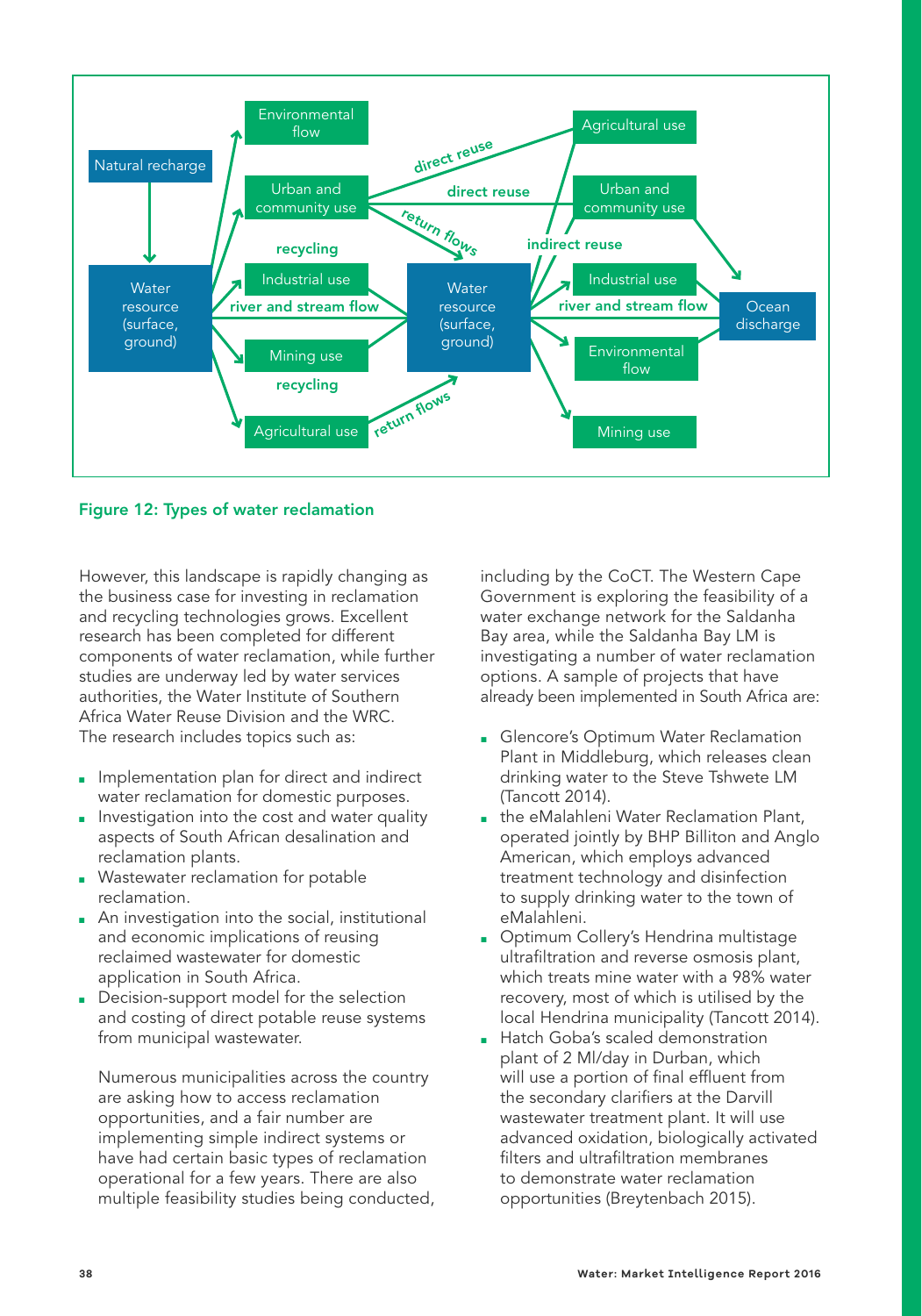<span id="page-38-0"></span>A global leader in water reclamation for a large urban system is the city of Singapore, which is a densely populated region with limited surface area and no natural aquifers. This geography has created a water-stressed country that has resulted in Singapore developing alternative methods of water supply. Currently, reclaimed wastewater supplies up to 30% of Singapore's potable water demand, and there are plans to expand this scheme to 50% of the country's water demand by 2060.

South Africa's first direct potable reuse plant in Beaufort West was built during an emergency drought. Treated wastewater effluent is conveyed directly to a water treatment facility for further treatment to drinking water standard. Built in 2010 for R24 million and using reverse osmosis, ultrafiltration, ultraviolet, sand and chemical treatment technologies, the plant is still operational (Water Wheel 2015a). Figure 13 shows the treatment processes used at southern Africa's two most advanced water reclamation facilities — New Goreangab Water Reclamation Plant (Namibia) and the Beaufort West Reclamation Plant.

#### 4.12. Energy and water

A number of water and energy interdependencies have been highlighted globally in the past few years, with the waterenergy-food nexus receiving significant attention from the research and policy sectors. Figure 14 describes some of the basic interconnectedness of water and energy, while two novel projects finding solutions in this space in South Africa are described further.

A recent study (WRC 2009) has quantified the energy potential from wastewater in South Africa, as seen in Table 8. Around 8 700 MW of thermal energy and 2 600 MW of electrical energy could be recovered/produced, using a range of technologies and sources.

The largest conduit hydropower installation in South Africa officially launched at Bloemwater's Brandkop reservoir in the Free State in March 2015 (Water Wheel 2015b). This collaborative partnership between the WRC, University of Pretoria and sector partners such as the City of Tshwane, Bloemwater and eThekwini, has led to the successful development and demonstration of conduit hydropower in South Africa.



#### Figure 13: Treatment processes for two operational water reclamation facilities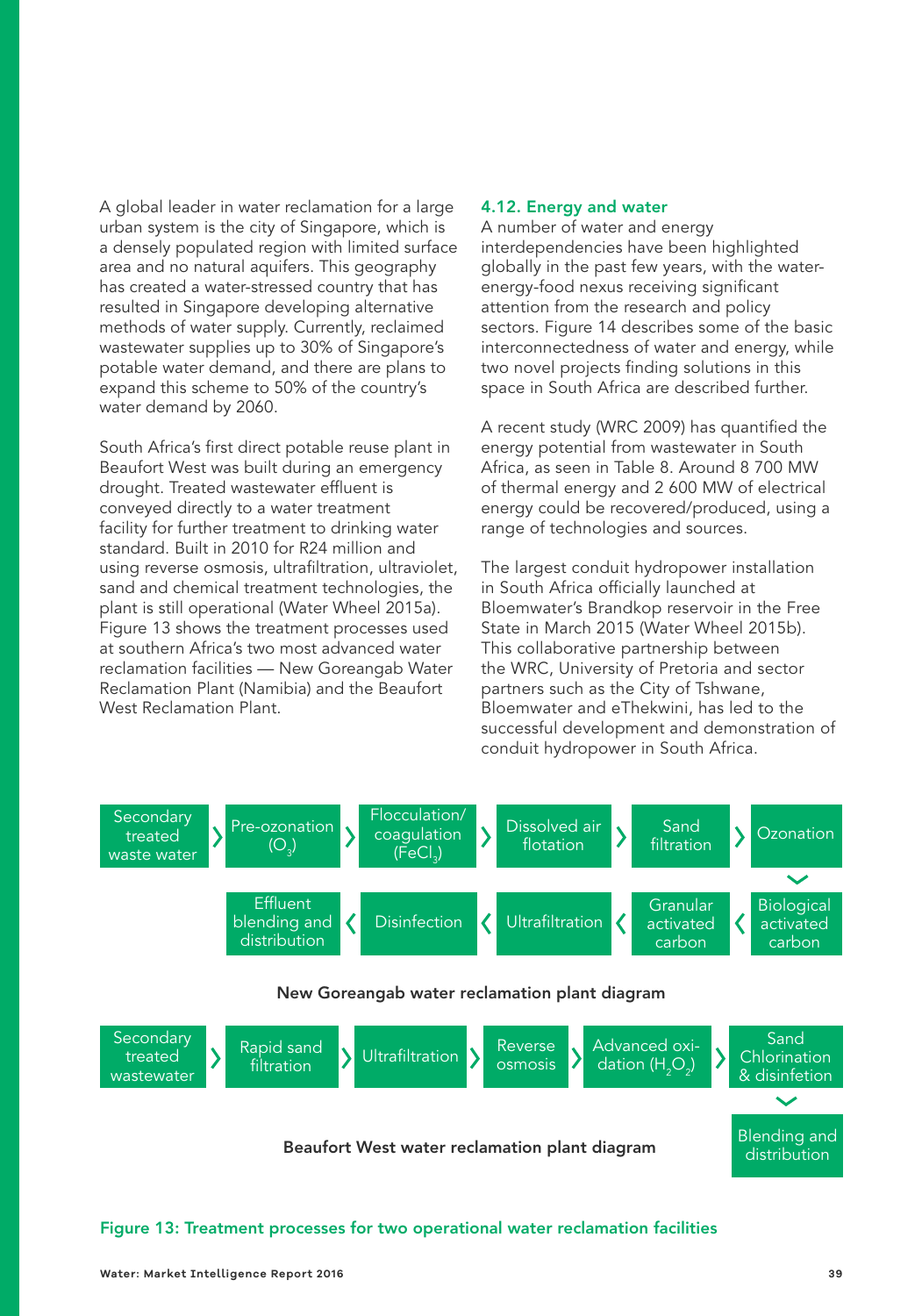### <span id="page-39-0"></span>**Water**

Power source: hydro-electric & wave Cooling Carrier e.g. steam turbines Hydraulic tool e.g. fracking Growth requirement for biofuels

New water treatment e.g. desalination Wastewater treatment Raw water treatment **Conveyence** Abstraction

**Energy**

#### Figure 14: The interdependence of water and energy

The largest conduit hydropower installation in South Africa officially launched at Bloemwater's Brandkop reservoir in the Free State in March 2015 (Water Wheel 2015b). This collaborative partnership between the WRC, University of Pretoria and sector partners such as the City of Tshwane, Bloemwater and eThekwini, has led to the successful development and demonstration of conduit hydropower in South Africa.

Conduit hydropower is the extraction of available energy from existing water supply and distribution systems. The technology involves tapping into an unutilised source of hydropower by using excess energy in pressurised conduits to produce hydroelectric power. The Bloemwater installation involves the Caledon-Bloemfontein potable water supply system, which supplies the majority of the water for Bloemfontein.

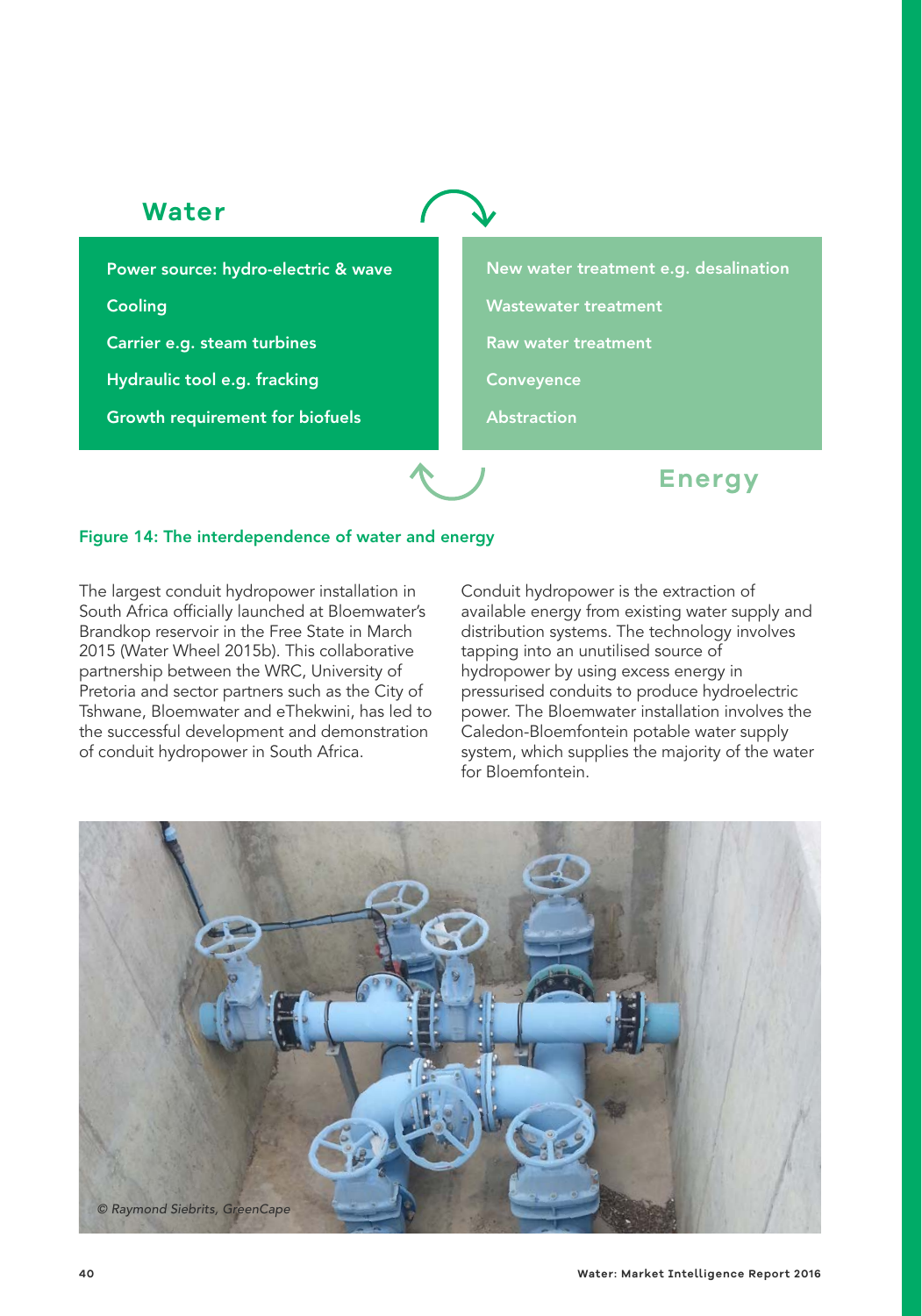<span id="page-40-0"></span>The water is supplied to the Brandkop reservoir, where the Bloemwater water utility's head office is located. The conduit hydropower technology involves tapping excess energy through pressure control valves before the water is discharged into the reservoir. In this manner, 96 kilowatts per hour (kW/h) of energy is generated (enough to power Bloemwater's head office). The Minister of Water and Sanitation, Nomvula Mokonyane, noted at the launch in March 2015: 'Water supply utilities introducing enhanced in-house energy generation will alleviate, to some extent, dependency on the already-stressed national grid and keep their energy costs down. It requires a small capital investment and has a short return on investment period. As long as people use water, renewable electricity can be generated.' WRC research has explored conduit hydropower potential in South Africa — and three plants are currently operational

#### (WRC 2015b):

- **City of Tshwane** Crossflow: 14.9 kW (islanded, on-site only)
- **Bloemwater** Crossflow: 96 kW (islanded, supplying Bloemwater head office)
- **eThekwini Municipality Pelton: 2 kW** (islanded and grid-connected).

Emerging research and experimentation for wave energy reverse osmosis pumps and embedded generation is another locally growing interest area. A functioning wave energy system has been established and is operational in Cape Town, with plans to produce the first commercially operated plant in coming years. Potential sites are remote coastal communities or metropolitan amenities outside of the municipal supply system.

| <b>Wastewater type</b>  | <b>Description</b>                               | MW (thermal)   | <b>MW</b> (electrical) |  |
|-------------------------|--------------------------------------------------|----------------|------------------------|--|
| Domestic black water    | Municipal WWTW                                   | 842            | 253                    |  |
| Animal husbandry        | Feedlots (solids and liquids)                    | 215            | 65                     |  |
|                         | Rural cattle (kraaled at night,<br>solids only)  | 3 4 4 5        | 1 0 3 5                |  |
|                         | Dairies (solids and liquids)                     | 121            | 36                     |  |
|                         | Piggeries (solids and liquids)                   | 715            | 215                    |  |
|                         | Poultry (solids only)                            | 2976           | 894                    |  |
|                         | Red meat and poultry abattoirs<br>(liquids only) | 55             | 17                     |  |
| Olive production        |                                                  | $\overline{4}$ | 1                      |  |
| Fruit processing        | Wastewater only (no pulp or pomace)              | 68             | 20                     |  |
| Winery                  |                                                  | 3              | $\mathbf{1}$           |  |
| <b>Distillery</b>       | Grain, grape and sugarcane (molasses)            | 70             | 21                     |  |
| <b>Brewery</b>          |                                                  | 17             | 5                      |  |
| <b>Textile industry</b> |                                                  | 22             | 7                      |  |
| Pulp and paper          |                                                  | 100            | 30                     |  |
| Petrochemical waste     |                                                  | 48             | 14                     |  |
|                         | 8701                                             | 2614           |                        |  |
| TOTAL                   |                                                  | 11 315         |                        |  |

#### Table 8: Energy potential from wastewater in South Africa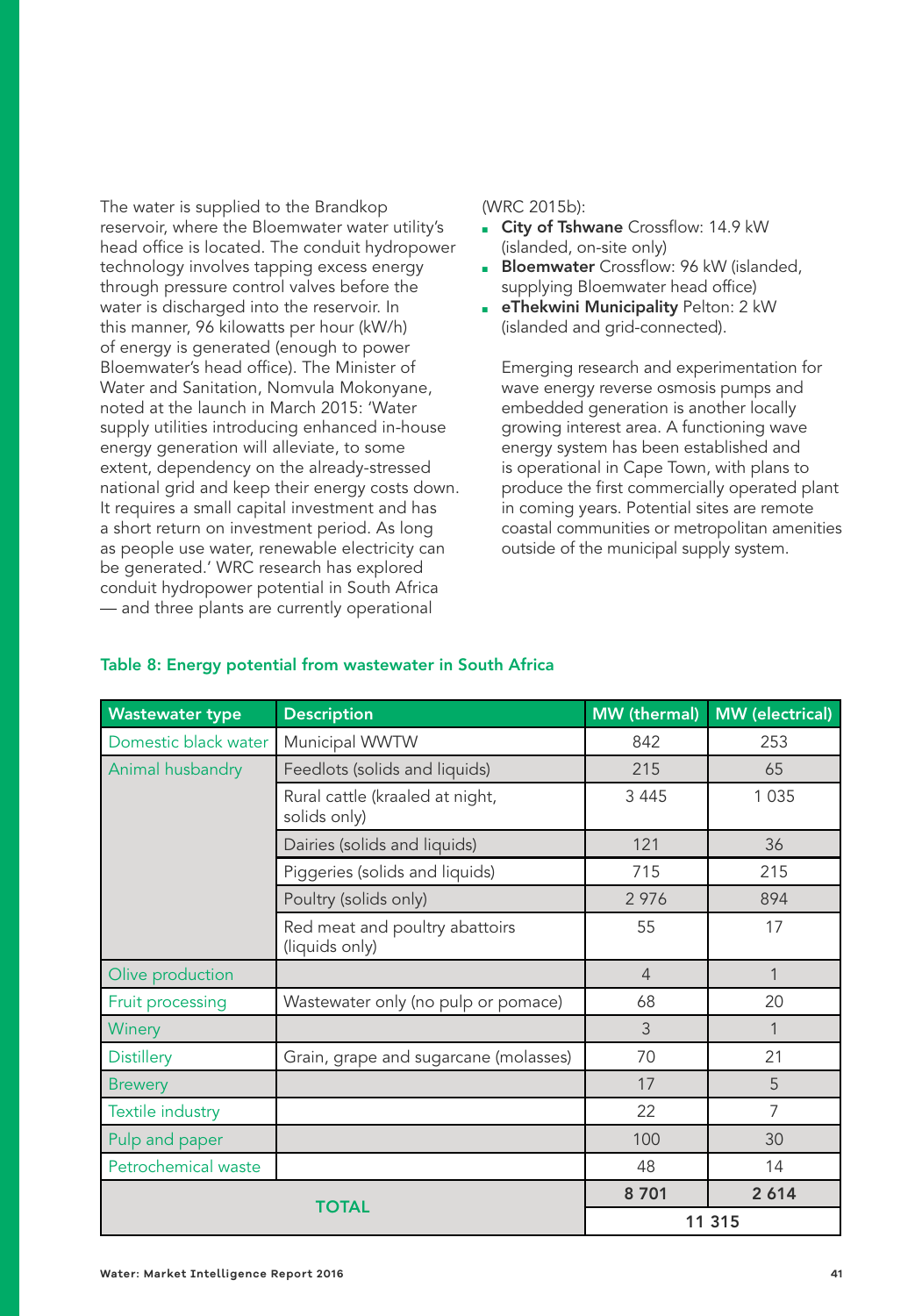#### <span id="page-41-0"></span>4.13. Smart metering and ICT in water

Over the last decade, ICT systems have become known as a potential solution for developing countries and their information needs. The wide distribution of mobile phones in even the most rural environments has created the suggestion that cellphones are far more than a mere communication tool. Cellphone systems used for data collection, mobile payment and crowdsourcing initiatives to improve governance, and other applications, are offering a new way of using technology to improve access, and might have the potential to improve service delivery.

Over the last five years, there has been a substantial increase in ICT usage in the South African water sector. Broadly, the applications envisaged or currently implemented in development can be categorised into the following areas:

- customer management
- operational management
- **financial and control management.**

In all of these areas, ICT applications are used to collect information, streamline information flow and improve work processes. The majority of the systems highlighted as successful showed two key aspects: the system integrated into existing structures, and the municipalities had made financial commitments to maintain the system. Barriers to successful ICT adoption are identified as:

- misuse of the technology
- bureaucracy of procurement
- failure to understand project incentives
- uncertainty about how much effort a new system will result in
- politicising of new technologies
- shortage of technical skills
- risk avoidance.

Enablers are identified as:

- an increase in job satisfaction
- moving away from paper
- consistency of records

■ better management and collection of data.

The University of Cape Town (UCT) is currently hosting a leading research facility focusing on ICT in multiple sectors where water is a primary focus.19 The water meter industry has seen substantial developments in the last two decades, with many new capabilities added to water meters. These advanced water meters (also called intelligent meters or smart meters) have additional functionality, such as the ability to communicate with the municipality or user, monitor consumption patterns, dispense prepaid water or sound a leakage alarm.

The WRC is leading research funding in this technology frontier by reviewing ICT's technology in the market (WRC 2013d) and publishing key work on smart metering for municipal systems in 2011 (WRC 2011). A recent report provides an evaluation framework for advanced water metering projects and encourages a holistic approach to metering technology adoption (WRC 2015c).

**— The University of Cape Town (UCT) is currently hosting a leading research facility focusing on ICT in multiple sectors where water is a primary focus. The water meter industry has seen substantial developments in the last two decades, with many new capabilities added to water meters.**

#### 4.14. Horizon technologies

The list below is a non-exhaustive attempt at listing technology frontiers for water that are emerging in other territories. South Africa is currently pursuing many of these technologies — to varying degrees — across the research, development and innovation spectrum, while others are unique to a specific research or operational unit abroad:

<sup>19</sup> www.icomms.[uct](http://breedegouritzcma.co.za/content.php?page=Documents&subpage=Governance).ac.za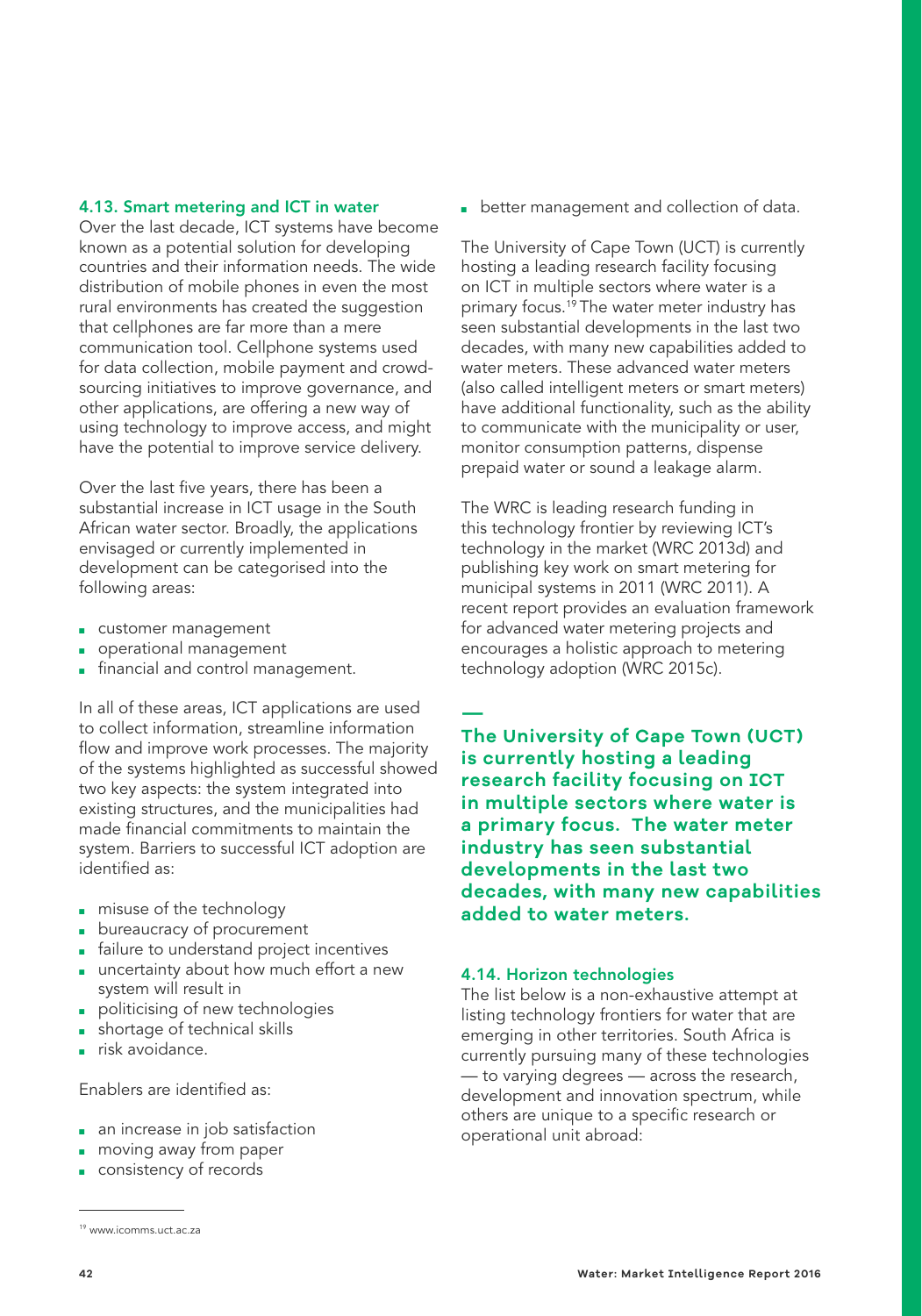- <span id="page-42-0"></span>**a** advanced wastewater treatment: priority compounds, fluidised bed LED reactors, ultrasound treatment and deterministic ratchet technology;
- algae: biofilms, bio- and auto-flocculation and closing nutrient cycles;
- applied water physics: ultrafast fluorescence spectroscopy, neutron scattering, high-speed video imaging and analysis;
- **biofouling**: reduced susceptibility, nutrient limitation, cleaning advancements and biofilms;
- **biomimetic membranes: ammonium** recovery, lithium extraction and separation technology;
- **blue energy:** reverse electrodialysis, carbon dioxide (CO2) reduction and membrane technology;
- capacitive deionisation: activated carbon, salt removal and low energy systems;
- **concentrates:** ion exchange and concentrated salts;
- **dehydration**: small-scale water production, selective membranes and food drying technology;
- **franchise models:** decentralised services, public-private partnerships and entrepreneurship;
- genomic-based water quality monitoring: next-generation sequencing, fingerprinting and precise treatment process controls;
- **n membrane processes**: advancing wastewater treatment, reclamation, micromembranes, ultra-membranes and nanomembranes;
- **phosphate recovery**: fertiliser production, higher value products and business models;
- **priority compounds:** ultraviolet degradation and natural organics;
- **protein from water:** high-quality microbial feeds and production systems;
- **Exercise recovery:** harvesting of energy and valuable compounds using microbial fuel cell and biocatalysed electrolysis;
- **B** sanitation alternatives: low-technology, wet and dry;
- sensors: microfluidics, spectroscopy, laser optics and acoustics;
- **B** smart water grids: magnetic wave and radar monitoring, control systems and optimisation;
- source-separated sanitation: solid, liquid, grey and medical waste streams;
- **sulphur**: volatile compound removal, scrubbers and bioreactors;
- **thermal hydrolysis:** rapid decompression, resource recovery, sludge dewatering;
- **u** virus control: membranes, oxidation, ultraviolet disinfection, adsorption and affordable treatment.

#### 4.15. Shared risk and corporate water stewardship

The concept of water stewardship has gathered traction as businesses have recognised the risk that water may have on their profitability and long-term viability. Water is a shared resource that requires businesses to look beyond their 'factory fences' and collaborate with a variety of different stakeholders to secure their water resources. The types of water risks that businesses typically face include:

- **physical risk:** water quantity and quality issues that impact on production;
- **· regulatory risk:** the enforcement of regulatory powers that may result in changes in water pricing, supply, rights, standards and licence to operate;
- reputation risk: the impacts on the company brand from public perceptions of water resource and pollution management.

The steps in Figure 15 outline the Worldwide Fund for Nature's (WWF) suggested approach to water stewardship from a business perspective:

(1) Water awareness (2) Knowledge of impact

(3) Internal action

(4) Collective action

(5) Influence governance

#### Figure 15: Business approach to water stewardship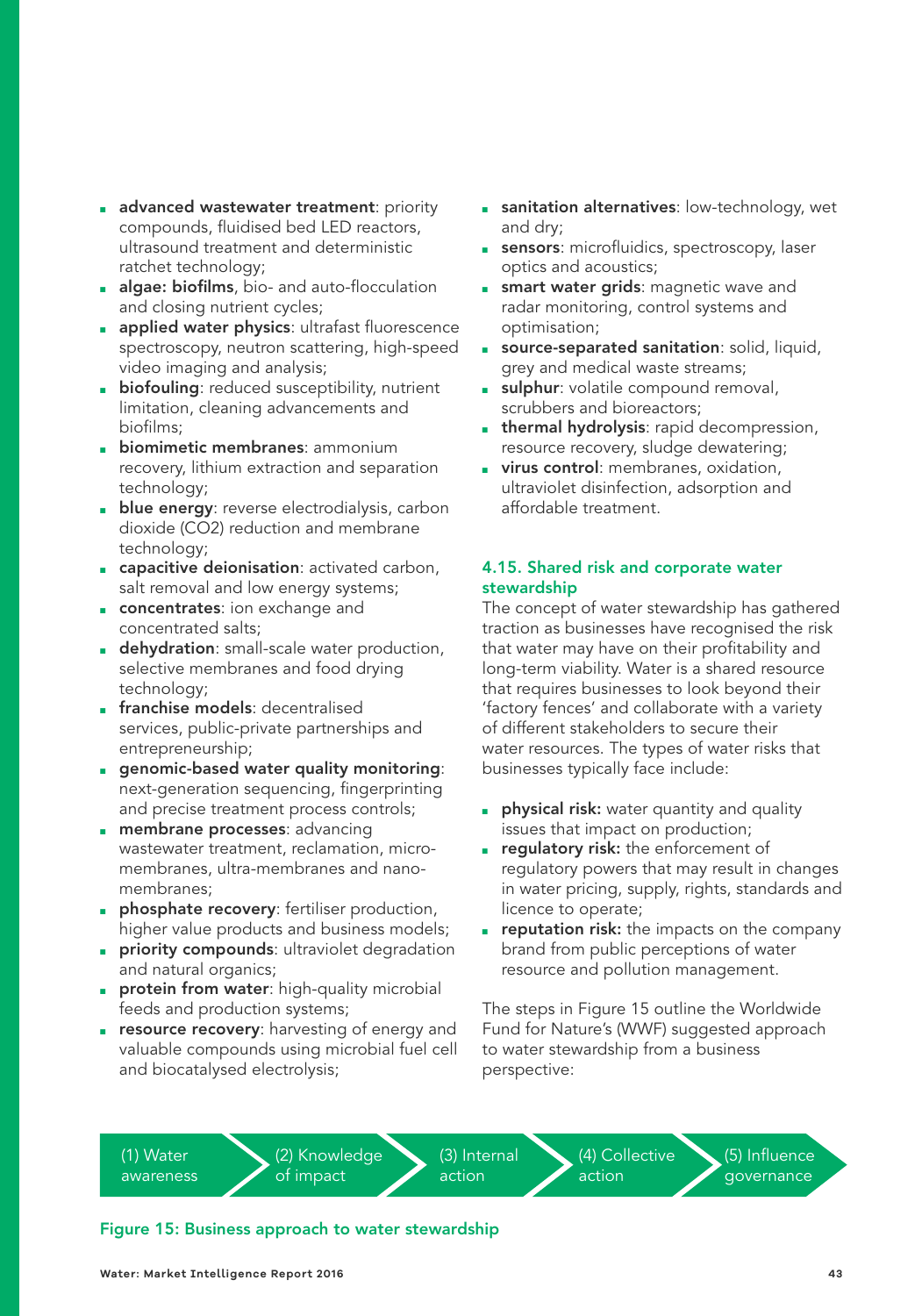- 1. **Evaluation:** The first step in the process is simply an evaluation of the water context in which the company is operating, as well as how it is perceived by others. This is the start of a discussion.
- 2. Impact assessment: The second step is to develop a deeper understanding of the impact that water plays within the business. It explores what its water footprint is, and what water risks its suppliers face.
- 3. Action plan: From this impact assessment, an action plan should be drawn up of how to tackle the water risks identified with employees, buyers and suppliers. This action plan should consider how to measure the improvements made by the implementation of the action plan to track progress. The first three steps are very internally focused; making the jump from step three to step four is a significant shift, where the concept of water stewardship comes into effect. This is where a company is looking beyond its own internal management of risk, and has identified that a broader leadership role is required to influence the sustainability of its water resources.
- 4. **Collective action:** The fourth step is where the business engages with external stakeholders, and forms partnerships with other stakeholders that provide complementary resources to address their shared risk.
- 5. Influence: The final and fifth step in the process is where a business looks to improve water governance through fulfilling a positive and supportive role, typically to government, where the business's interests align with the broader public interest. This may take various forms, such as lobbying or through risk mitigation in specific locations through direct investment in water infrastructure.

There are a number of water stewardship projects emerging within South Africa, and a variety of organisations dedicated to facilitating a business's path towards water stewardship. As the water risks within South Africa become more pronounced and water resources more constrained, this is an ideal time for businesses to evaluate their own water risks to assess the relevance of water stewardship to their business sustainability.

Key organisations to work with on this matter include:

- WWF<sup>20</sup>
- International Water Stewardship Programme of GIZ
- Alliance for Water Stewardship<sup>21</sup>
- United Nations Global Compact: CEO Water Mandate<sup>22, 23</sup>
- Strategic Water Partners Network (a multistakeholder platform chaired by the Minister of Water and Sanitation that bridges government, the private sector and civil society)
- National Business Initiative (a voluntary coalition of South African and multinational companies working towards sustainable growth and development in South Africa).

Key resources and tools available to begin exploring water stewardship opportunities are:

- Water Stewardship for Agriculture in the Western Cape<sup>24</sup>
- WWF Water Risk Filter<sup>25</sup>
- Water Stewardship Toolbox<sup>26</sup>
- United Nations Water Action Hub.<sup>27</sup>

<sup>20</sup> [www.panda.org/what\\_we\\_do/how\\_we\\_work/conservation/freshwater/water\\_management](http://www.panda.org/what_we_do/how_we_work/conservation/freshwater/water_management)

<sup>21</sup> [www.allianceforwaterstewardship.org](http://www.allianceforwaterstewardship.org)

<sup>22</sup> [www.ceowatermandate.org](http://www.ceowatermandate.org)

<sup>23</sup> [www.wateractionhub.org](http://www.wateractionhub.org)

<sup>24</sup> www.aws.wwfsa.org.za/aws/home

<sup>&</sup>lt;sup>25</sup> [www.waterriskfilter.panda.org](http://www.waterriskfilter.panda.org)<br><sup>26</sup> [www.ceowatermandate.org/toolbox/discover-next-steps](http://www.ceowatermandate.org/toolbox/discover-next-steps)

<sup>27</sup> [www.wateractionhub.org](http://www.wateractionhub.org)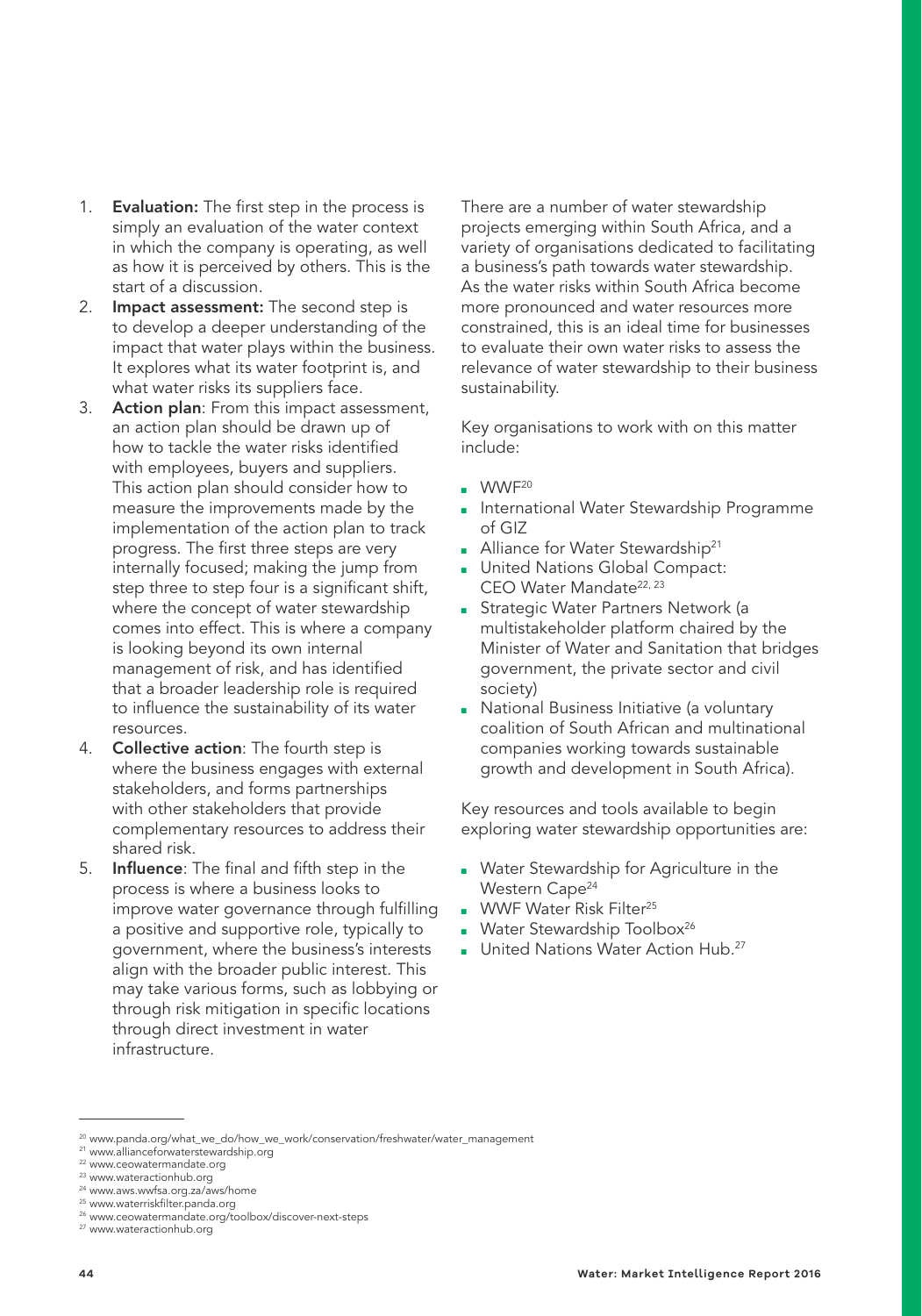<span id="page-44-0"></span>Types and management of water risk and the relevant incorporation of stewardship are shown in Figure 16 (WWF & IFC 2015).

These typologies are mapped according to value types and risk levels.



Figure 16: Overlaying water risks in corporate management and stewardship

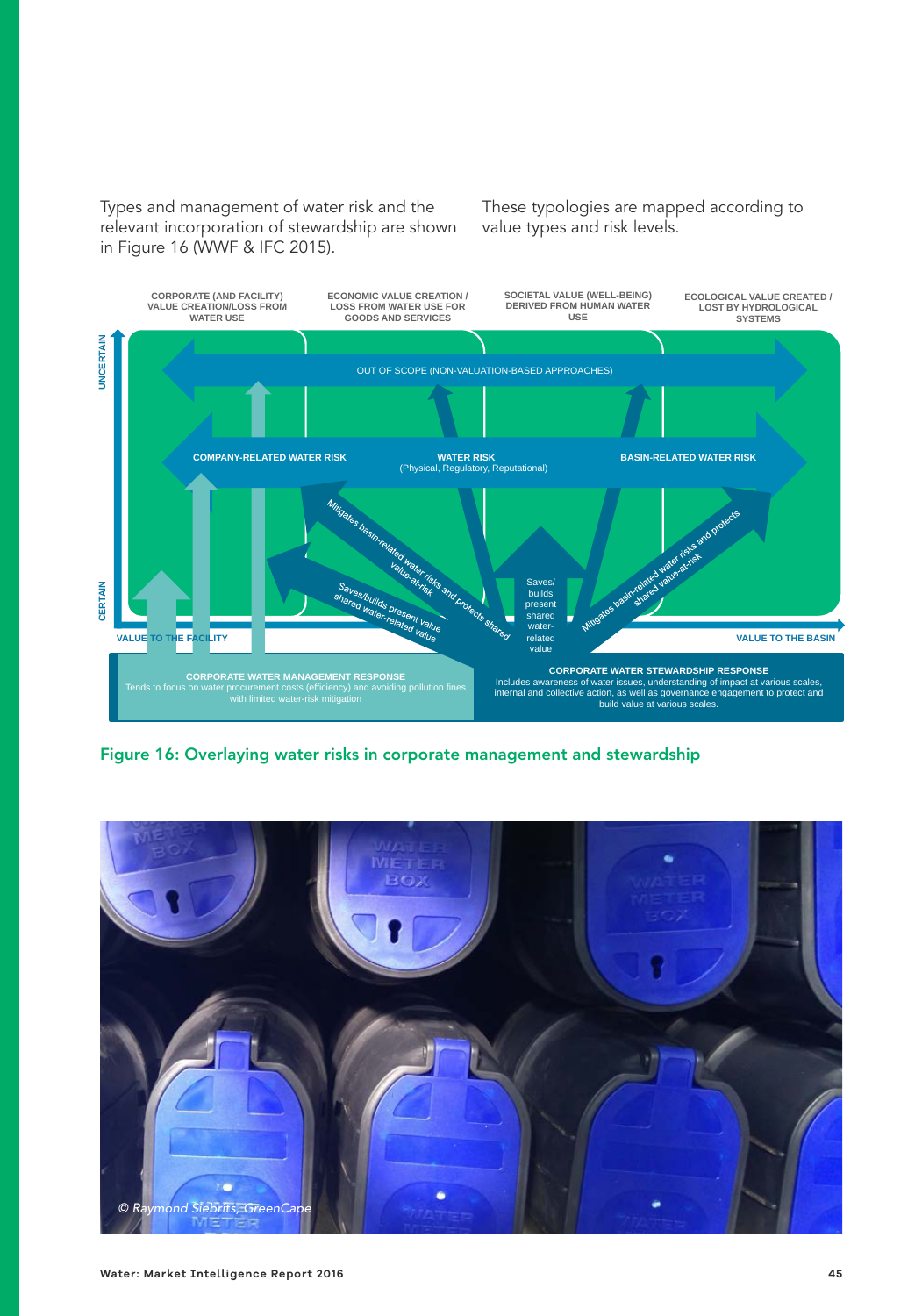## <span id="page-45-0"></span>**5 – Funding and incentives**

**There is a range of funding solutions, either focused on, or available to greentech manufacturers and service companies, as well as those who use such services. The selection below covers Development Finance Institutions, local public and private sector financiers and investors, and a considerable range of tax incentives.** 

According to the KPMG Green Tax Index, South Africa ranks 13th out of 21 countries to use tax as an incentive to drive the green growth agenda (ahead of Australia, Singapore and Finland). As well as understanding the various incentive and funding options available to them, investors and suppliers of greentech can also benefit from understanding those available to their customers or clients, as these can influence the viability and attractiveness of their products and projects.

The table below demonstrates a wide variety of these funding solutions. It is not exhaustive, but intends to be indicative of some of the more green-focused funds or incentives available, and provide potential leads or starting points to exploring various options. Further to those below, the full range of government investment incentives can be found at [www.investmentincentives.co.za.](http://www.investmentincentives.co.za.)

| Funding solution                                                                                     | Funding<br>instrument                  | <b>Details</b>                                                                                                                                                                                           |  |
|------------------------------------------------------------------------------------------------------|----------------------------------------|----------------------------------------------------------------------------------------------------------------------------------------------------------------------------------------------------------|--|
| <b>Development Finance</b>                                                                           |                                        |                                                                                                                                                                                                          |  |
| International Finance<br>Corporation (IFC)                                                           | Loan, Equity                           | www.ifc.org                                                                                                                                                                                              |  |
| European Investment<br>Bank (EIB)                                                                    | Loan                                   | Greater than R0.25 million                                                                                                                                                                               |  |
| SouthSouthNorth / DBSA:<br>Sustainable Settlements<br>Facility (SSF)                                 | Grant, Subsidy,<br>Rebate              | www.southsouthnorth.org/sustainable-set-<br>tlements-facility-ssf                                                                                                                                        |  |
| African Development Bank:<br>Sustainable Energy Fund<br>for Africa                                   | Grant, Technical<br>assistance, Equity | Grant for projects with total capital<br>investments in the range of USD 30-200m.<br>Equity for IPPs with an ideal size of between<br>5 and 50 MW and a commitment per<br>project of between USD 10-30m. |  |
| <b>United Nations Development</b><br>Programme (UNDP): Global<br><b>Environmental Facility (GEF)</b> | Grant                                  | Up to USD 50 000                                                                                                                                                                                         |  |
| Renewable Energy and Energy<br><b>Efficiency Partnership (REEEP)</b>                                 | Grant                                  | www.reeep.org                                                                                                                                                                                            |  |
| <b>UK Prosperity Fund</b><br>Programme                                                               | Grant                                  | www.gov.uk/guidance/prosperity-fund-pro-<br>gramme                                                                                                                                                       |  |

### Table 9: List of funding solutions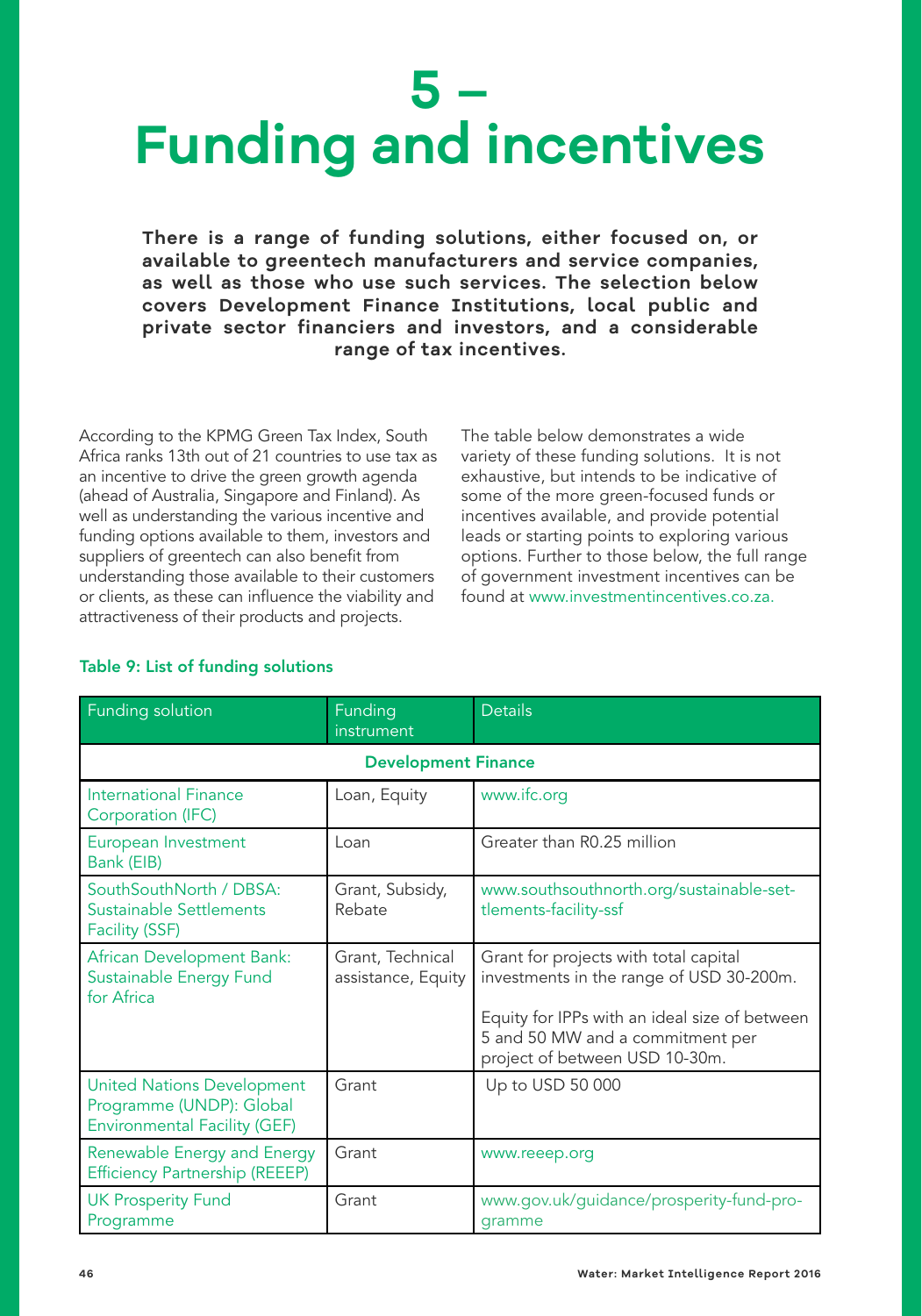| German Federal Ministry of<br>Grant<br>Environment: International<br>Climate Initiative (IKI)       |                            | www.bmub.bund.de/en/topics/climate-ener-<br>gy/climate-initiative/general-information                                                                                                                                                                                |  |
|-----------------------------------------------------------------------------------------------------|----------------------------|----------------------------------------------------------------------------------------------------------------------------------------------------------------------------------------------------------------------------------------------------------------------|--|
| German International Cooper-<br>ation Agency (GIZ)                                                  | Feasibility studies        | <b>Bioenergy</b>                                                                                                                                                                                                                                                     |  |
| <b>Public Sector Funding</b>                                                                        |                            |                                                                                                                                                                                                                                                                      |  |
| <b>Western Cape Government:</b><br><b>Cape Capital Fund</b>                                         | Grant                      | 50% of approved intervention                                                                                                                                                                                                                                         |  |
| <b>Eskom: Integrated Demand</b><br>Management                                                       | Rebate                     | www.eskom.co.za/sites/idm/Pages/Home.<br>aspx                                                                                                                                                                                                                        |  |
| <b>Industrial Development</b><br><b>Corporation: Green Energy</b><br><b>Efficiency Fund</b>         | Loan, Technical<br>support | R 1-50 m                                                                                                                                                                                                                                                             |  |
| Development Bank of South<br>Africa: Green Fund                                                     | Grant, Loan                | Green Cities and Towns; Low Carbon<br>Economy; Environmental & Natural<br>Resource Management.                                                                                                                                                                       |  |
| dti: Critical Infrastructure<br>Programme (CIP)                                                     | Grant                      | 10% to 30% of the total qualifying<br>infrastructural development costs, up to<br>a maximum of R50 million                                                                                                                                                           |  |
| dti: MCEP - industrial<br>financing*                                                                | Loan                       | Pre-and post-dispatch working capital<br>facility of up to R50m at a fixed interest<br>rate of 4% over a four-year term                                                                                                                                              |  |
| dti: MCEP - production<br>incentive*                                                                | Grant                      | Up to 25% of the manufacturing value<br>added                                                                                                                                                                                                                        |  |
| dti: Manufacturing Investment<br>Programme (MIP)                                                    | Grant                      | Investment grant of 30% of the investment<br>cost of qualifying assets for new or<br>expansion projects below R5 million.<br>Investment grant of between 15% to 30% of<br>the investment cost of qualifying assets for<br>new or expansion projects above R5 million |  |
| <b>Department of Small Business</b><br>Development (DSBD:<br>Co-operative incentive<br>scheme (CIS) | Grant                      | R0.35 million                                                                                                                                                                                                                                                        |  |
| Municipal Infrastructure<br>Grant (MIG)                                                             | Grant                      | www.westerncape.gov.za/general-publica-<br>tion/municipal-infrastructure-grant                                                                                                                                                                                       |  |
| <b>Recycling and Economic</b><br>Development Initiative of<br>South Africa (REDISA)                 | Grant                      | Infrastructure and set-up costs for tyre<br>recycling                                                                                                                                                                                                                |  |
| South African National<br><b>Biodiversity Institute: Global</b><br><b>Adaptation Fund</b>           | Grant                      | www.sanbi.org/biodiversity-science/<br>state-biodiversity/climate-change-and-bio-<br>adaptation-division                                                                                                                                                             |  |
| <b>Private Sector Funding</b>                                                                       |                            |                                                                                                                                                                                                                                                                      |  |
| <b>ABSA</b>                                                                                         | Loan, Rebate               | 15% of project                                                                                                                                                                                                                                                       |  |
| Nedbank                                                                                             | Loan                       | www.wwf.org.za/what_we_do/wwf_ned-<br>bank_green_trust                                                                                                                                                                                                               |  |
| <b>FNB</b>                                                                                          | Loan                       | www.fnb.co.za/home-loans/getting-a-build-<br>ing-loan.html                                                                                                                                                                                                           |  |
| <b>Standard Bank</b>                                                                                | Loan                       | www.standardbank.co.za/standardbank                                                                                                                                                                                                                                  |  |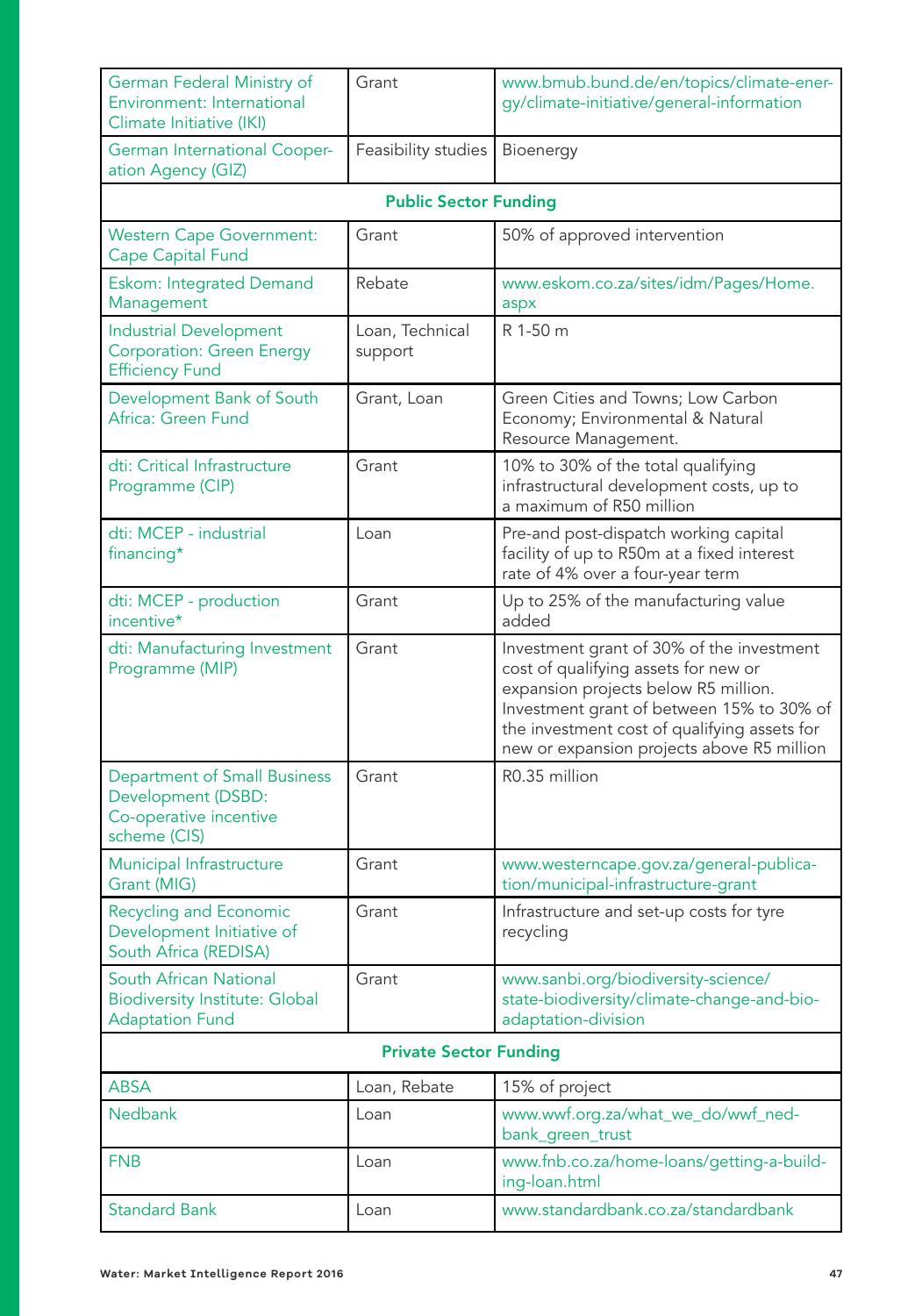| <b>Development Finance</b>                                                                              |                                                  |                                                                                                                                                                                                                       |  |  |
|---------------------------------------------------------------------------------------------------------|--------------------------------------------------|-----------------------------------------------------------------------------------------------------------------------------------------------------------------------------------------------------------------------|--|--|
| Old Mutual Infrastructural,<br>Developmental and<br><b>Environmental Assets</b><br>Managed Fund (IDEAS) | Loan, Equity                                     | ww2.oldmutual.co.za/old-mutual-invest-<br>ment-group/boutiques/alternative-invest-<br>ments/our-capabilities1/infrastructure/<br>our-products/ideas-managed-fund                                                      |  |  |
| <b>Business Partners</b>                                                                                | Equity, Loan                                     | R0.5-30 million                                                                                                                                                                                                       |  |  |
| <b>Edge Growth</b>                                                                                      | Equity, Loan                                     | R1-20 million                                                                                                                                                                                                         |  |  |
| Inspired Evolution:<br><b>Evolution One Fund</b>                                                        | Loan                                             | >R10 million                                                                                                                                                                                                          |  |  |
| <b>Atlantic Asset Management</b>                                                                        | Loan                                             | >R15 million                                                                                                                                                                                                          |  |  |
| <b>POLYCO</b>                                                                                           | Loan                                             | Infrastructure for plastics: high-density<br>polyethylene (PE-HD), linear/low-density<br>polyethylene PE-LD/LLLD) and<br>polypropylene (PP)                                                                           |  |  |
| <b>PETCO</b>                                                                                            | Subsidy, Aware-<br>ness & Training,<br>Equipment | Infrastructure for polyethylene terephthalate<br>(PET). Category A: R30m-R40m per annum,<br>Category B: R4m per annum.                                                                                                |  |  |
|                                                                                                         | <b>Tax Rebates</b>                               |                                                                                                                                                                                                                       |  |  |
| 12B accelerate depreciation<br>incentive                                                                | Tax rebate                                       | Accelerated depreciation of renewable<br>energy investments at a rate of 50:30:20,<br>as well as certain machinery, plants,<br>implements, utensils and articles used in<br>farming or production of renewable energy |  |  |
| 12L energy efficiency incentive                                                                         | Tax rebate                                       | 95c/kwh deduction on energy saved                                                                                                                                                                                     |  |  |
| 12I tax allowance incentive for<br>manufacturing investments                                            | Tax rebate                                       | 35-55% or R550-R900m for greenfield<br>projects<br>35-55% or R350--R550m for brownfield<br>projects                                                                                                                   |  |  |
| Capital development<br>expenditure                                                                      | Tax rebate                                       | Tax deduction for capital expenses incurred<br>for farming operations (including game<br>farming) which focus on sustainable<br>agriculture.                                                                          |  |  |
| 37B environmental<br>expenditure                                                                        | Tax rebate                                       | Deduction in respect of environmental<br>expenditure for assets related to<br>environmental treatment and recycling,<br>waste disposal, and post-trade<br>environmental expenses.                                     |  |  |
| 37C environmental<br>maintenance expenditure                                                            | Tax rebate                                       | Deduction in respect of environmental<br>conservation and maintenance.                                                                                                                                                |  |  |

\*The MCEP has been temporarily suspended owing to funding shortfall in 2015" to "Over R5 Billion was originally set aside for this programme and<br>is now fully committed. A new application window will be opened in April 2016 will continue as normal.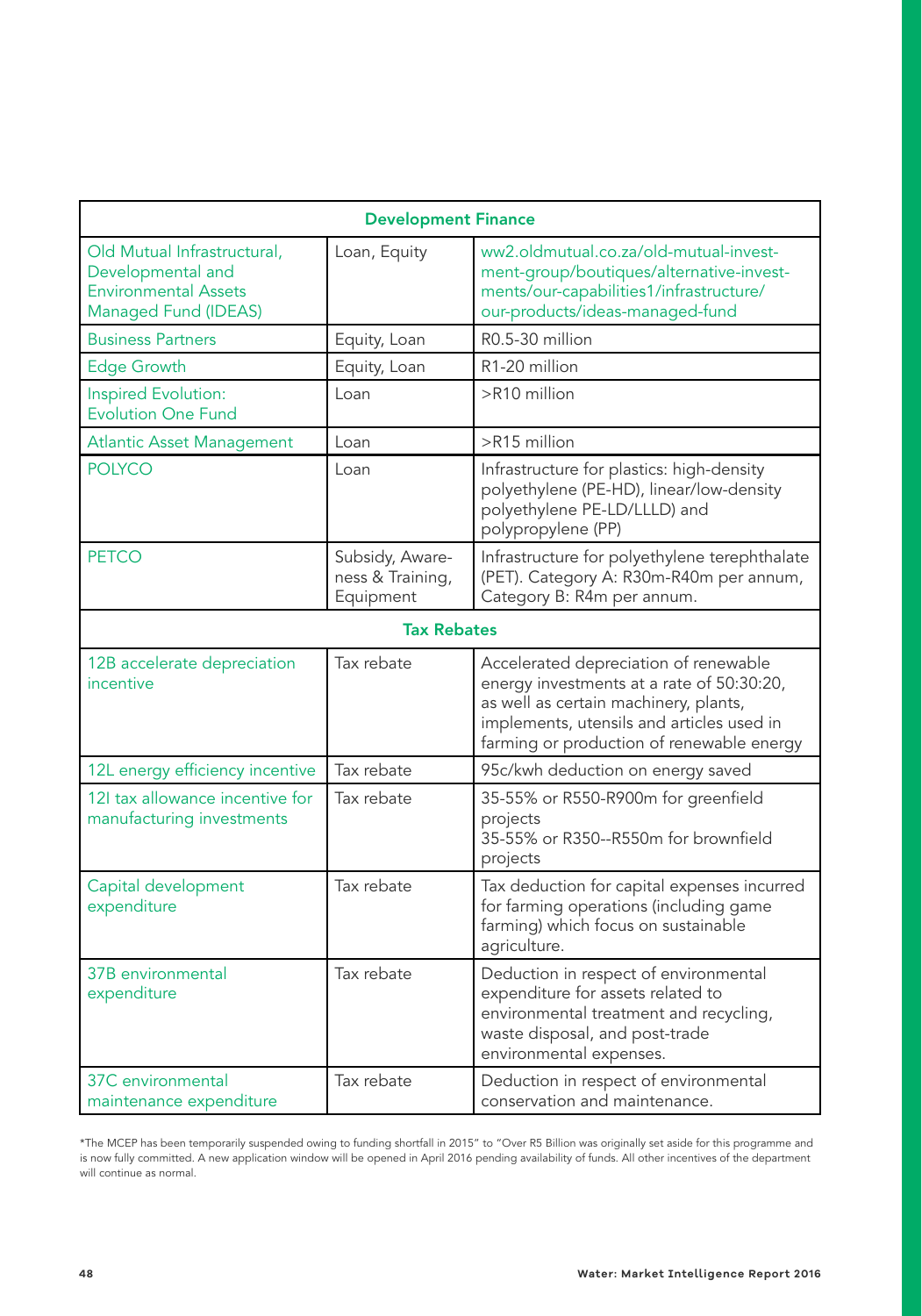#### <span id="page-48-0"></span>5.1. Manufacturing incentives

The dti's special economic zone (SEZ) programme aims to increase industrialisation, economic development and job creation around the country. More specifically, the proposed Upington Solar Corridor SEZ (Northern Cape) and Atlantis Greentech SEZ (Western Cape) focus on solar energy generation and greentech manufacturing respectively. They provide significant incentives to manufacturers, IPPs, and other players in the relevant value chains. These development zones make ideal locations for the manufacturing of components that contribute towards local content. An example of this is the Gestamp Renewable Industry (GRI) wind tower manufacturing facility set up in Atlantis, Cape Town. Atlantis has also seen companies such as Skyward Windows and Kaytech expand to include green product lines, and local manufacturing of wind tower internals is expected soon.

The dti has proposed a number of incentives to attract investors into the proposed SEZs, which include:

- Reduced Corporate Income Tax Rate: qualifying companies will receive a reduced corporate tax of 15%, instead of the current 28% headline rate.
- **Employment Tax Incentive (ETI):** aimed at encouraging employers to hire young and less-experienced work seekers. It will reduce the cost to employers of hiring young people through a cost sharing mechanism with government.
- **Building Allowance:** qualifying companies will be eligible for an accelerated depreciation allowance on capital structures (buildings). This rate will equal 10% per annum over 10 years.
- **VAT and Customs Relief:** companies located within a customs-controlled area (CCA) will be eligible for VAT and customs relief as per the relevant legislation (dti, 2015).

Other incentives available to investments into a designated SEZ will include:

- 12I Tax Allowance Incentive
- One-stop-shop facility within designated SEZ area

■ SEZ fund for infrastructure development within the designated area.

Within Atlantis, the City of Cape Town has made vast tracts of land available at low cost for purchase or lease by greentech companies through an accelerated land disposal process. An application has now also been submitted by the Western Cape Provincial Government for the entire Atlantis Industrial area to be declared a Greentech SEZ, a decision on which is expected in the first quarter of 2016. GreenCape's Atlantis SEZ team can assist with information, and facilitate access to permits, licenses, planning and development approvals, incentives and finance. It is also worth noting that the dti has been willing to assure investors that investing prior to SEZ designation will not disqualify them from receiving benefits once the zone is designated.

#### 5.2. Grants for water infrastructure and services

Four main state grant schemes are available for application by the relevant designated authorities for water infrastructure and services. While some have seen decreasing overall budgets, a large proportion of new systems are still funded through these channels:

- Regional bulk infrastructure grant to develop new and refurbish, upgrade and replace ageing infrastructure that connects water resources to infrastructure serving extensive areas across municipal boundaries; to develop new and refurbish, upgrade and replace ageing wastewater infrastructure of regional significance.
- Water services operating subsidy grant to subsidise, refurbish and restore the functionality of water service schemes previously owned by the DWS (or its agencies).
- Municipal water infrastructure grant to facilitate the planning, acceleration and implementation of various projects that will ensure water supply to communities identified as not receiving a basic water supply service.
- Rural household infrastructure grant to provide specific capital funding for the reduction of rural sanitation backlogs, and to target existing households where dependent services are not viable.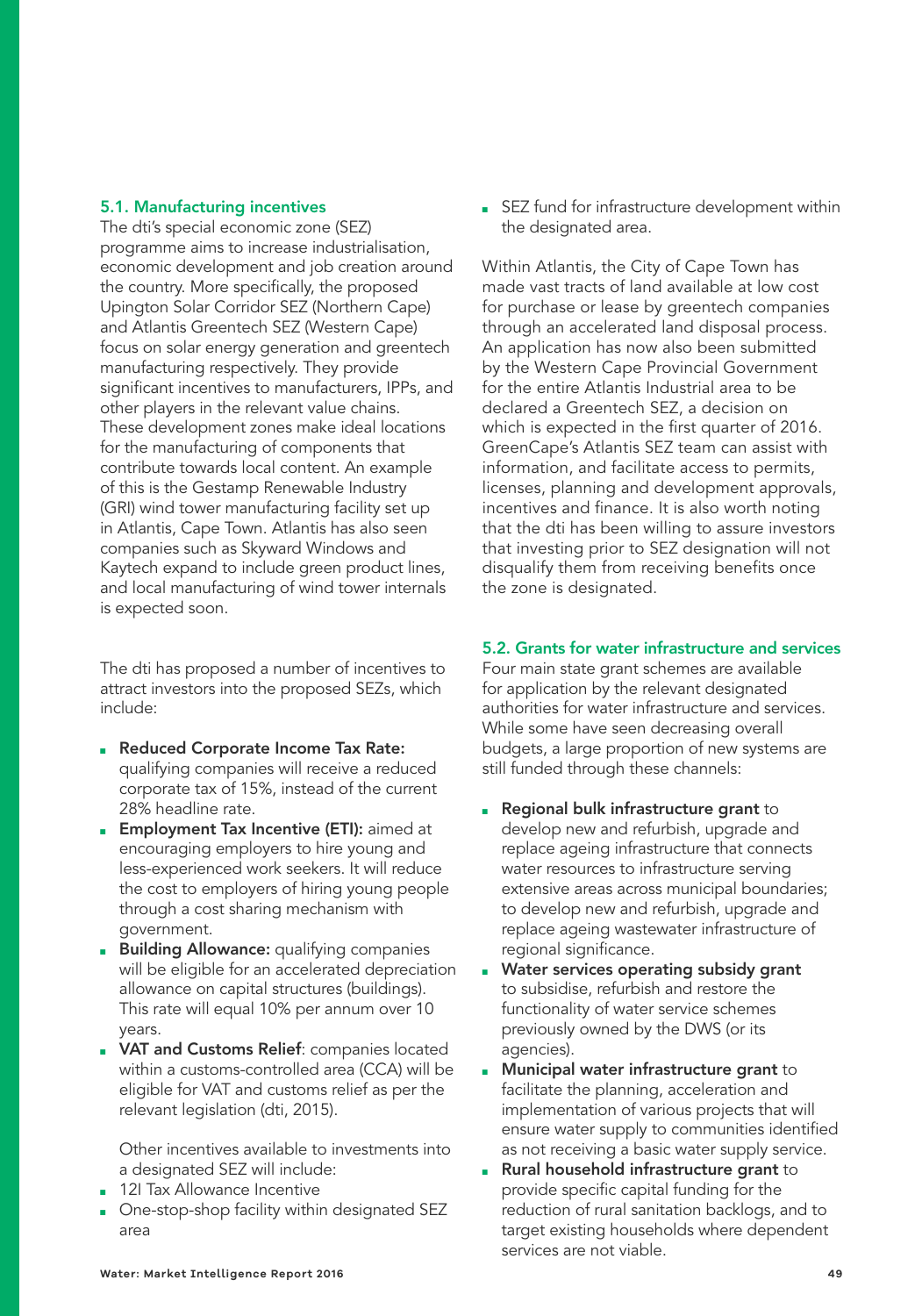### <span id="page-49-0"></span>**6 – The Western Cape: Africa's growing greentech hub**

**The Western Cape is a world-class investment destination offering prime locations, modern infrastructure, a skilled workforce, low operational costs and an abundance of natural resources.** 

It is a sought-after place to live, with unrivalled natural beauty, vibrant culture, excellent schools and universities, and an outstanding quality of life. It is also a prime location for green business.

The Cape Town area has emerged in the last five years as South Africa's renewable energy and cleantech hub, with a critical mass of the leading local and global companies already present, including numerous original equipment manufacturers. The province has a strong local presence of major professional services firms and financiers, as well as a supportive government that has made ease of doing business and the green economy key priorities.

Coupled with these, is a strong and rapidly growing market for green technology and services in South Africa and the region.

Some of the major market opportunity areas in the next five years are outlined in the figure below. Notably, on utility scale wind and solar projects there is robust South African and African demand, with ±R200bn/US\$20bn invested since 2011 and >1GW capacity procured per annum.



Figure 17: Major market opportunities in the Western Cape (2015 – 2020)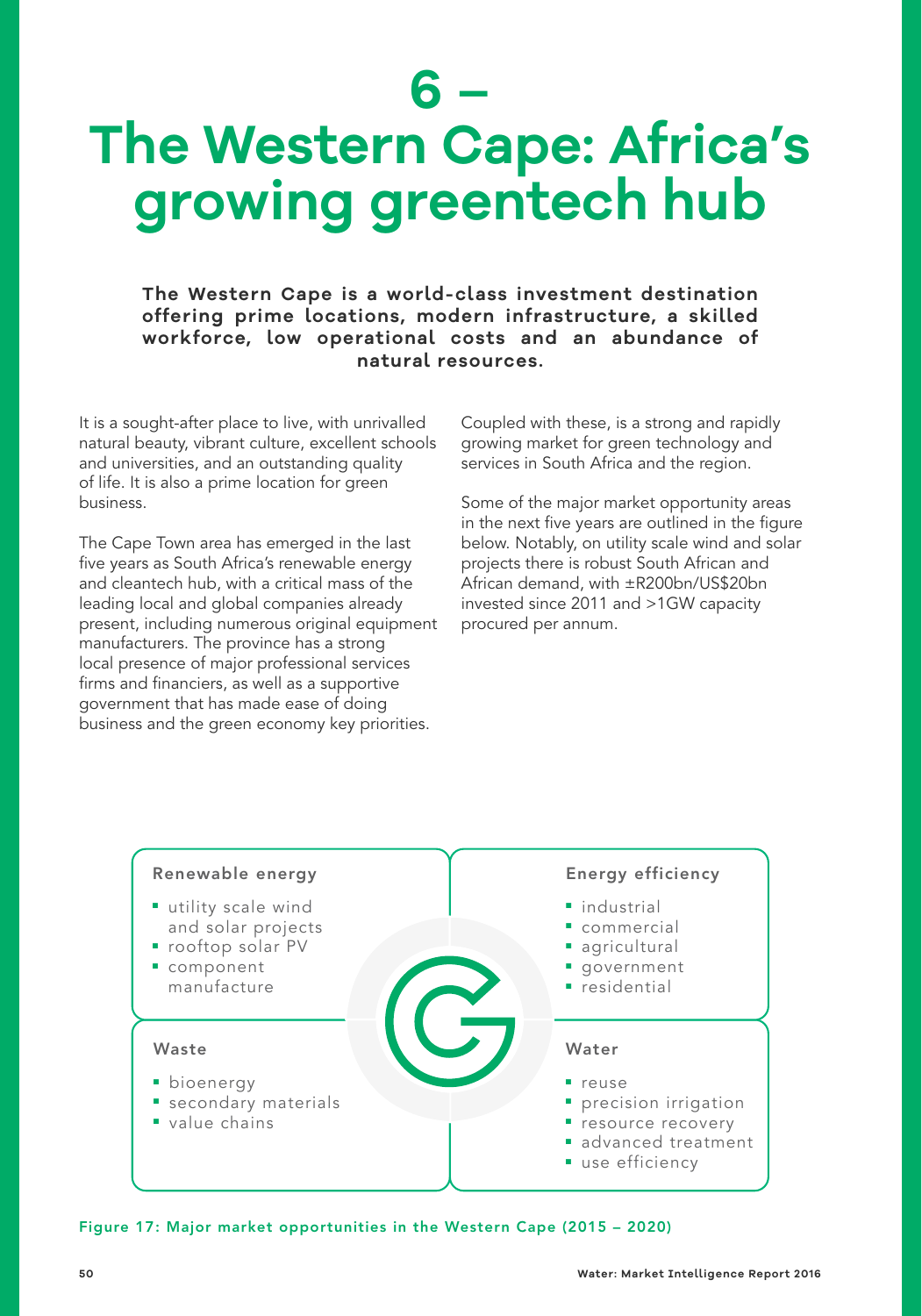The province also offers dedicated support for businesses and investors focusing on green technologies and services, including:

- GreenCape, providing dedicated support and market intelligence to green economy sectors
- Wesgro, the Investment and Trade promotion agency for the Western Cape
- SAREBI, a business incubator providing nonfinancial support to green entrepreneurs
- SARETEC, offering specialised industryrelated and accredited training for the wind and solar industries

The region's four universities - University of Cape Town, Stellenbosch University, University of the Western Cape, and the Cape Peninsula University of Technology - underpin all of this with comprehensive research and development (R&D) capabilities and dedicated green economy skills programmes.

A promising range of investment incentives are available in the proposed Atlantis Greentech Special Economic Zone (SEZ).

The City of Cape Town established a greentech manufacturing hub in Atlantis in 2011 in response to the government's focus on localisation of manufacturing as part of the Department of Energy's Renewable Energy Independent Power Producer Programme (REIPPPP). The City has made vast tracts of land available at low cost for purchase or lease by greentech companies through an accelerated land disposal process. A number of other financial and non-financial incentives are also on offer, including discounted electricity and rapid turnaround on development applications.

Finally, as discussed in Section 5, the City of Cape Town established a greentech manufacturing hub in Atlantis in 2011 in response to the government's focus on localisation of manufacturing as part of the Department of Energy's Renewable Energy Independent Power Producer Programme (REIPPPP). A promising range of investment incentives are available in the proposed Atlantis Greentech SEZ, including numerous financial and non-financial incentives, discounted electricity and rapid turnaround on development applications (see Section 5).

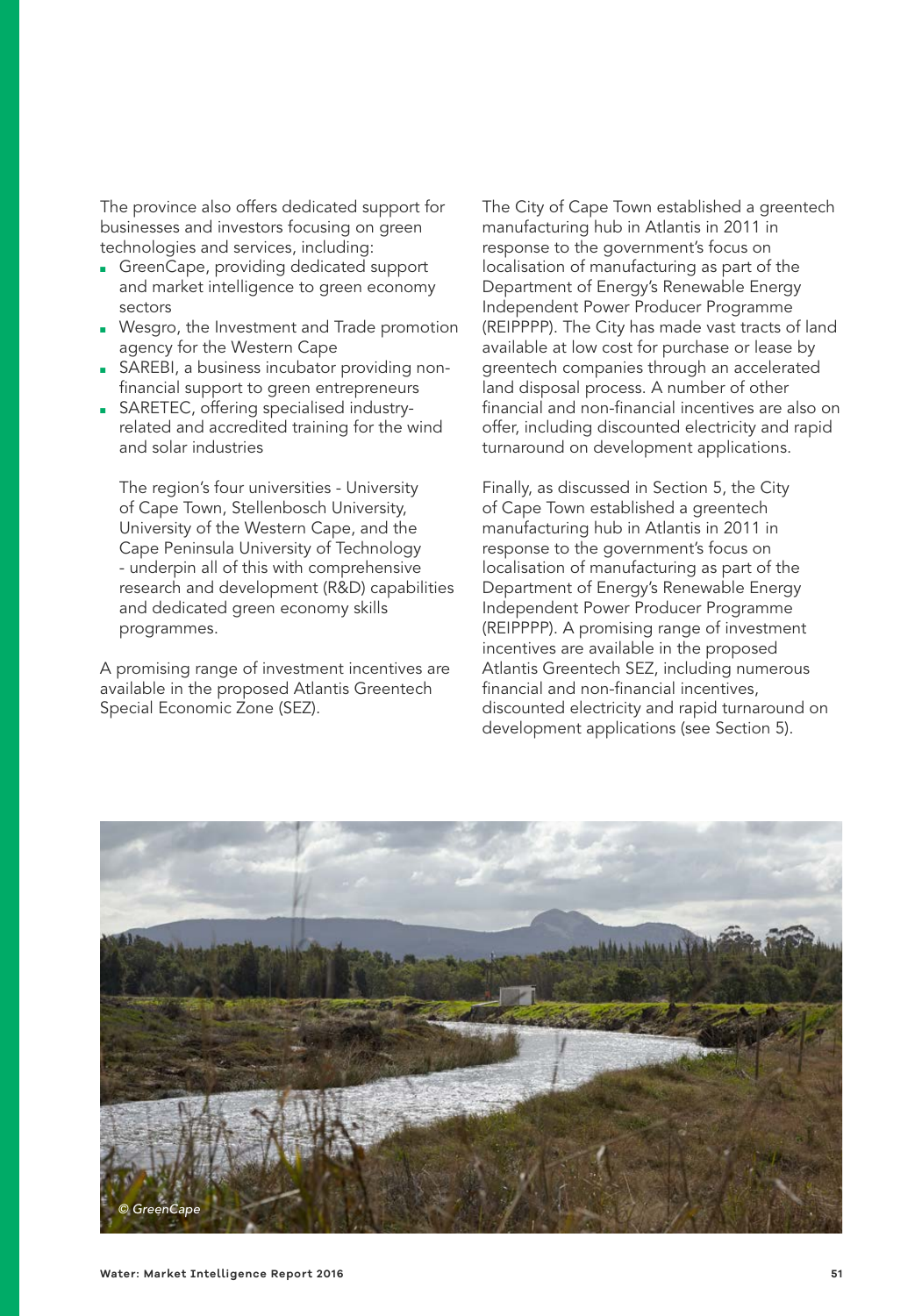### <span id="page-51-0"></span>**7 – GreenCape's support to businesses and investors**

**GreenCape is a non-profit organisation that was established by the Western Cape Government and City of Cape Town to support the accelerated development of the local green economy – low carbon, resource efficient and socially inclusive – and help position the Western Cape as the green economic hub of Africa.**

We assist businesses in this space to remove barriers to their establishment and growth by providing our members with:

- free, credible and impartial market information and insights
- access to networks of key players in government, industry, finance and academia
- an advocacy platform to help create an enabling policy and regulatory environment for green business

Since inception in 2010, GreenCape has grown to a multi-disciplinary team of over 40 staff members, covering finance, engineering, environmental science and economics.

We have facilitated and supported R13.7bn of investments in renewable energy projects and manufacturing. From these investments, more than 10 000 jobs have been created.

Our Market Intelligence Reports form part of a working body of information generated by sector desks and projects within GreenCape's three main programmes – energy, waste and resources. Figure 18 below shows the different focus areas within each of our programmes.

#### The Water Sector Desk<sup>28</sup>

GreenCape's Water Sector Desk, which produced this report, serves as a platform for the industry to access relevant information, source assistance in overcoming barriers, and connect to other stakeholders. The Water Sector Desk is part of GreenCape's Resources Programme, which supports the uptake of

technologies and practices that enable more productive and sustainable use of natural resources — primarily water and land — in the Western Cape economy.

#### GreenCape water project

GreenCape's current three-year project aims to develop tools that enable local decisionmakers within constrained catchments to allocate water more strategically, and to align economic development and water resource planning more effectively. The project is being funded by the WRC and the Western Cape Department of Economic Development and Tourism. It is focused on the Berg River catchment (specifically Saldanha Bay); however, the tools that are being developed could be replicated elsewhere. This examination of water constraints on development is seen as an ideal study location, due to the catchment being constrained (there is no further water for allocation), while there is significant industrial development planned for Saldanha Bay.

The tools include an integrated development planning guideline/approach, a cost benefit analysis of proposed economic developments, water allocations and resource interventions, and a regional tool to quantify the trade-offs and knock-ons of allocating water between sectors in the catchment. In addition, the project team is consolidating the expected industrial development for Saldanha Bay and what it implies in terms of water requirements. GreenCape has also proposed investigating the feasibility of a water exchange network,

<sup>&</sup>lt;sup>28</sup>For the latest updates on the water sector, visit the water pages on the GreenCape website.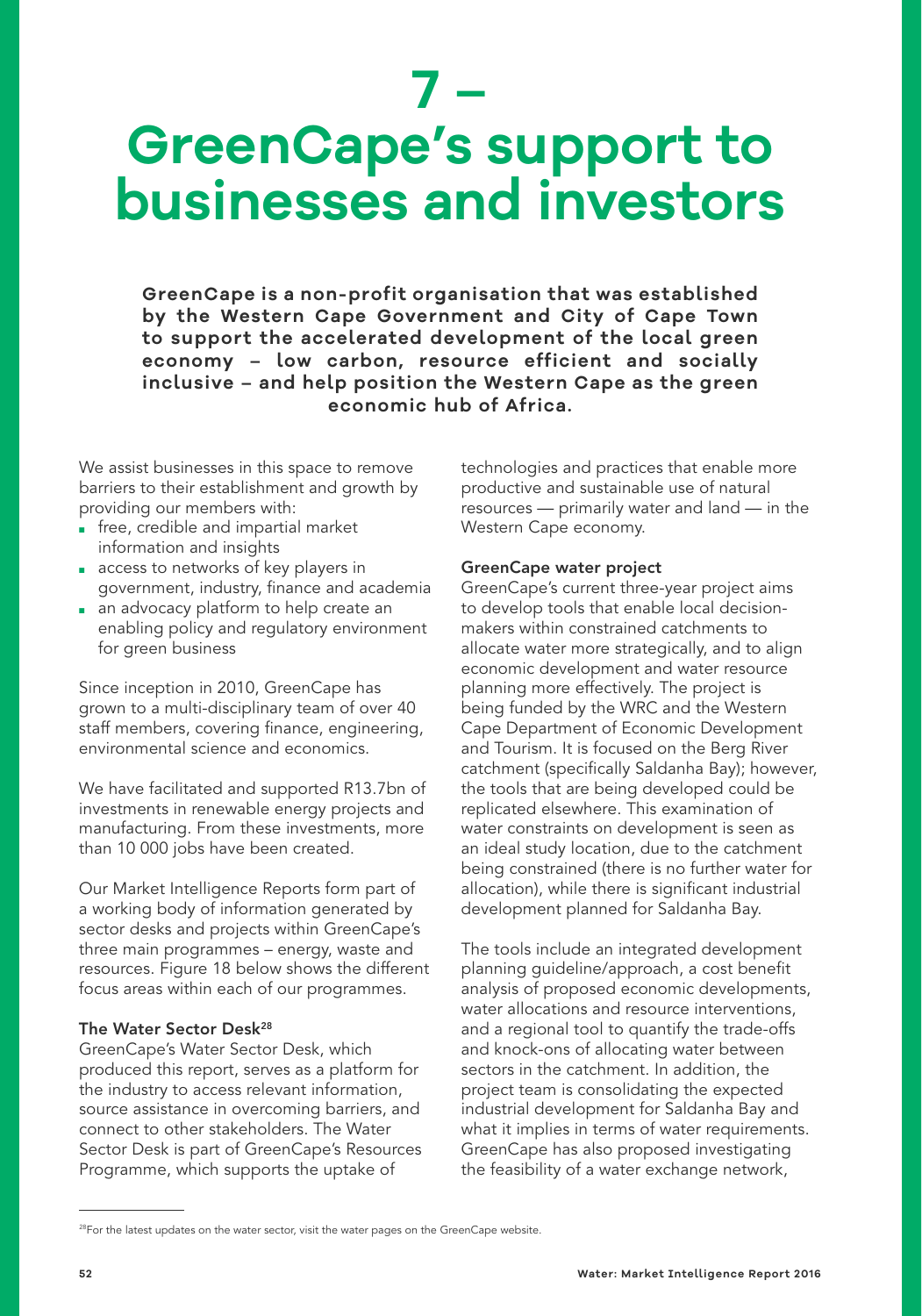<span id="page-52-0"></span>which would alleviate some of the water demands in the area by cascading water between industrial users. The project was officially initiated in April 2015, and is a collaboration between the African Climate and Development Initiative at UCT and GreenCape.

#### Benefits of becoming a GreenCape member

We currently have over 600 members, and offer free membership. Becoming a member of GreenCape will give you access to the latest information regarding developments in the various sectors; access to tools, reports, and project information; and offer you the opportunity – through our networking events – to meet and interact with various stakeholders in the green economy.

To register as a member, please visit our website, [www.greencape.co.za](http://www.greencape.co.za)



#### Renewable Energy **1**

Utility-scale projects, small-scale embedded generation, and localisation of component manufacture.

#### Energy Efficiency **2**

Energy efficient buildings and equipment, demand side management and financing contracting models.

#### Alternative Waste Treatment **3**

Municipal decision-making and policy and legislative tools on alternative waste treatment options; small-scale biogas, recycling and reuse (dry recyclables, construction and demolition waste).

#### Western Cape Industrial Symbiosis Programme (WISP)

Free facilitation service that networks companies to exchange under-utilised resources (materials, energy, assets, logistics and expertise).

#### **Water 5**

**4**

Water provision and economic development; greentech opportunities for water use efficiency, treatment and reuse.

#### Agriculture and Bio-Based Value Chains **6**

Sustainable agriculture, valorisation of wastes to high value bio-products, including bio-energy.

#### Figure 18: GreenCape's focus areas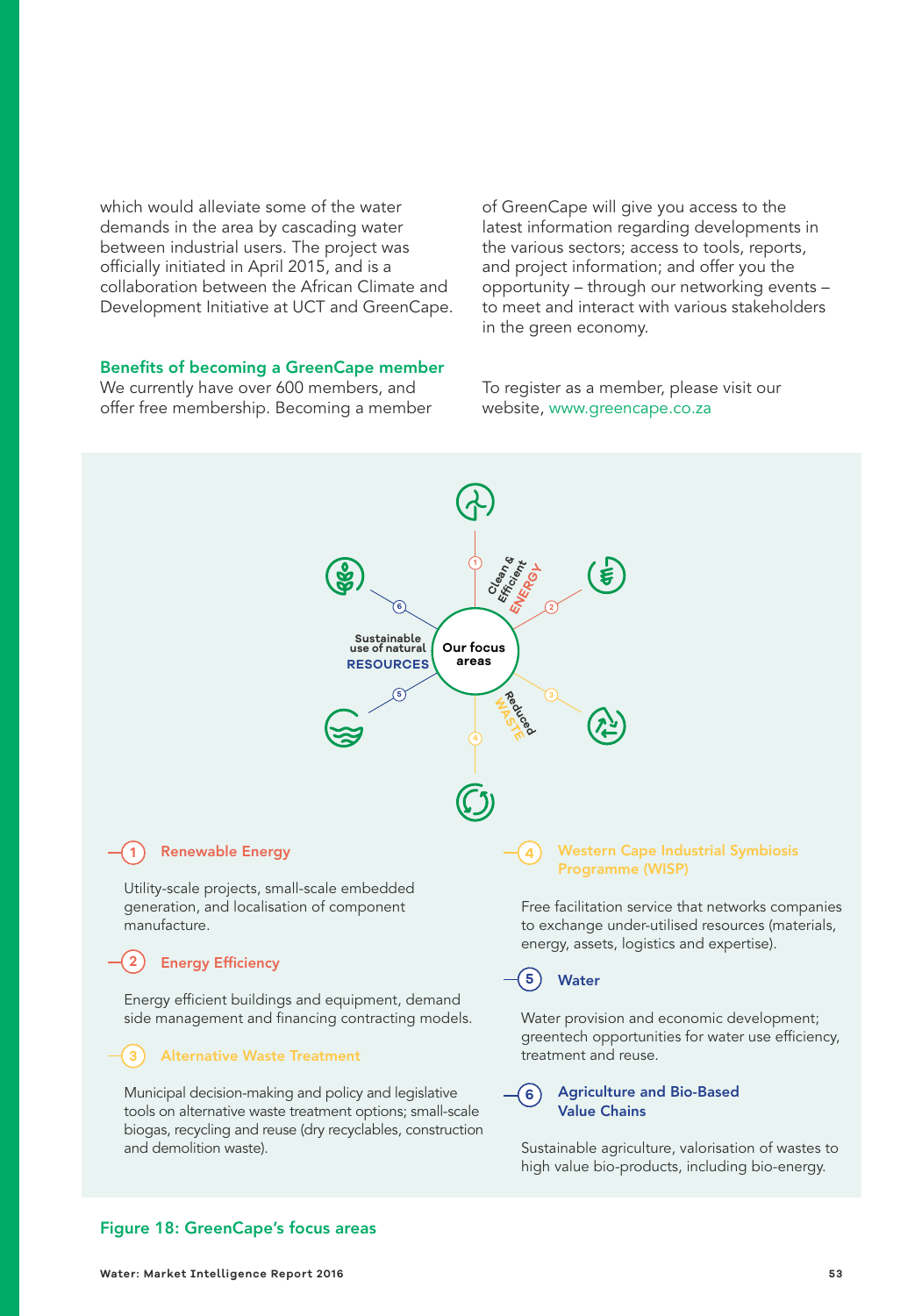### <span id="page-53-0"></span>**8 – References and further reading**

2030 Water Resources Group (WRG) 2009. Charting our water future: economic frameworks to inform decision-making. Available from: <[http://](http://www.mckinsey.com/client_service/sustainability/latest_thinking/charting_our_water_future) [www.mckinsey.com/client\\_service/sustainability/](http://www.mckinsey.com/client_service/sustainability/latest_thinking/charting_our_water_future) latest thinking/charting our water future>.

Academy of Science of South Africa (ASSAF) 2014. The state of green technologies in South Africa 2014. Available from: [<http://www.assaf.](http://www.assaf.co.za/wp-content/uploads/2015/01/8-Jan-2015-WEB-526305-ASSAF-Green-Tech-mail.pdf) [co.za/wp-content/uploads/2015/01/8-Jan-2015-](http://www.assaf.co.za/wp-content/uploads/2015/01/8-Jan-2015-WEB-526305-ASSAF-Green-Tech-mail.pdf) [WEB-526305-ASSAF-Green-Tech-mail.pdf](http://www.assaf.co.za/wp-content/uploads/2015/01/8-Jan-2015-WEB-526305-ASSAF-Green-Tech-mail.pdf)>.

African Climate and Development Initiative (ACDI) 2015. SmartAgri executive summary. Available from: <[http://www.acdi.uct.ac.za/re](http://www.acdi.uct.ac.za/research/smartagri)[search/smartagri>](http://www.acdi.uct.ac.za/research/smartagri).

Breede-Gouritz Catchment Management Agency (BOCMA) 2011. Breede-Overberg catchment management strategy. Available from: [http://breedegouritzcma.co.za/content.](http://breedegouritzcma.co.za/content.php?page=Documents&subpage=Water%20Resource%20Management) [php?page=Documents&subpage=Water%20](http://breedegouritzcma.co.za/content.php?page=Documents&subpage=Water%20Resource%20Management) [Resource%20Management](http://breedegouritzcma.co.za/content.php?page=Documents&subpage=Water%20Resource%20Management)>.

BOCMA 2014. BOCMA annual report 2014. Available from: [http://breedegouritzcma.co.za/](http://breedegouritzcma.co.za/content.php?page=Documents&subpage=Governance) [content.php?page=Documents&subpage=Gov](http://breedegouritzcma.co.za/content.php?page=Documents&subpage=Governance)[ernance](http://breedegouritzcma.co.za/content.php?page=Documents&subpage=Governance)>.

Breytenbach, Mia 2015. Effluent reuse demo plant tested at KZN works. Engineering News, 9 October. Available from: [<http://www.](http://www.engineeringnews.co.za/article/effluent-reuse-demonstration-plant-tested-at-kzn-treatment-works-2015-10-09) [engineeringnews.co.za/article/effluent-reuse](http://www.engineeringnews.co.za/article/effluent-reuse-demonstration-plant-tested-at-kzn-treatment-works-2015-10-09)[demonstration-plant-tested-at-kzn-treatment](http://www.engineeringnews.co.za/article/effluent-reuse-demonstration-plant-tested-at-kzn-treatment-works-2015-10-09)[works-2015-10-09](http://www.engineeringnews.co.za/article/effluent-reuse-demonstration-plant-tested-at-kzn-treatment-works-2015-10-09)>.

Civil Engineering 2015. The Emfuleni lessons how to deliver on water-loss reduction in a South African municipality. Civil Engineering, June 2015.

Department of Trade and Industry (dti) 2015. Industrial Development Financial Assistance (Incentives). Available from: [<https://www.thedti.](https://www.thedti.gov.za/financial_assistance/financial_incentive.jsp?id=59&subthemeid=25) [gov.za/financial\\_assistance/financial\\_incentive.](https://www.thedti.gov.za/financial_assistance/financial_incentive.jsp?id=59&subthemeid=25) [jsp?id=59&subthemeid=25>](https://www.thedti.gov.za/financial_assistance/financial_incentive.jsp?id=59&subthemeid=25) [Accessed on 10/11/2015]

Department of Water and Sanitation (DWS) 2009. Guideline document: package plants for the treatment of domestic wastewater. Pretoria, South African Government.

Department of Water and Sanitation (DWS) 2010a. Artificial groundwater recharge: recent initiatives in southern Africa 2010. Pretoria, South African Government.

Department of Water and Sanitation (DWS) 2010b. Water for growth and development framework: version 7. Pretoria, South African Government.

Department of Water and Sanitation (DWS) 2013a. Strategic overview of the water sector in South Africa. Pretoria, South African Government.

Department of Water and Sanitation (DWS) 2013b. National water resources strategy: June 2013 (second edition). DWS, Pretoria. Available from: <[https://www.dwa.gov.za/nwrs/](https://www.dwa.gov.za/nwrs/NWRS2013.aspx) [NWRS2013.aspx>](https://www.dwa.gov.za/nwrs/NWRS2013.aspx).

Department of Water and Sanitation (DWS) 2013c. Blue and Green Drop 2013 progress report. Pretoria, South African Government. Available from: <[https://www.dwa.gov.za/dir\\_ws/](https://www.dwa.gov.za/dir_ws/dwqr/subscr/ViewComDoc.asp?Docid=387) [dwqr/subscr/ViewComDoc.asp?Docid=387>](https://www.dwa.gov.za/dir_ws/dwqr/subscr/ViewComDoc.asp?Docid=387).

Department of Water and Sanitation (DWS) 2013d. Secondary cities non-revenue water/water loss assessment: September 2013. Pretoria, South African Government.

Department of Water and Sanitation (DWS) 2014a. Strategic plan for the fiscal years 2015/16 to 2019/20. Pretoria, South African Government.

Department of Water and Sanitation (DWS) 2014b. Briefing the Portfolio Committee on Water and Sanitation on alignment of millennium development goals, sustainable development goals and national development goals, 12 November 2014. Pretoria, South African Government.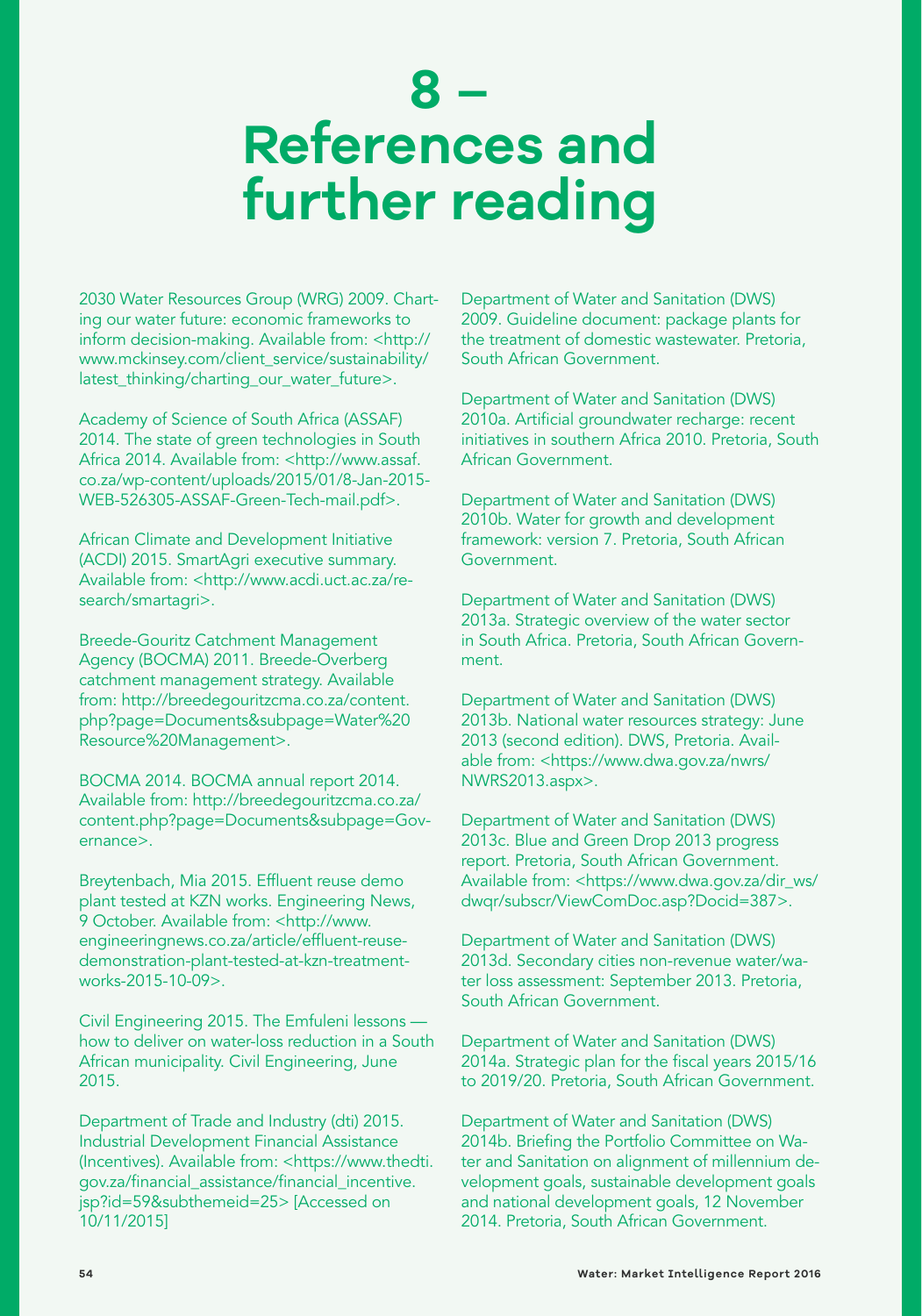Department of Water and Sanitation (DWS) 2014c. 20 years of groundwater research, development and implementation in South Africa 1994-2014. Pretoria, South African Government.

Department of Water and Sanitation (DWS) 2014d. Assessment of non-revenue water and water losses in South Africa: August 2014. Pretoria, South African Government.

Department of Water and Sanitation (DWS) 2015a. Support to the continuation of the water reconciliation strategy for the Western Cape water supply system: status report October 2015. Prepared by Umvoto Africa (Pty) Ltd in association with WorleyParsons RSA on behalf of the Directorate: National Water Resource Planning. Pretoria, South African Government.

Department of Water and Sanitation (DWS) 2015b. Briefing to the Portfolio Committee on Water and Sanitation: progress report on the process of allocation of water use licences in different sectors to advance the developmental needs of South Africa, 5 August 2015. Pretoria, South African Government.

Department of Water and Sanitation (DWS) 2015c. Reply from the Minister of Water and Sanitation to Parliamentary question no. 3325 on 28 August 2015. Pretoria, South African Government.

Department of Water and Sanitation (DWS) 2015d. National pricing strategy for water use charges. Pretoria, South African Government.

Department of Water and Sanitation (DWS) 2015e. Groundwater status report: Western Cape region. Pretoria, South African Government.

Department of Water and Sanitation (DWS) 2015f. National Water Services knowledge system. Pretoria, South African Government. Available from: [<https://www.dwa.gov.za/wsks](https://www.dwa.gov.za/wsks)>.

Department of Water and Sanitation (DWS) 2015g. Metropolitan municipality water balance assessment: November 2015. Pretoria, South African Government.

Department of Water and Sanitation (DWS) 2015h. Reply from the Minister of Water and Sanitation to Parliamentary question no. 2263 on 19 June 2015. Pretoria, South African Government.

Frost and Sullivan 2015. Analysis of the global desalination market September 2015: key findings. Frost and Sullivan, Cape Town.

Intergovernmental Panel on Climate Change (IPCC) 2014. Climate change 2014: synthesis report. Contribution of Working Groups I, II and III to the fifth assessment report of the Intergovernmental Panel on Climate Change [core writing team: Pachauri, R.K. and L.A. Meyer (eds)]. Geneva, IPCC.

KPMG 2013. The KPMG green tax index: an exploration of green tax incentives and penalties. Available from: <[https://www.kpmg.com/US/](https://www.kpmg.com/US/en/IssuesAndInsights/ArticlesPublications/Documents/green-tax-index.pdf) [en/IssuesAndInsights/ArticlesPublications/Docu](https://www.kpmg.com/US/en/IssuesAndInsights/ArticlesPublications/Documents/green-tax-index.pdf)[ments/green-tax-index.pdf>](https://www.kpmg.com/US/en/IssuesAndInsights/ArticlesPublications/Documents/green-tax-index.pdf).

Moodley, Sashnee 2015. Rainwater harvesting can boost water security, but stimulatory legal framework required. Engineering News, 10 April. Available from: <[http://www.engineeringnews.](http://www.engineeringnews.co.za/article/rainwater-harvesting-can-boost-water-security-but-clearer-legislation-needed-for-national-expansion-2015-03-27) [co.za/article/rainwater-harvesting-can-boost-wa](http://www.engineeringnews.co.za/article/rainwater-harvesting-can-boost-water-security-but-clearer-legislation-needed-for-national-expansion-2015-03-27)[ter-security-but-clearer-legislation-needed-for-na](http://www.engineeringnews.co.za/article/rainwater-harvesting-can-boost-water-security-but-clearer-legislation-needed-for-national-expansion-2015-03-27)[tional-expansion-2015-03-27](http://www.engineeringnews.co.za/article/rainwater-harvesting-can-boost-water-security-but-clearer-legislation-needed-for-national-expansion-2015-03-27)>.

SABMiller 2015. Sustainable development summary report 2015. Available from: <[http://www.](http://www.sabmiller.com/sustainability/reporting/sustainability-report) [sabmiller.com/sustainability/reporting/sustain](http://www.sabmiller.com/sustainability/reporting/sustainability-report)[ability-report](http://www.sabmiller.com/sustainability/reporting/sustainability-report)>.

SALGA and GIZ 2015. Biogas potential in selected wastewater treatment plants: results from scoping studies in nine municipalities. Pretoria, South African Local Government Association.

Statistics South Africa (StatsSA) 2010. Water management areas in South Africa. Discussion document: D0405.8. Available from: [<www.](http://www.statssa.gov.za) [statssa.gov.za](http://www.statssa.gov.za)>.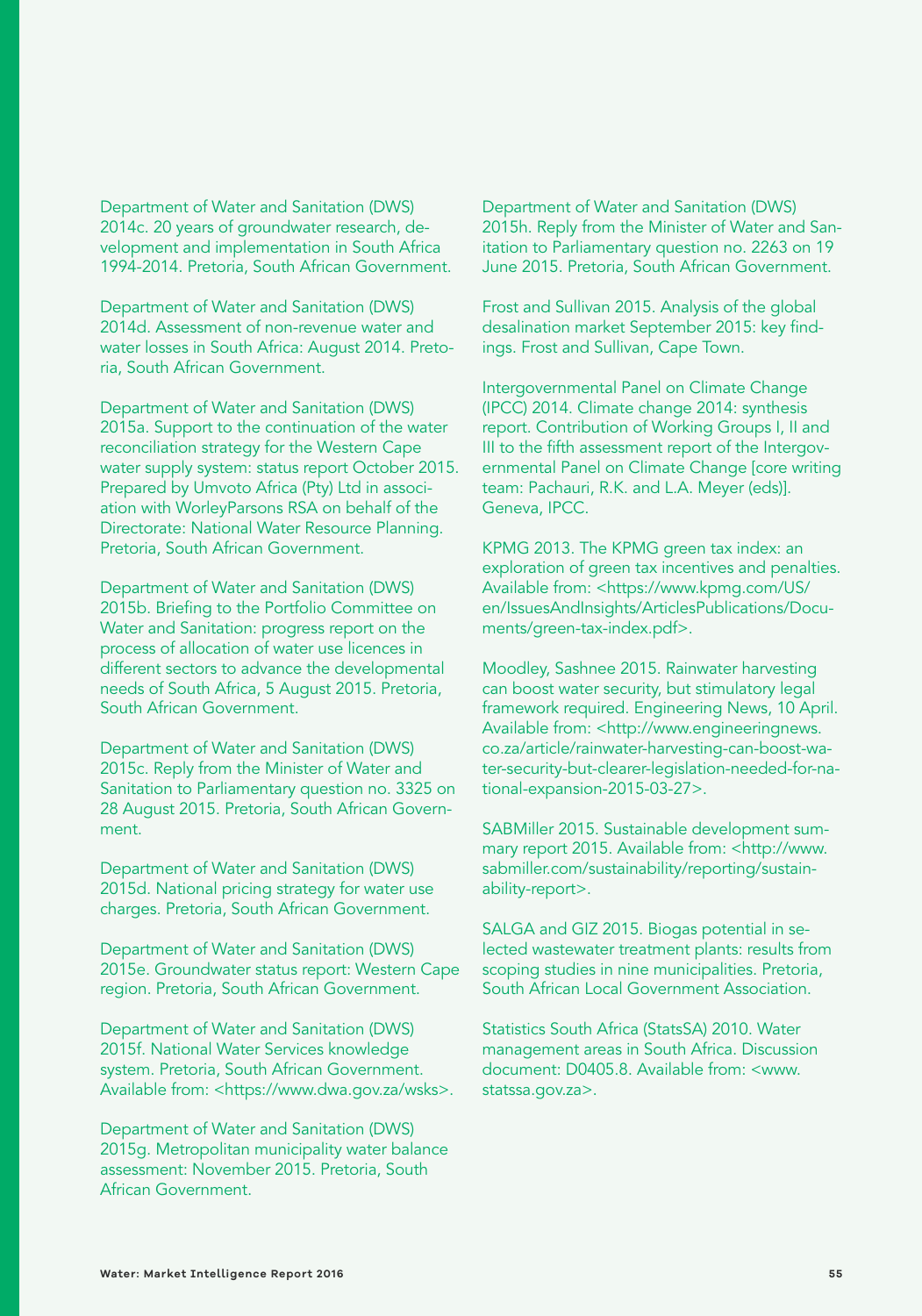Strategic Water Partners Network (SWPN) 2015. Guidelines for the model performance based contract for water conservation water demand management based on South African procurement law: version 01/1410. Available from: [<http://www.wrc.org.za/Pages/KnowledgeHub.](http://www.wrc.org.za/Pages/KnowledgeHub.aspx) [aspx>](http://www.wrc.org.za/Pages/KnowledgeHub.aspx).

Tancott, Glen 2014. Water-stressed municipalities and reused mining water. Infrastructure News, 18 February. Available from: [<http://www.infrastruc](http://www.infrastructurene.ws/2014/02/18/water-stressed-municipalities-and-reused-mining-water)[turene.ws/2014/02/18/water-stressed-municipali](http://www.infrastructurene.ws/2014/02/18/water-stressed-municipalities-and-reused-mining-water)[ties-and-reused-mining-water>](http://www.infrastructurene.ws/2014/02/18/water-stressed-municipalities-and-reused-mining-water).

Turner, Keith 2015. Mossel Bay seawater desalination plant case study. Presentation at the WRC Research Development and Innovation Symposium, 16-18 September 2015, Johannesburg, South Africa.

United Nations Environmental Programme (UNEP) 2014. Green infrastructure guide for water management: ecosystem-based management approaches for water-related infrastructure projects. Available from: <[http://www.unepdhi.](http://www.unepdhi.org/-/media/microsite_unepdhi/publications/documents/unep/web-unep-dhigroup-green-infrastructure-guide-en-20140814.pdf) [org/-/media/microsite\\_unepdhi/publications/](http://www.unepdhi.org/-/media/microsite_unepdhi/publications/documents/unep/web-unep-dhigroup-green-infrastructure-guide-en-20140814.pdf) [documents/unep/web-unep-dhigroup-green-in](http://www.unepdhi.org/-/media/microsite_unepdhi/publications/documents/unep/web-unep-dhigroup-green-infrastructure-guide-en-20140814.pdf)[frastructure-guide-en-20140814.pdf](http://www.unepdhi.org/-/media/microsite_unepdhi/publications/documents/unep/web-unep-dhigroup-green-infrastructure-guide-en-20140814.pdf)>.

Urban-Econ 2015. City of Cape Town biosolids beneficiation facility socio-economic impact assessment. Cape Town, Urban-Econ Development Economists.

Water Wheel 2014. New desalination plant to keep 'Diamond of the West Coast' shining. Water Wheel Magazine, 13 (1).

Water Wheel 2015a. Water reclamation: precious resource to be used again, and again and again. Water Wheel Magazine, 14 (3).

Water Wheel 2015b. Minister turns the valve on SA's largest conduit hydropower installation. Water Wheel Magazine, 14 (3).

Water Research Commission (WRC) 2009. Energy from wastewater: a feasibility study. Report to the Water Research Commission, project no. K5/1732, report no. TT399/09.

Water Research Commission (WRC) 2011. Introduction to integrated water meter management: edition 1. Report to the Water Research Commission, project no. K5/1814, report no. TT490/11.

Water Research Commission (WRC) 2013a. Discussion paper on the role of water and the water sector in the green economy within the context of the new growth path. Report to the Water Research Commission, project no. K8/1008, report no. KV307/13.

Water Research Commission (WRC) 2013b. Alternative technology for stormwater management: the South African guidelines for sustainable drainage systems. Report to the Water Research Commission, project no. K5/1826, report no. TT558/13.

Water Research Commission (WRC) 2013c. Alternative technology for stormwater management: report and South African case studies. Report to the Water Research Commission, project no. K5/1826, report no. 1826/1/13.

Water Research Commission (WRC) 2013d. ICTs in the water sector – where do we stand? Report to the Water Research Commission, project no. K8/1014, report no. TT571/13.

Water Research Commission (WRC) 2014. Water in the Western Cape economy. Report to the Water Research Commission, project no. K5/2075, report no. 2075/1/13.

Water Research Commission (WRC) 2015a. Self-regulation of the SWWTW industry: volume 1 & 2. Reports to the Water Research Commission, project no. K5/2193, report nos. TT620/14 and TT621/14.

Water Research Commission (WRC) 2015b. Water and energy: proving the effectiveness of conduit hydropower. Technical brief from a report to the Water Research Commission, 'Conduit hydropower pilot plants', report no. TT596/14.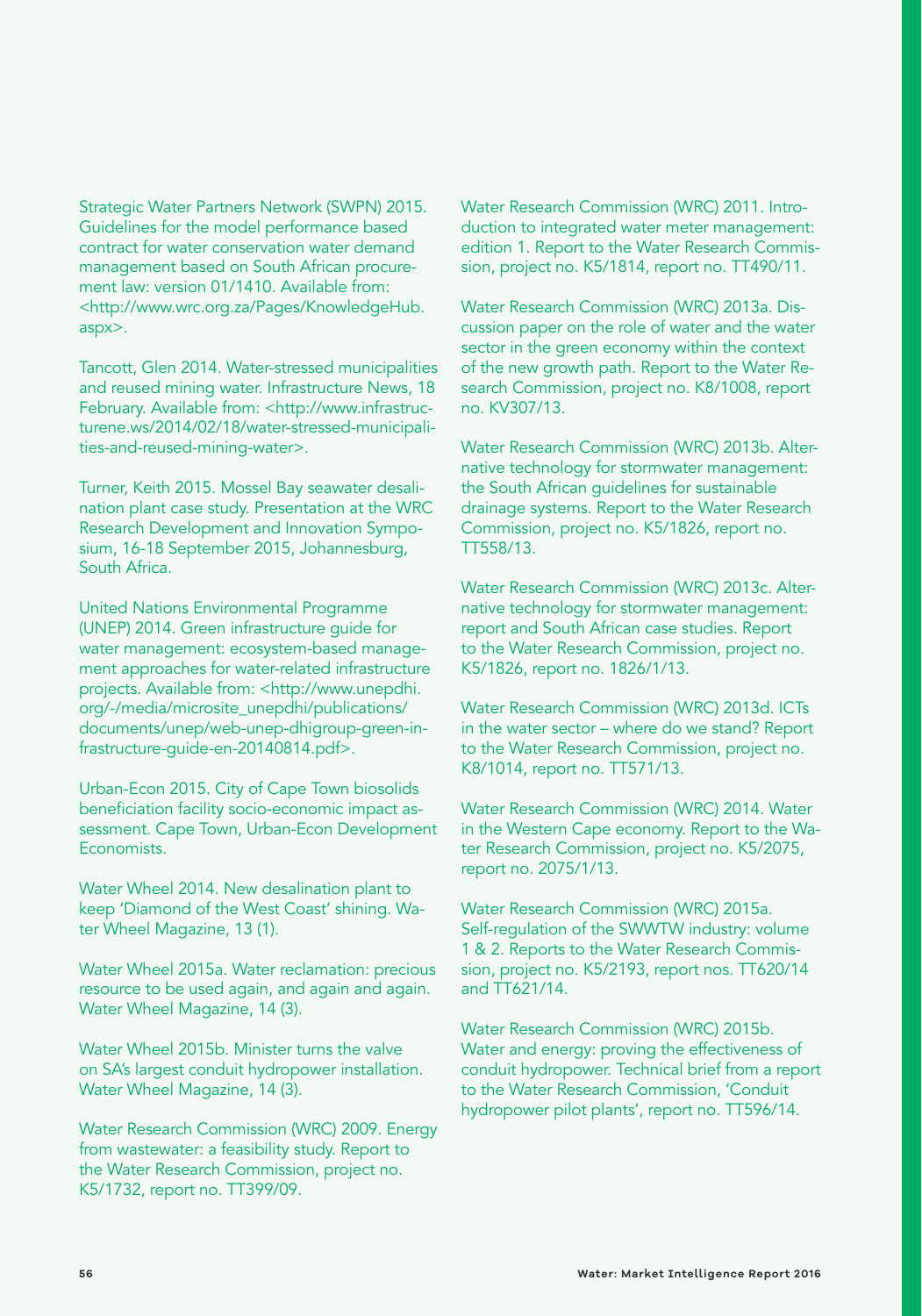Water Research Commission (WRC) 2015c. Evaluation framework for advanced water metering projects — user guide (November 2015 draft). Report to the Water Research Commission, project no. K5/2370.

Western Cape Department of Environmental Affairs and Development Planning (WC-DEADP) 2012a. Western Cape sustainable water management plan 2012. Available from: <[http://eadp.westerncape.gov.za/news/](http://eadp.westerncape.gov.za/news/western-cape-sustainable-water-management-plan-%E2%80%93-2012) [western-cape-sustainable-water-manage](http://eadp.westerncape.gov.za/news/western-cape-sustainable-water-management-plan-%E2%80%93-2012)[ment-plan-%E2%80%93-2012>](http://eadp.westerncape.gov.za/news/western-cape-sustainable-water-management-plan-%E2%80%93-2012).

Western Cape Department of Environmental Affairs and Development Planning (WC-DEADP) 2012b. Integrated water resource management action plan: status quo report. Available from: <[http://eadp.westerncape.gov.za/news/](http://eadp.westerncape.gov.za/news/western-cape-sustainable-water-management-plan-%E2%80%93-2012) [western-cape-sustainable-water-manage](http://eadp.westerncape.gov.za/news/western-cape-sustainable-water-management-plan-%E2%80%93-2012)[ment-plan-%E2%80%93-2012>](http://eadp.westerncape.gov.za/news/western-cape-sustainable-water-management-plan-%E2%80%93-2012).

Western Cape Department of Environmental Affairs and Development Planning (WC-DEADP) 2013. State of the environment outlook report for the Western Cape Province. Avail-able from: [<http://eadp.westerncape.gov.za/](http://eadp.westerncape.gov.za/your-resource-library/reports-research/state-of-environment-outlook-report-for-the-western-cape-2013) [your-resource-library/reports-research/state-of](http://eadp.westerncape.gov.za/your-resource-library/reports-research/state-of-environment-outlook-report-for-the-western-cape-2013)[environment-outlook-report-for-the-western](http://eadp.westerncape.gov.za/your-resource-library/reports-research/state-of-environment-outlook-report-for-the-western-cape-2013)[cape-2013>](http://eadp.westerncape.gov.za/your-resource-library/reports-research/state-of-environment-outlook-report-for-the-western-cape-2013).

Western Cape Department of Environmental Affairs and Development Planning (WC-DEADP) 2015. Water infrastructure and opportunities for agriculture and agri-processing. ISBN: 978-0- 621-44169-7. Adapted from a presentation at the Agri-processing Open Day, Boschendal, 20 July. Available from: <http://eadp.westerncape.gov.za/your-resource-library/reports-research?page=3>.

Western Cape Department of Human Settlements (WC-DHS) 2015. Update on game changers: sustainable sanitation. Presentation at the Cabinet Bosberaad, 17 April.

World Economic Forum (WEF) 2014, World Economic Forum global risks report. Available from: <[http://www3.weforum.org/docs/WEF\\_Global-](http://eadp.westerncape.gov.za/your-resource-library/reports-research/state-of-environment-outlook-report-for-the-western-cape-2013)[Risks\\_Report\\_2014.pdf>](http://eadp.westerncape.gov.za/your-resource-library/reports-research/state-of-environment-outlook-report-for-the-western-cape-2013).

World Wide Fund for Nature (WWF) and International Finance Corporation (IFC) 2015. The value of water: a framework for understanding water valuation, risk and stewardship. August 2015 discussion draft. Geneva, World Wide Fund for Nature.